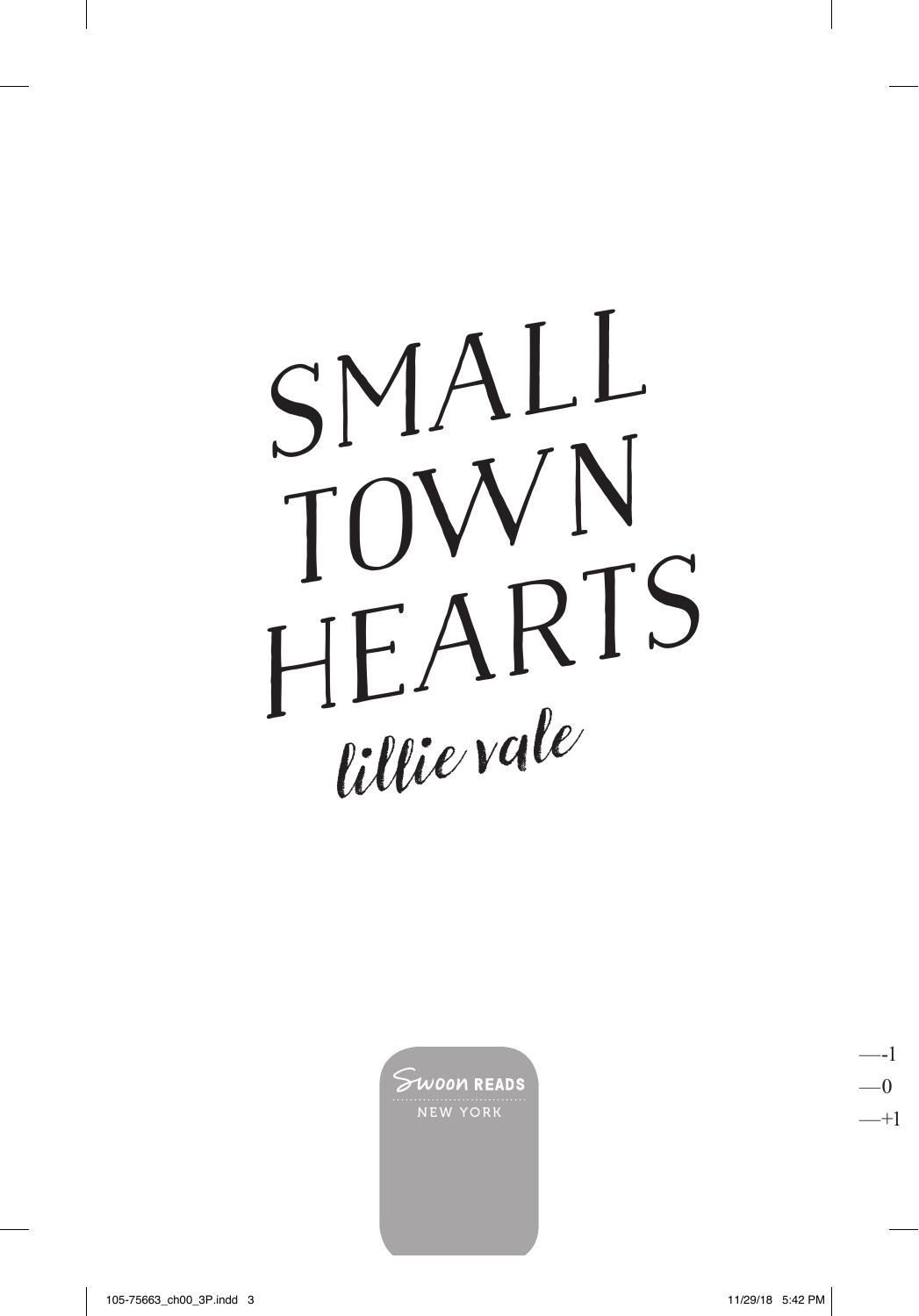A Swoon Reads Book An imprint of Feiwel and Friends and Macmillan Publishing Group, LLC

SMALL TOWN HEARTS. Copyright © 2019 by Lillie Vale. Printed in the United States of America. All rights reserved. For information, address Swoon Reads, 175 Fifth Avenue, New York, N.Y. 10010.

Our books may be purchased in bulk for promotional, educational, or business use. Please contact your local bookseller or the Macmillan Corporate and Premium Sales Department at (800) 221-7945 ext. 5442 or by email at MacmillanSpecialMarkets@macmillan.com.

Library of Congress Cataloging-in-Publication Data is available. ISBN 978-1-250-19235-6 (hardcover) / ISBN 978-1-250-19236-3 (ebook)

Book design by Katie Klimowicz

First edition, 2019 1 3 5 7 9 10 8 6 4 2 swoonreads.com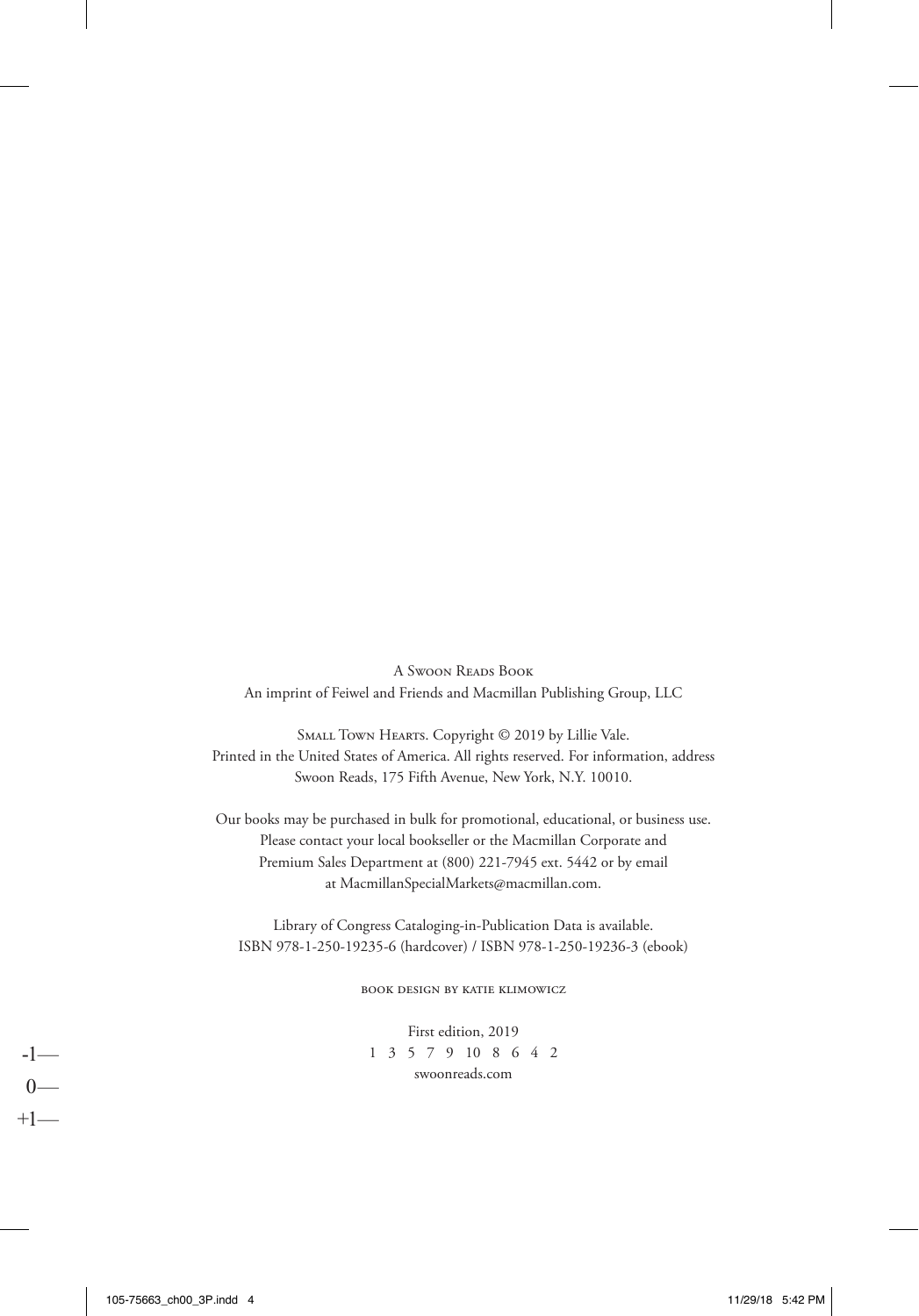*To everyone who ever needed a second chance*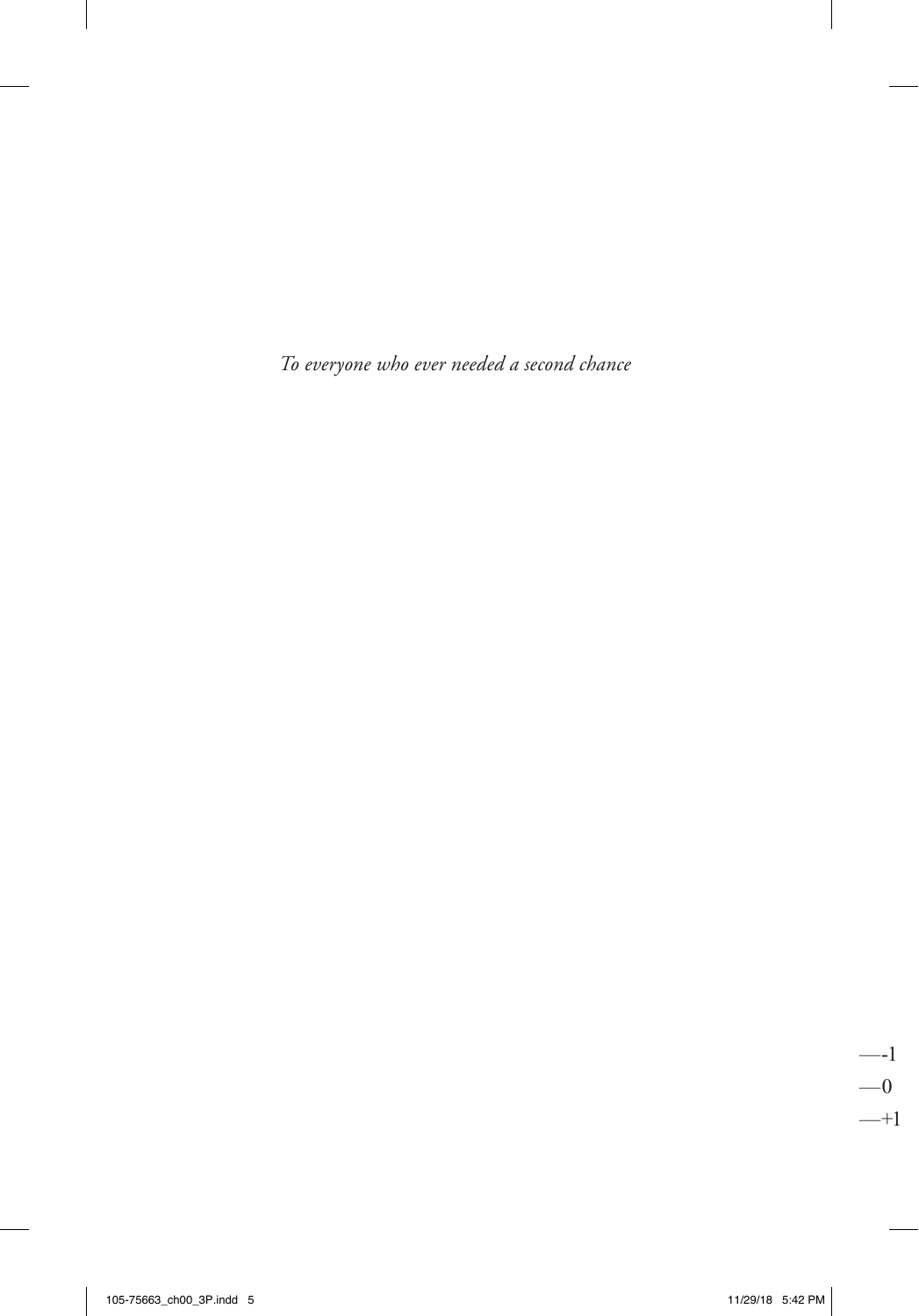$\mathcal{O}$ 

**A**n hour before closing time, a stranger walked into the Busy Bean.

Next to me, Lucy dumped coffee grounds in the compost bin. She bent over, flicking wet grounds off her fingers. "Hey, Babe, can you—"

"I've got it," I said, grabbing my notepad from the counter, already on my way. The guy was cute. If our new seasonal waitress had been out here, she would have tried to get to him first.

The boy hovered awkwardly near one of the corner tables. He was tall and lithe, with mussed brown hair that was on the side of gold, and a blue polo that brought out his eyes.

"Is anywhere fine?"

"Yeah," I said, gesturing to the available seating. "I can take your order here if you're ready or you can just come up later, if you need a few minutes."

Mystery Boy chose a table that came from a home and garden center, chipped stones in the mosiac face of a woman on the circular surface. The chair he sat on was wrought-iron and from a different patio set, the green seat plump and gleaming with the sheen of new leather.

He glanced at the chalk menu on the wall behind the counter. A smile bloomed over his face. "Nice art."

I followed his gaze. Lucy alternated between neat capitals and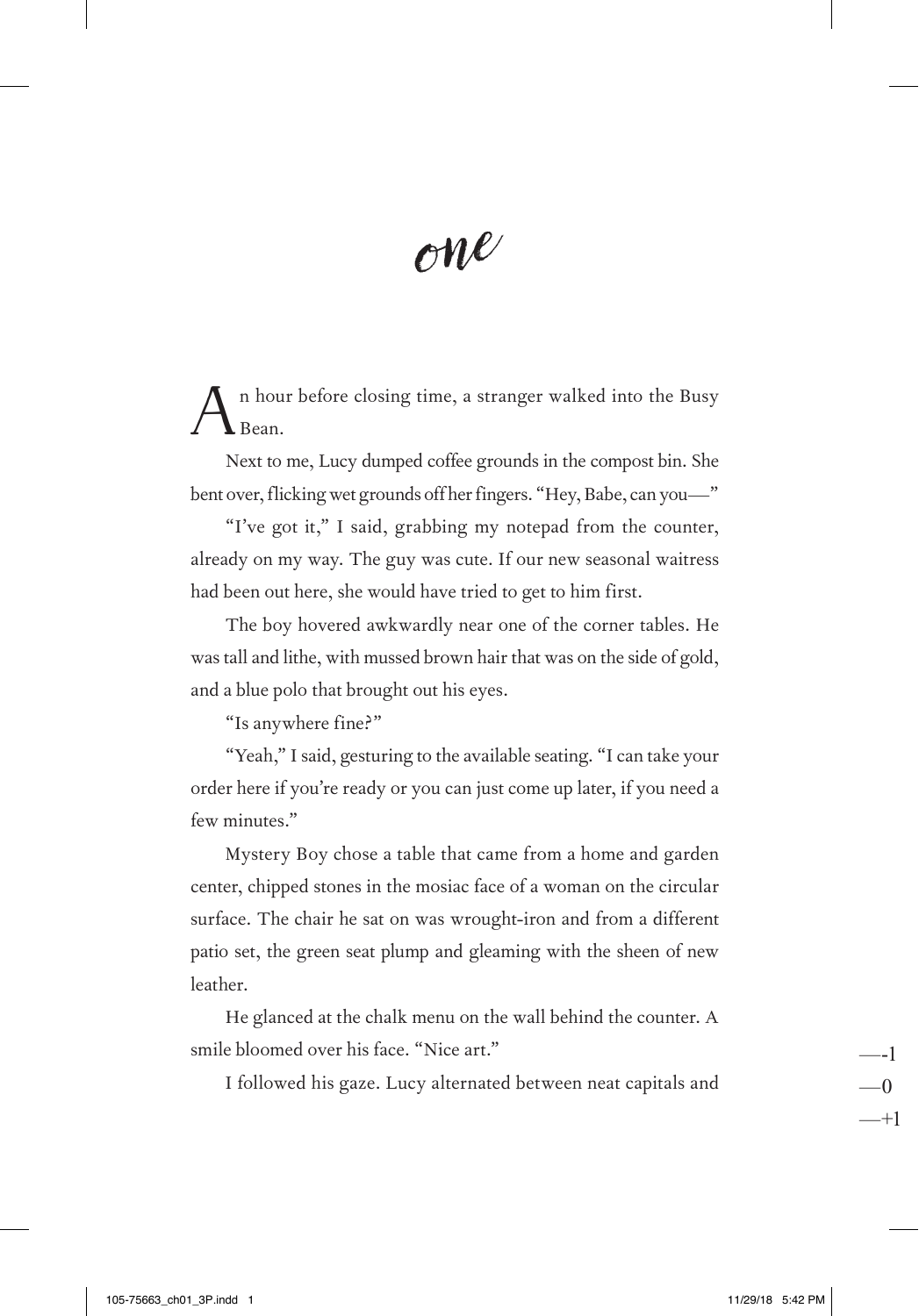loopy lettering to advertise the regular items and the day's specials. Her daisy-chain border was in neon yellow, and some of the flowers had faces.

"Yeah, my friend's a regular Matisse," I joked.

The boy laughed, a rich, velvety sound, like the decadent filling inside a chocolate truffle.

I sensed eyes on the back of my neck, and I reached to rub the tingling patch of skin. I could practically *feel* Lucy's interest.

I pulled a blunt-tipped pencil and notepad from my apron pocket. "What can I get for you?"

Lucy's voice in my head went through a litany of the things I could give him. I squashed that voice. None of that was on our menu.

Since Elodie and I had broken up last year—since she'd broken my heart—I had gone on a handful of dates that never led anywhere beyond awkward "See ya arounds" and fended-off kisses at the end of the night. Most of them had been nice, cute, and witty. Local boys who were salt of the earth, sunny girls who collected kisses like seashells. The first few dates, the butterflies had been flapping in full force, producing gale-force winds. I'd convinced myself I was crushing. I didn't want to *always* be Penny and Chad's third wheel. But when my dates' faces swooped close, eyes closing in anticipation . . . I couldn't go through with it.

It wasn't the act or intimacy of the kiss itself. I just had no interest in them. The other dates were middling at best, butterflies keeping quiet and still. Just nervousness, I'd figured. And then, one day, those butterflies were gone, too. It was just me left.

One corner of Mystery Boy's mouth crooked upward. I realized too late that he was looking at me with expectation. Jerked out of my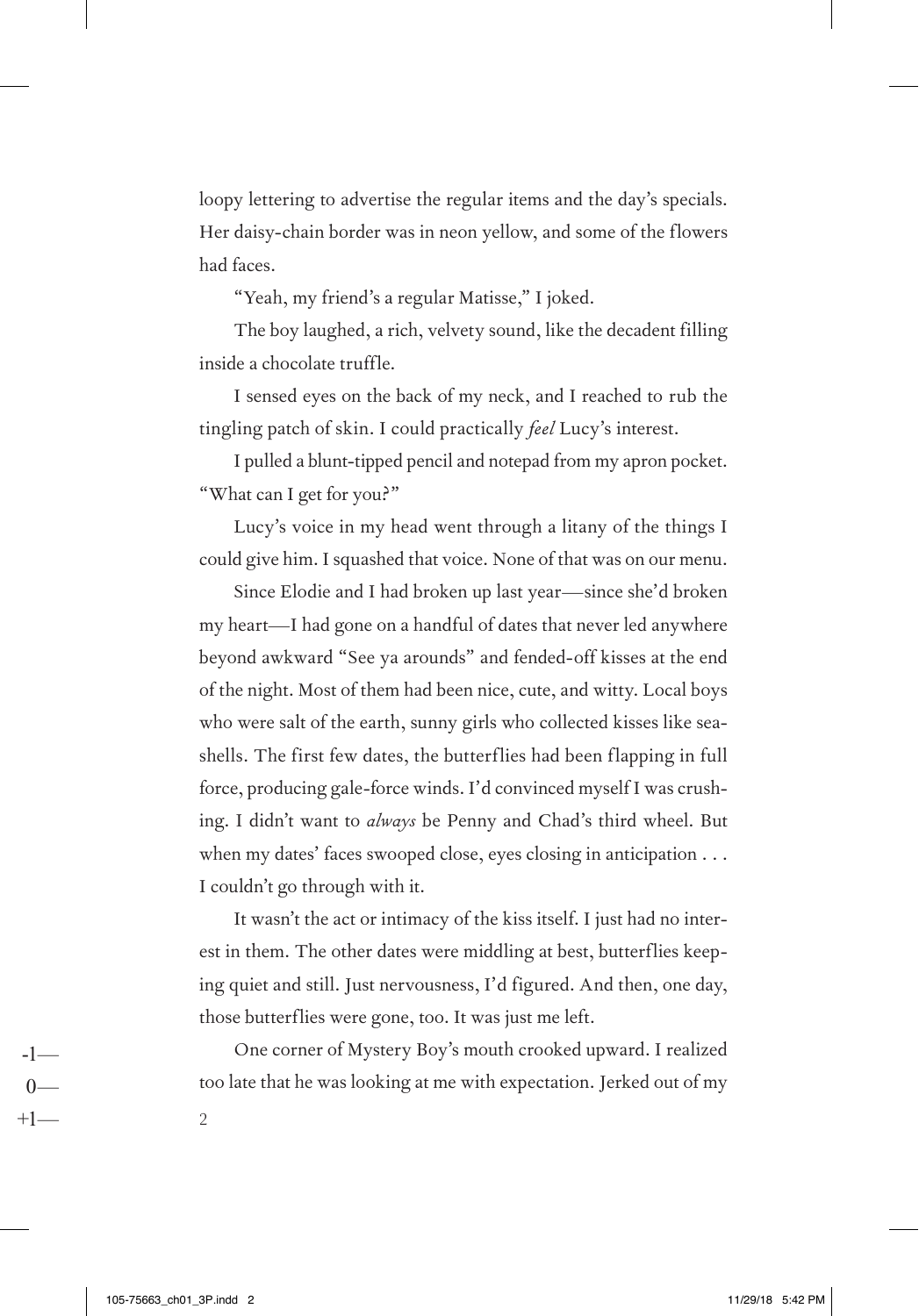reverie, I stared at him. "Sorry, I didn't catch that," I said, shooting him a sheepish smile.

"One of those days, huh?" he asked understandingly. After repeating his coffee order, he jerked his thumb over his shoulder to the glass-enclosed cake stand on the counter next to the register. "What kind of cake is that?"

"German chocolate. There's some delicious coconut-caramel frosting on it." Unable to resist, I added, "I made it myself."

He looked tempted for a second. "Just the coffee." His palm stretched across the large sketch pad he'd brought with him, the cover smudged with charcoal pencil.

I gave it a curious look, then smiled an easy grin. "Sure. You got it."

"Thanks," he said while opening the sketchbook. He poised his pencil over the blank page, already looking down.

At this angle, I could see half-moon smudges under each eye, like he hadn't been sleeping well. I didn't realize that my feet weren't moving until he glanced up, his golden eyebrows scrunched in surprise. Feeling heat creep into my cheeks, I turned and fled, retreating to the safety of the counter before I could do anything else to embarrass myself.

"Don't think I didn't notice you lingering over there with the *summer boy*, Babe Vogel," Lucy said. Her voice was low, but her smirk was at full volume.

"That? That was just good customer service." Cheeks still hot, I moved to the stainless-steel carafe, and in wordless unison, Lucy slid a white ceramic mug across the counter for me to fill.

"Uh-huh," she teased, fluttering her eyelashes at me. "Better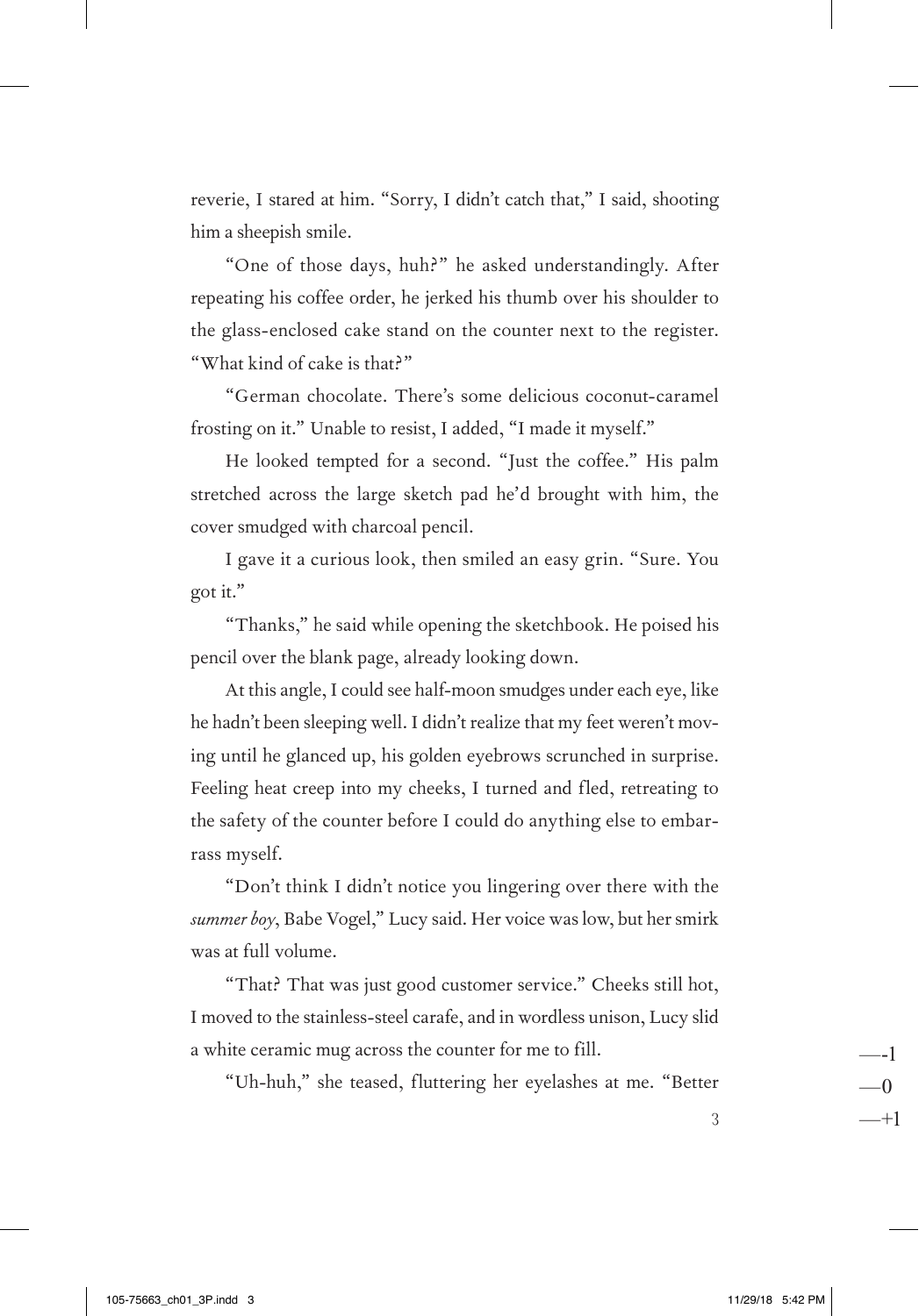get this over there. Along with some of that exemplary customer service"

I huffed, resisting the impulse to roll my eyes. "You know I've never gotten involved with a summer boy," I said, shimmying out of the way of the grimy dishcloth she swatted at me.

Despite what Lucy thought, I wasn't crushing on tall, blond, and gorgeous sitting in the corner table. Sure, he was aesthetic. And mysterious. And new to Oar's Rest, the sleepy little Maine seaside village that spilled over with tourists during the summer and turned into a ghost town the rest of the year.

Nestled on the coast, Oar's Rest attracted all kinds of people, but mostly the artistic kind. The kind of girls who tucked flowers into their hair and rode shiny new bicycles. The kind of boys who had paint and cigarette stains on their fingertips, battling for flesh. Writers who secreted themselves away from the real world and then slipped away from their rented houses and emerged in the fall with a bestseller.

Mystery Boy thanked me when I delivered his coffee, returning his attention to the sketchbook.

Lucy was waiting for me when I returned to the counter.

"Don't even say it," I warned.

"I wasn't going to say anything!" She threw up her hands. She let a beat pass. "Did you *see* his face? Go say something!"

I pursed my lips, eyeing him from across the room. "What? That's so weird. I'm not going to do that. He could have a girlfriend. And anyway, I hate when guys walk in and start to creep on me. It goes both ways. I'm not going to hit on him out of the blue."

"It's not that weird. Someone has to make the first move."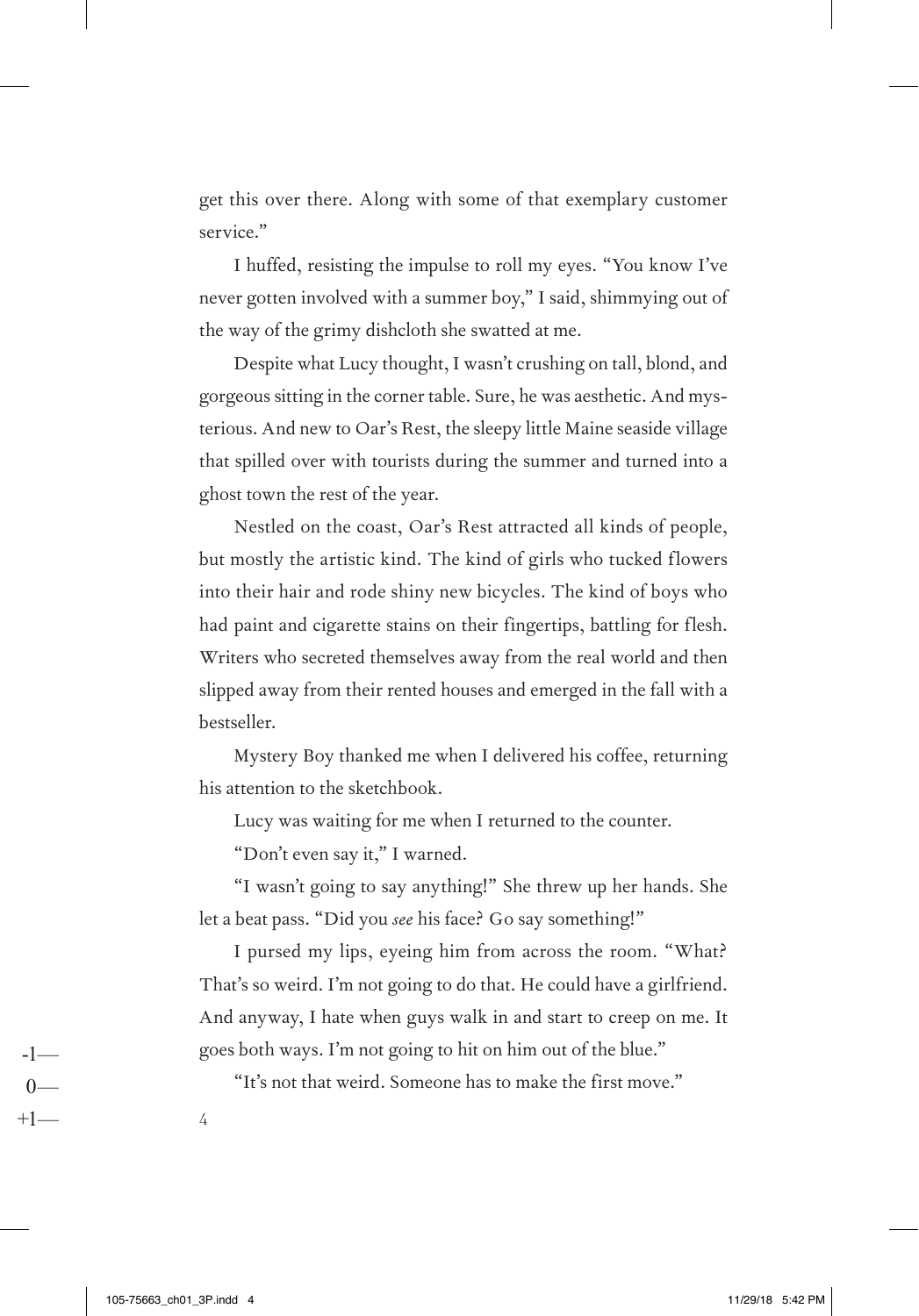"Lucy," I said, lifting an eyebrow, "the cardinal rule of every beach town is that locals do not get involved with tourists. They always leave."

"I can't even remember the last time you went on a date," said Lucy. "And those girls and guys were *cute*."

I picked up a mug that didn't even need cleaning and began to rewash it just to have something to do. When I was nervous, I had the telltale habit of wringing the bottom of my shirt, and the last thing I wanted was for Lucy to know she'd hit a nerve.

She was right. I hadn't been serious about anyone in a few years because I'd been dating Elodie Hawkins on the sly. El had graduated a year ahead of me and gone off to art school in California. Going out of state wasn't enough—she seemed to want to get as far from Maine as she could without crossing an ocean.

A memory blurred into my mind's autofocus, sharpening until I could count the freckles spattered across El's nose and cheeks, her hair thrashing in the wind, the wisps of the cotton candy body spray she loved. If I closed my eyes, I could almost smell it. I could almost see the gray of the sky, the birds circling overhead. The sorrow in her eyes as she said she wasn't ready to tell people about us—about her.

"Excuse me."

I turned, facing Mystery Boy. "Hey, what else can I get for you?" I flicked my eyes toward the German chocolate cake.

His eyes followed mine and his grin widened. "Just wanted to settle my bill." He flopped down a five-dollar bill on the counter.

Counting out his change, I placed it into his open palm, intensely aware of my fingertips grazing his warm hand.

"Thanks." He turned to leave, then paused, seeming to wrestle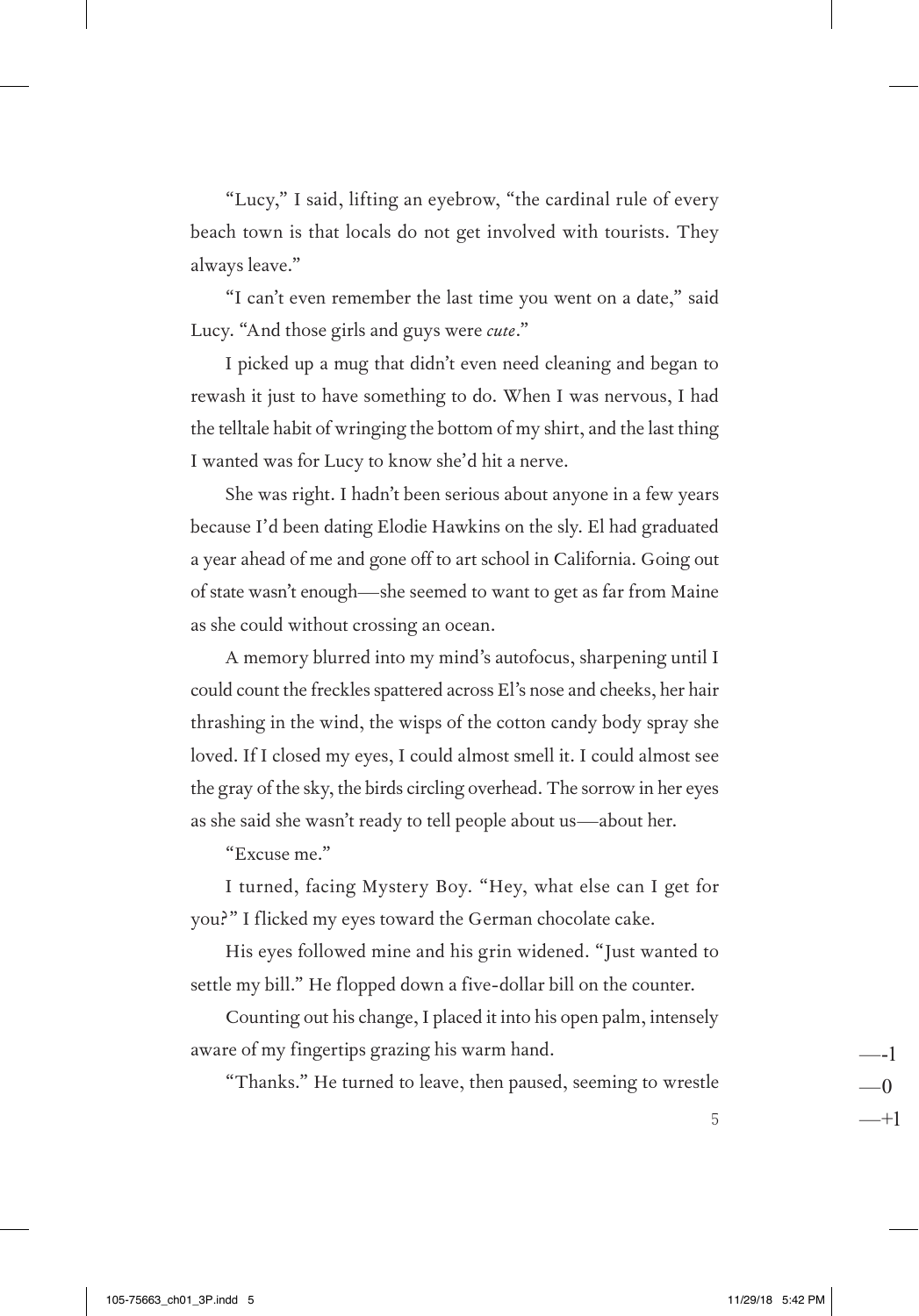with a decision. "I'll take you up on that cake some other time." With a final nod to me and Lucy, he headed for the door.

When he left, I let out a breath I hadn't realized I was holding. "Did that sound like he was planning on coming back, or like that's the last time we'll ever see him?" I wondered aloud. Though I'd been working at the Busy Bean for almost three years, this was the first time I'd hoped a tourist would be a repeat customer.

My curiosity wasn't lost on Lucy. "So you *are* interested in a summer boy." Lucy's voice held a grin. "And he's cute. Hint, hint."

"Maybe he's here for classes at the art center." I stared through the window at his retreating back, wondering where he was heading. "He had a sketchbook with him."

She shrugged. "Wouldn't surprise me. I think they're starting their summer program this week." She paused. "I heard Elodie Hawkins is coming back to be a mentor. Weren't you two friends?"

*What?* The wind was taken right out of my sails. El was coming back? She hadn't said anything. She could have texted, she could have emailed . . .

Elodie had left town, left me. I shouldn't care if she was coming back. I'd gotten over her. But there were some things I couldn't tuck away as easily. She was like a second beating heart inside me tingling, magnifying, terrifying. This heart was carnivorous. It hoped and hurt at the same time. Hearing her name again filled me with a savage rush of life, something I couldn't hold back any more than I could keep the memory of *us* at bay.

Being the one left behind never got easier. After Mom, maybe I should have wised up. Nothing stayed the same forever, but when I remembered the soft, dazed look El wore right after I kissed her, I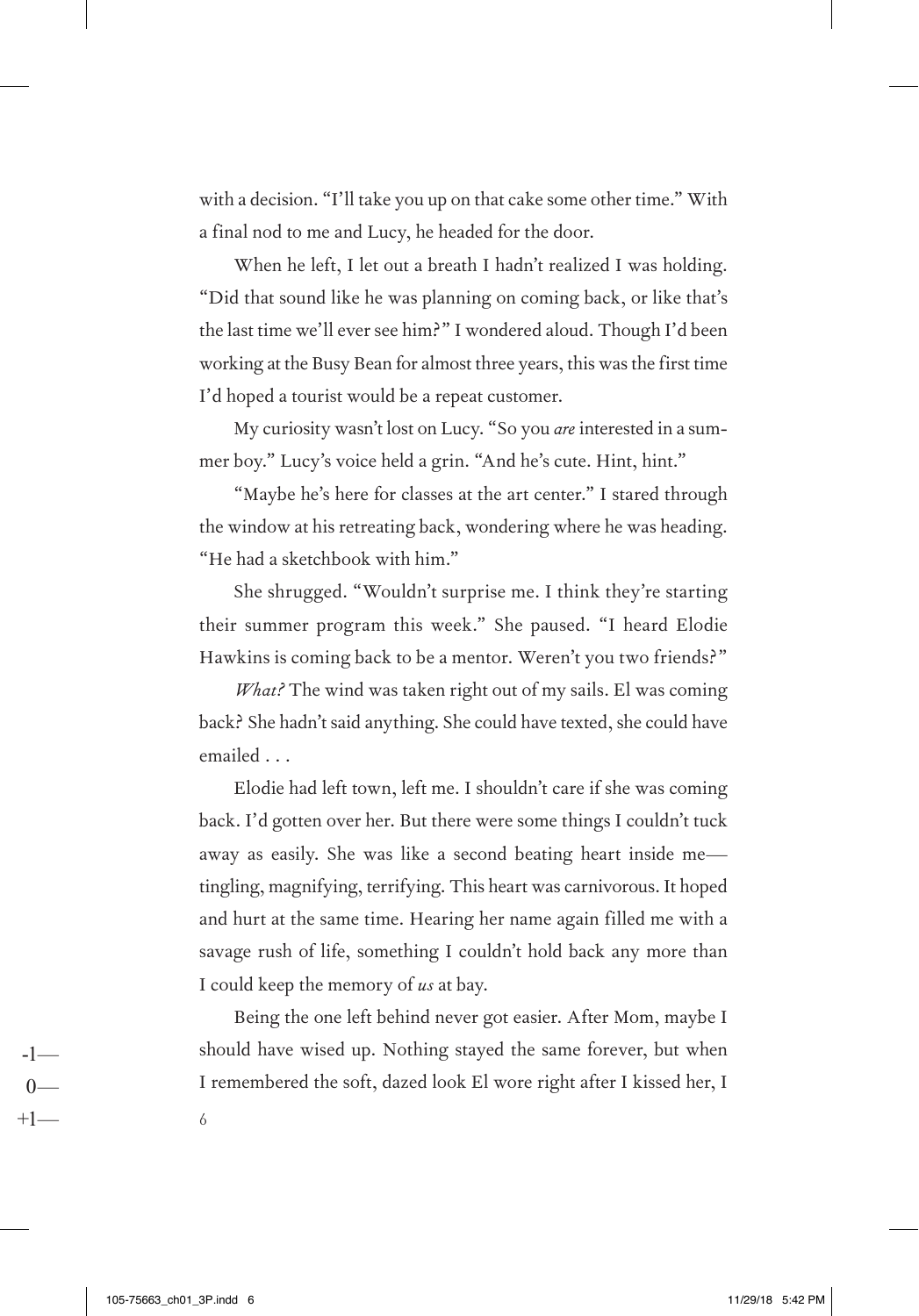had thought that *this* could. *We* could. In possibly the biggest plot twist of my life, though, I'd discovered we couldn't. And just like that, everything I'd cherished for so long became a bitter enemy. Elodie left town, but the ghost of her was still here, haunting.

As I opened my mouth to ask Lucy where she'd heard about Elodie's return, I was interrupted by the storeroom door creaking open. Ariel, our new waitress, had volunteered to unpack some of our new inventory at the start of her shift, but instead of the sounds of moving coffee cans and creaking aluminum shelves, there had been silence all afternoon. I'd forgotten she was even there. It hadn't taken Lucy and me long to figure out that *organizing the inventory* was code for texting her friends in the privacy of the storeroom.

Ariel breezed out, already pulling her apron off her head. Her brown hair lifted with static. "So I've just about wrapped up in there—"

I blinked at the pile of boxes behind her before the door swung shut. "Really? It doesn't look like you've made any headway."

"—so I think I'm going to take off." She reached for the tip jar with an apologetic smile. "Mind if I bum a few bucks?"

Lucy made a strangled noise.

"No way," I said. "We divide the tips up at the *end* of the week. And there's still twenty minutes before we close."

Ariel's face turned red. "Right. Sorry." She withdrew her hand, cradling it against her chest. Her expression turned wounded. "It's just . . . something came up and I'd really appreciate it if—"

I wasn't in the mood to listen to one of her half-baked excuses. "Yeah, whatever." I frowned. "Go."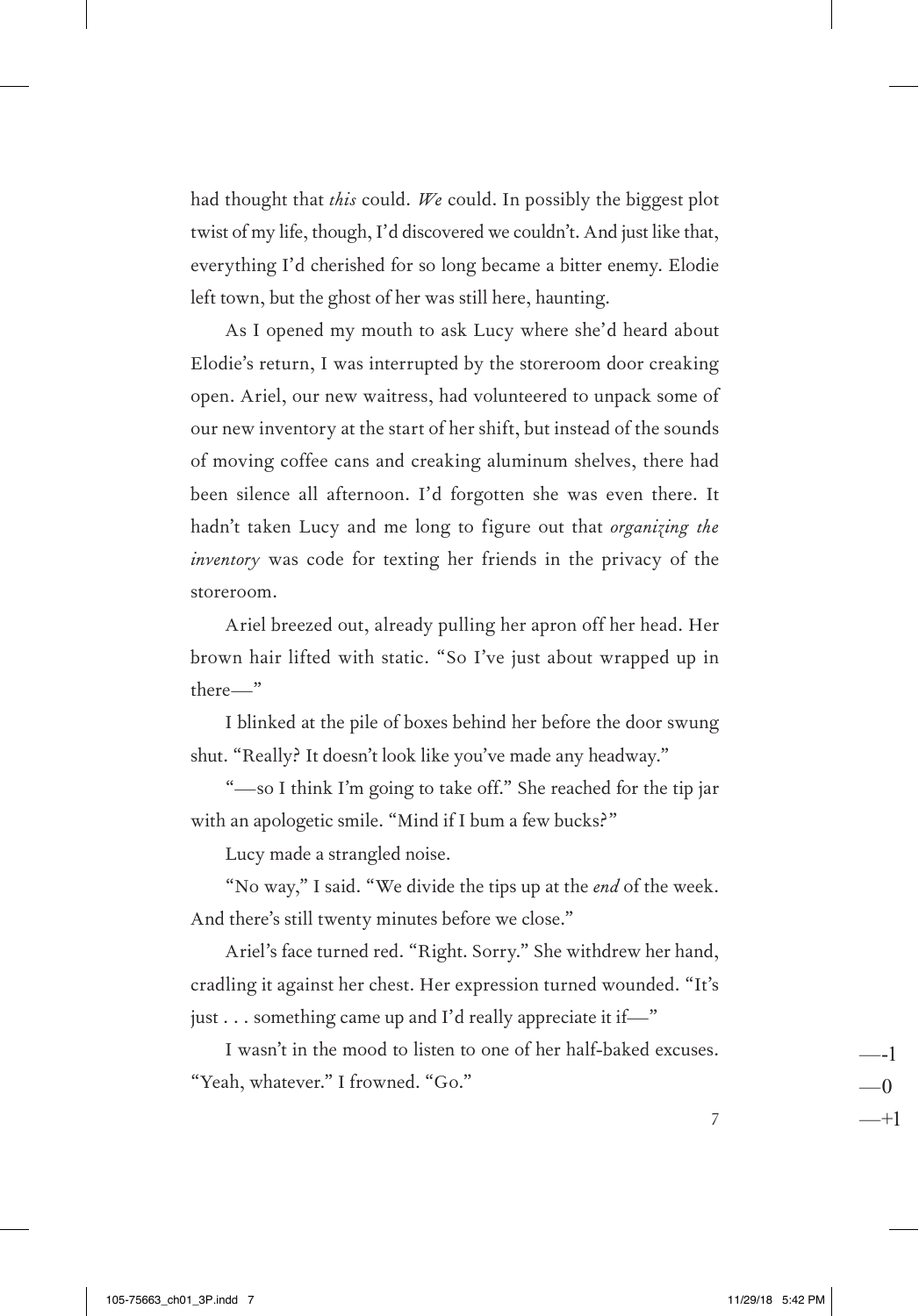As she left, Lucy and I exchanged matching looks. Lucy sighed noisily. "How has she not been fired yet? She's the *worst*."

I took a peek into the storeroom. Nothing had been done, except some creative shuffling that might have fooled a manager who didn't know Ariel and her distinct lack of work ethic. With a sigh, I let the storeroom door close. "I'll talk to Tom when he comes in tomorrow."

"Good," Lucy said with vehemence. "I don't care if I have to work overtime. I'd rather make the extra cash than pull her weight for free."

She was absolutely right. I nodded in agreement.

We worked in silence to clear everything away before closing up. "See you tomorrow," I said as I locked Busy's door.

"See ya!" Lucy called over her shoulder as she jogged toward her boyfriend, waiting on the beach for her with his dogs. He took off his cap and waved it at me.

As the warm sunlight outside enveloped me, I almost—*almost* forgot the cold dread that had gone through me when I heard of Elodie's return. My eyes sought out my lighthouse, small and distant above me. The place where we'd met most often, the one place in town no one would see us. And so, of course, it was the place where El felt the most comfortable. It was the only place she could be herself. The only place we could be a *we*.

What would I say to her if she really was coming back? Would she even want to see me? Did I even want to see her?

A boat coming back to shore blew its horn, a sharp, trumpeting sound that rattled me out of my thoughts. I felt like a girl overboard.

But it turned out there was no mayday call for returning ex-girlfriends.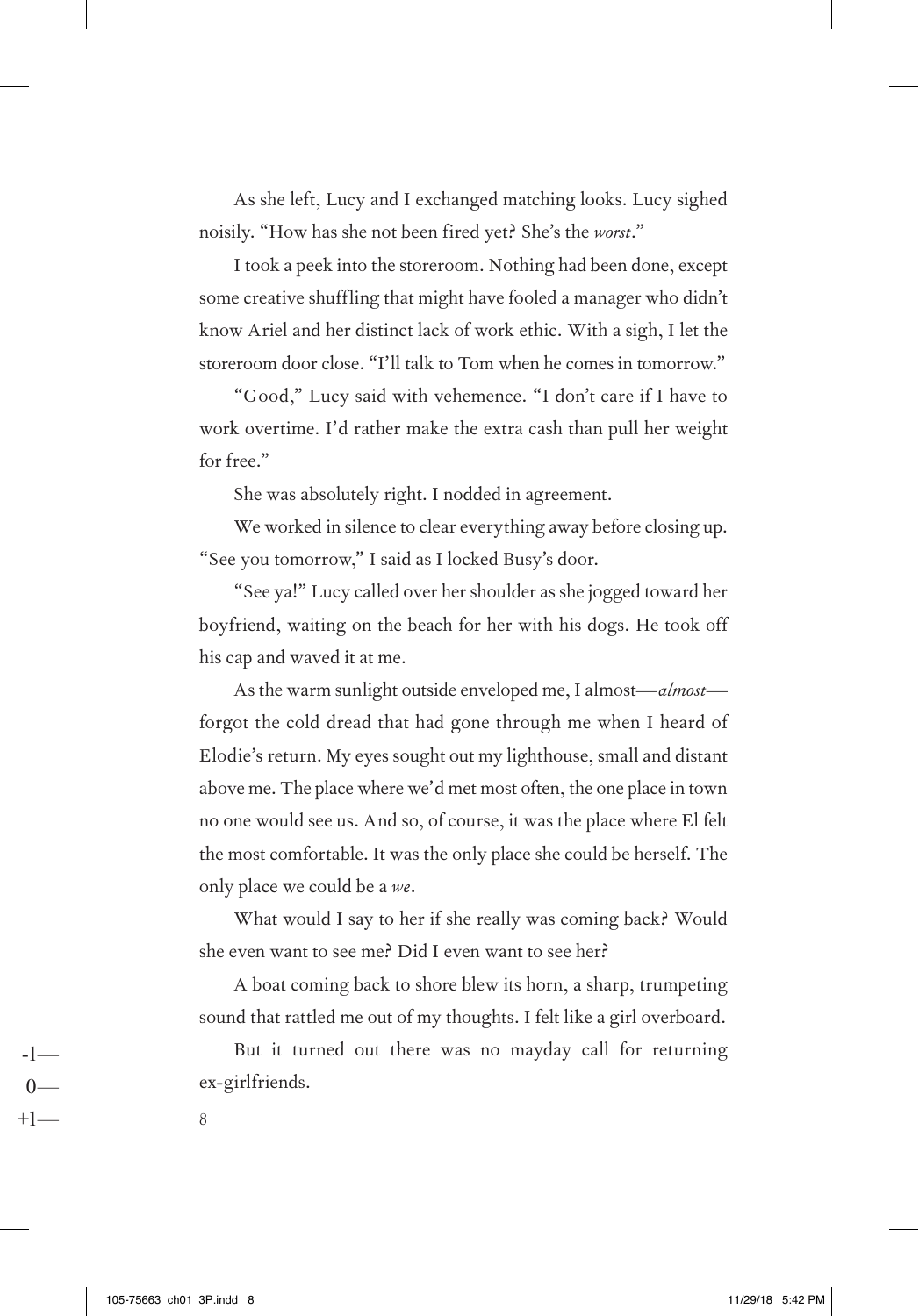## ♥ ♥ ♥

It was at the most beautiful moment of firefly twilight, when the sun had dipped just beyond the water, that I reached my best friend Penny Wang's houseboat. It was far enough from the beach that we were away from everyone's prying eyes, so Penny probably didn't think twice before waving me onto the deck with a bottle of beer in one hand and her phone in the other.

"Hey," I said, flip-flops thwacking against the pier.

"You took your sweet time getting here," she said in response, tipping the bottle to her lips. She sat cross-legged on the deck, phone balanced on one thigh. "I was just about to text you."

I joined her, sinking down and letting my back rest against the wall. "Everyone we know is out on the beach. Hard not to stop when everyone wanted to talk. Isn't it weird how all the people we didn't talk to in high school are suddenly acting like they're going to miss us?"

Penny snorted. "Graduation messed with their brains." She twirled her finger in circles next to her ear. "They're living in some parallel universe where we give a shit."

"Maybe in some universe we do," I said, laughing.

She typed something furiously on her phone before turning it facedown on her thigh. "All the me's in all the universes hate them unequivocally."

I didn't even have to think about it. "Then all the me's do, too."

"That's why you're my best friend," she said, bumping her arm against mine.

We stared out across the water, letting the silence last. I hoped she felt just as warm and squishy inside as I did. "So you won't believe this," I said.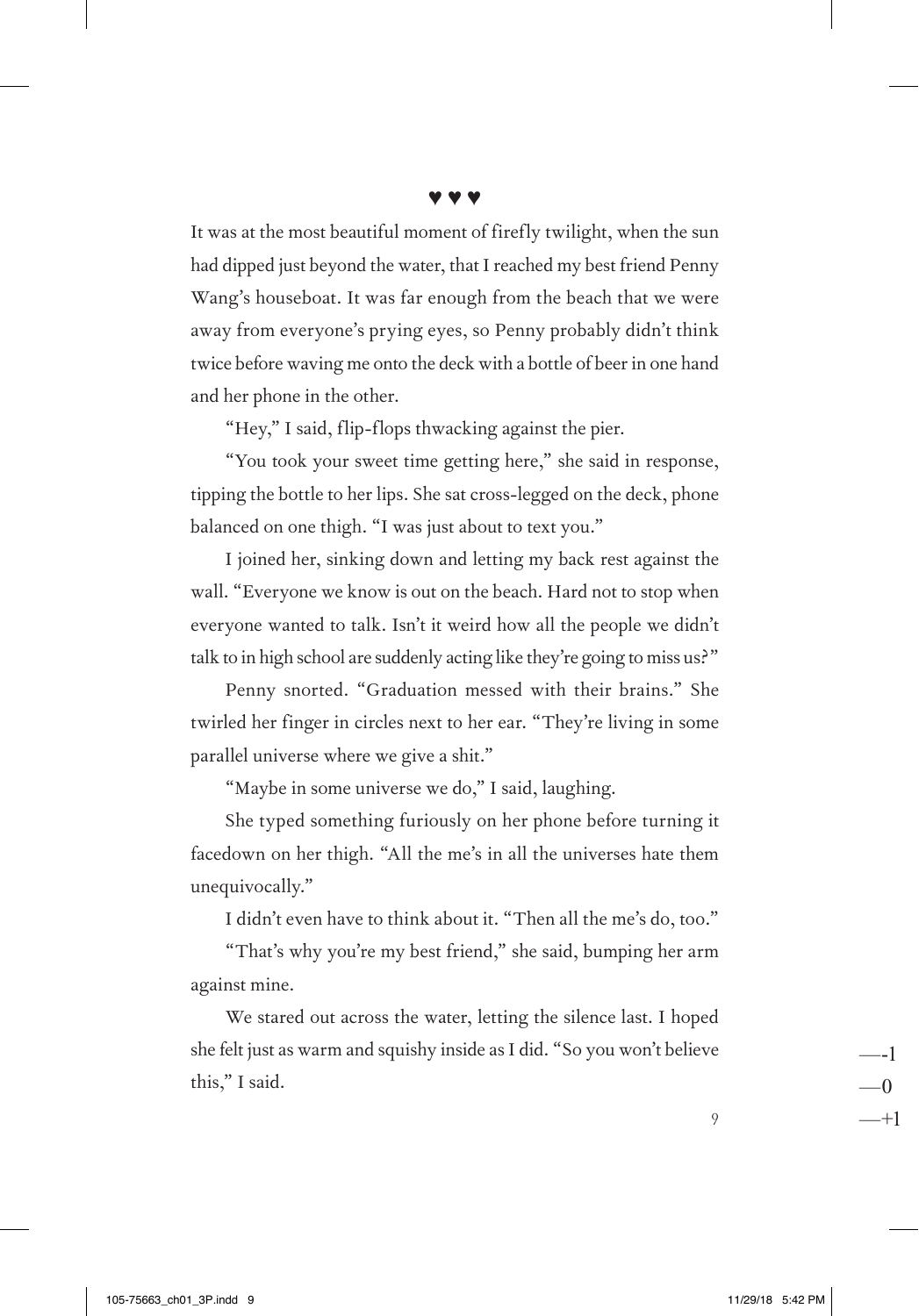$"Hmm"$ 

"Elodie's coming back home." I let the bombshell drop, satisfied to see the surprise on Penny's face.

She leaned closer toward me, clutching the neck of the bottle tight. "Really? She told you that?"

"Hell no. You know she didn't want to keep in touch." She'd snipped me out of her life so easily. Even a year later, the bitterness and hurt rankled.

Penny's lips twisted into a scowl. "Ugh. Are you going to try talking with her again?"

I shook my head. "That ship has sailed."

"Good," she said. "I'd have kicked your ass if you got back with her after what she put you through."

"That's why you're my best friend."

"I mean, it was fine if she just wanted to break up," said Penny. "But she didn't have to be such a bitch about it. Cutting you out of her life like that was super shitty. She didn't have the balls to date you while she was here, but she managed to break your heart with no problem." She made an aggravated sound of disgust.

"I'm over it," I said. "But thanks for the ex bashing."

Penny smirked. "Any time." She held the beer out with her right hand. "To summer. And graduation. And to never talking to any of those fuckwads again."

I grinned and took a sip before handing it back to her. "And lying out on the beach and eating tacos and ice cream every day."

This was what I loved about summer, the free pass to be totally lazy and do things only if we wanted to do them. And nobody could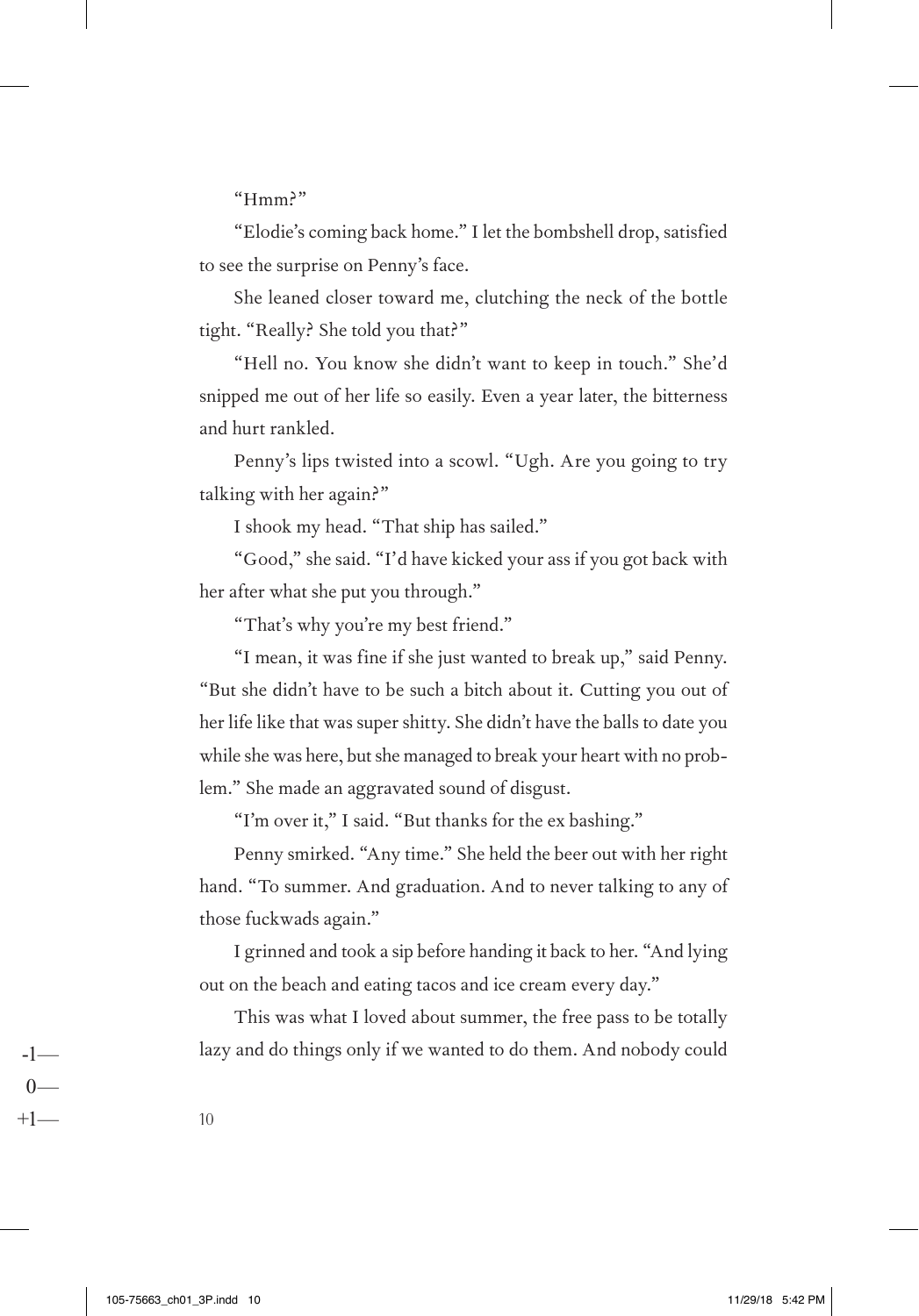say boo about it. It was like the rest of the year was an impostor somehow, and summer was the only time that everything moved back into place.

"God, yes. The tacos. Now I'm craving some bulgogi," said Penny. "I want pickled cucumbers so bad. And sriracha mayo."

The Korean steak tacos were her favorite, while I preferred the fish. Jeju BBQ was the only place in town that served street-style Asian tacos, and everything on their menu was pure rapture.

"Let's go get some." I bumped her shoulder. "Tacos are always a good idea."

"I wish. We have something to do first, though."

"If it's more important than tacos, it must be serious."

"Not kidding, B." She paused. "Hey, so this is kind of awkward, but I was wondering if you could you do me a favor?"

I scrunched my forehead. Penny didn't often ask for favors, at least not so obviously. So whatever this was, it had to be A Big Deal. "Sure. What's up?"

"Would you go talk to Chad for me and, um, tell him I don't want to see him?"

"What? Why?"

She didn't meet my eyes. "Because I broke up with him."

I rolled my eyes. "Yeah, sure," I said, swiping the bottle of beer out of her hands. Penny's houseboat swayed beneath us, gently bobbing with the tide. "Ha ha."

"I'm not kidding. I told Chad we were through yesterday, but I didn't really handle it that great. He wants to come over, and I just know that if I see him so soon, I'm going to feel crappy and then—"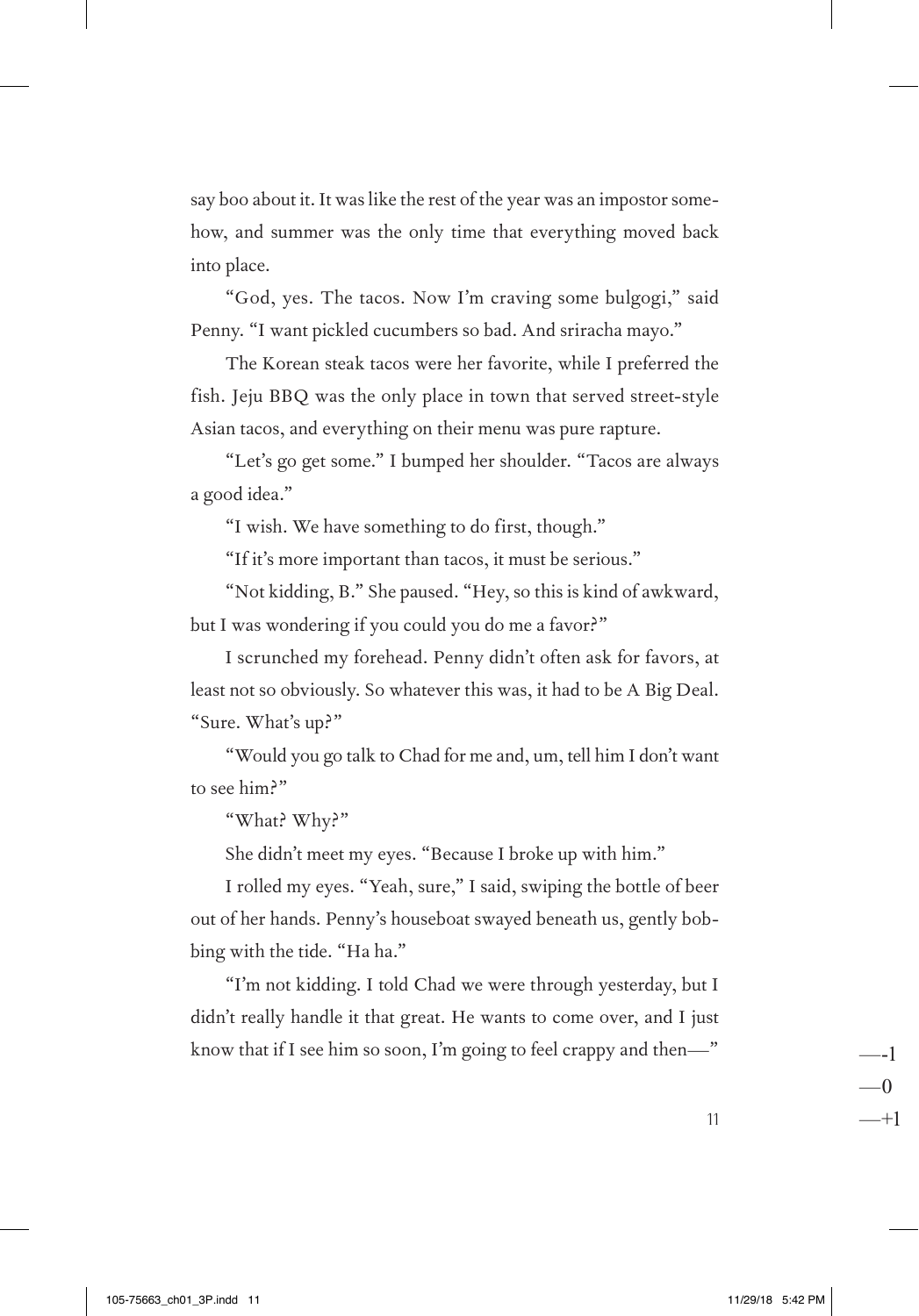Penny let her hair spill out of its bun and wound the elastic around her wrist. She waited for me to take a swallow before snagging the bottle back. "Please, Babe?"

Our shoulders brushed as I turned to look at her in disbelief. "What? You dumped him yesterday?"

She pursed her lips.

"You . . . you didn't tell me." I was in the deep end. I was always the first one she went to when it came to Chad, when it came to anyone. Loss took hold in my stomach, filling my limbs with cold. "Why—why did you break up?"

"I didn't know that I was going to," said Penny. "It kind of happened out of nowhere. I wasn't planning it."

"So you broke up with him . . . just because?" They had been together for years. Since we were fourteen. Was this a joke? Was there something I wasn't getting? A minute ago, everything had been okay.

She looked back at me, stare for stare. There wasn't a hint of a joke in her eyes. I'd always thought her brown was much more beautiful than my blue—warm and friendly and all-encompassing. She didn't look that way now. Still, I waited for her face to break into a smile, for her to cry *Gotcha!* and tease me about how I'd fallen for it.

I felt sick, my stomach thrashing. Queasy, I looked away. I had this writhing *thing* inside me, something terrified and angry and wholly new. Something that Penny had birthed. Something that, worst of all, wanted to go along with what she wanted just so I could stop feeling this way. This sick, petrified way that told me that everything had just changed.

I wanted to heave. I wanted to scream. This was our summer—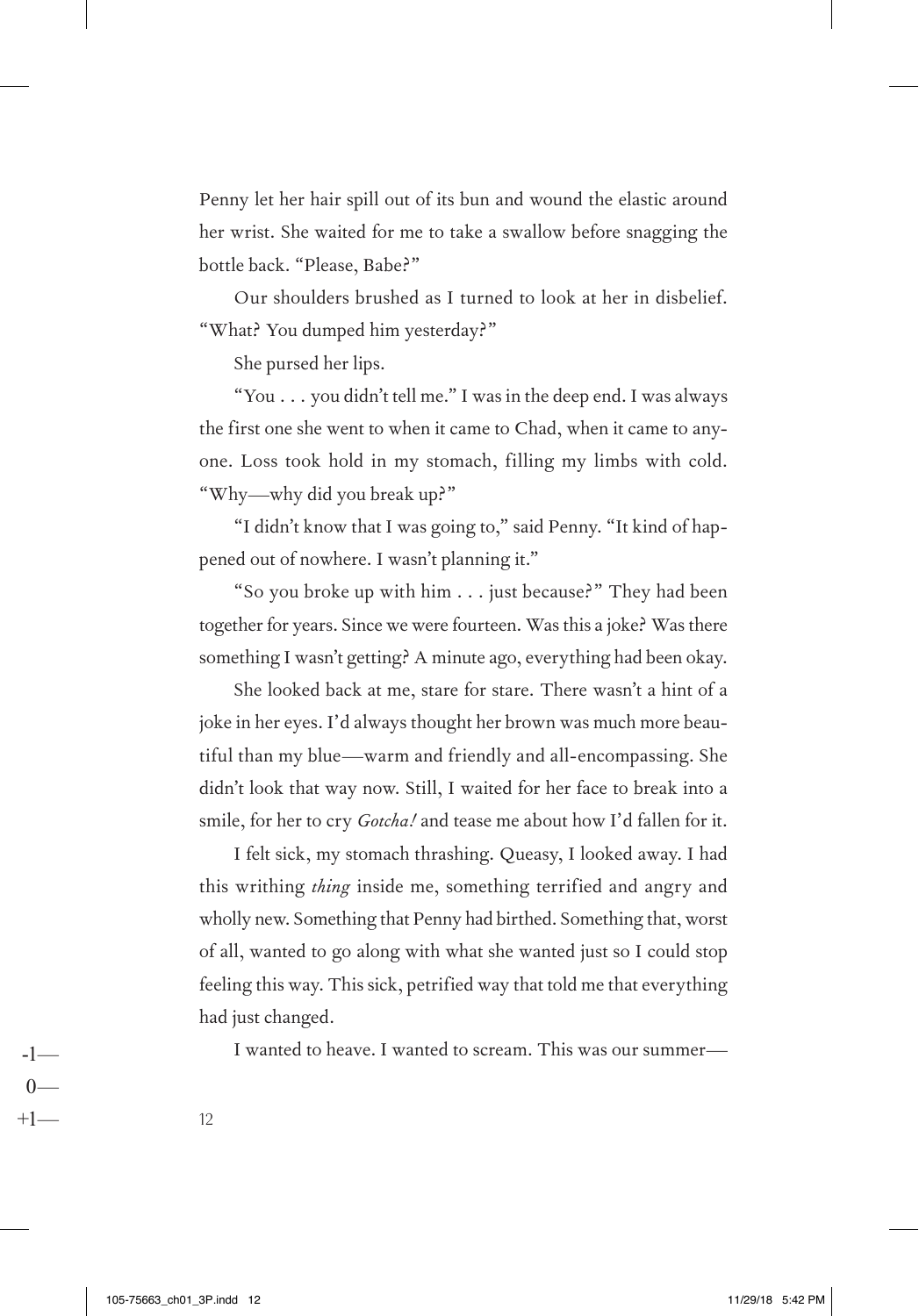Chad's and Penny's and mine. The very last summer we'd have before college.

From where we sat, cross-legged on her deck, I could see the wooden slats of the pier where we'd used chalk to draw a yin-yang sun and moon. The fiery sunburst orange and the calm blue melded together to form one shape that represented wholeness and harmony.

That was us, Penny and me.

"It just all feels so same-y," said Penny. Her voice sounded like it was coming from very far away. "Like we've been the same people our entire lives and nothing's changed. College is my chance—his chance, too—to start again."

I didn't like the way she said that. Like she'd been paused for the last few years. It hadn't been that way for me. These were the best years of our lives. How could she not see that?

She stretched her legs out and let her head loll back. Her voice softened. "Babe, I just . . . I think this is what's best for me."

I wouldn't argue with her. And anyway, it was done. It was already over. My opinion seemed unnecessary now.

"Could you just run some interference and make sure he doesn't drop by?" asked Penny. The edge of desperation in her voice didn't sound right, not on her.

I startled out of my fog. It was one thing to accept her decision; it was another to actually involve myself in the fallout. "How do you expect me to do that?"

"He texted me. Said he's going to come over." She dropped her eyes to her lap. "I didn't really give him a reason yesterday. Could you . . . could you do, like, a Breakup 2.0?"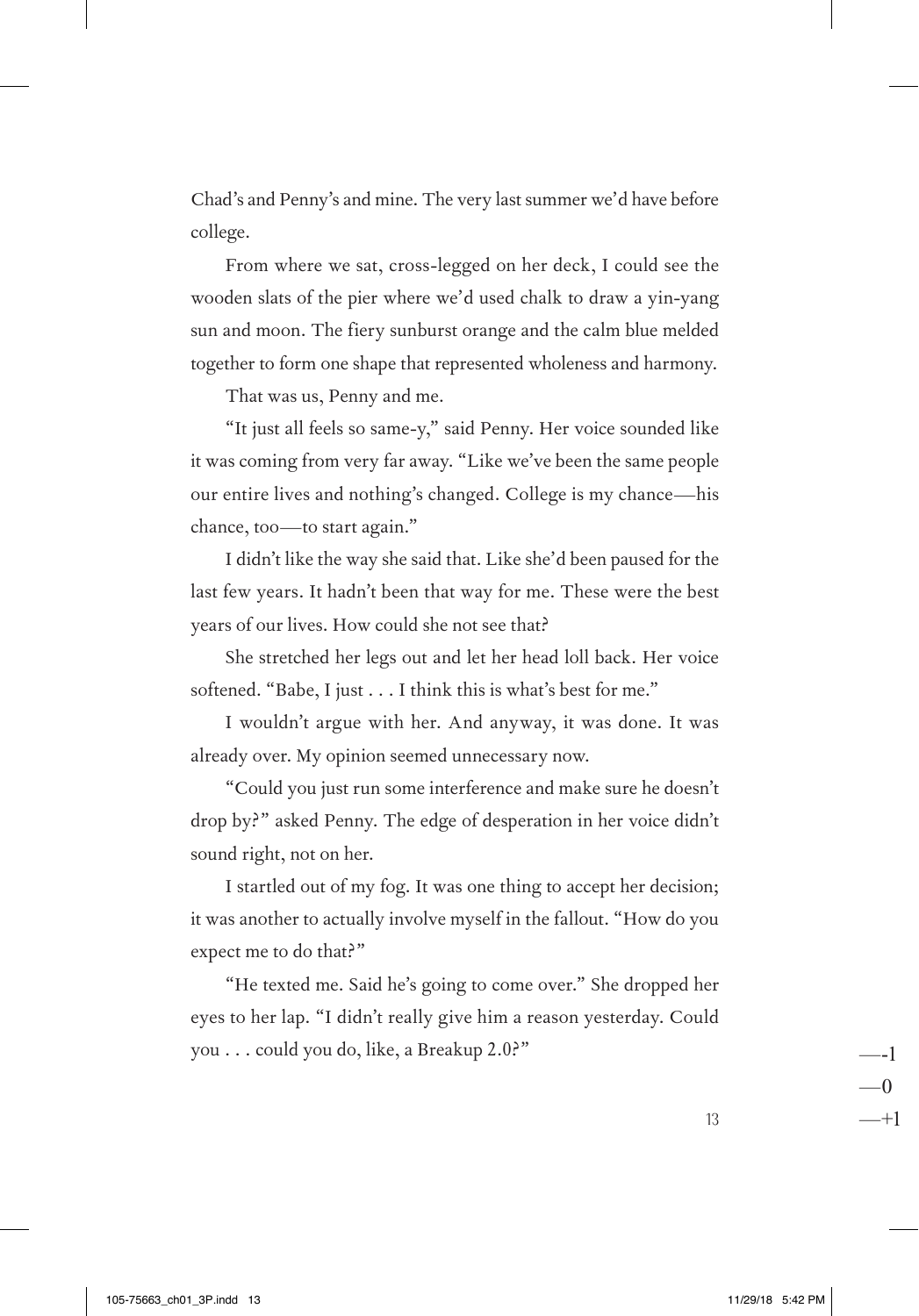This was too much, even for her. I gaped. "No way. He's your boyfriend. I'm not going to just—it's not my place, Penny. Oh my God. It needs to come from you. Properly, this time."

Her lips scrunched. "Just tell him I haven't changed my mind."

Crazy to think that if I hadn't started school a year late, we wouldn't have ended up in the same grade. The three of us had been friends since elementary school. Didn't she care that he was my friend, too? I wanted to scrunch in on myself, ball myself up like a wad of paper. I didn't have a lot of constants in my life, but Chad and Penny? I thought I could count on them always being there, all of us always being together. The three of us were a team. Without our friendship, I would have fallen apart the past year. Between my ex-girlfriend leaving for college and my mom spending less and less time at home, I'd clung to my friends like the lifelines they were.

She must have read the conflict on my face, because she sighed and handed back the bottle. "I don't think I can face him, B. It's just . . . it's Chad. It's not easy."

I laughed. "And it is for me?"

"We're starting college in September. People are supposed to break up before they go to college."

My arms flushed hot. *We* weren't starting college—they were. Penny had the habit of saying it like I'd be right there on their first day, but I wouldn't be.

"That's because most people go to different colleges," I said. "You two are staying right here in Oar's Rest. You don't *need* to break up."

"What if I just want to?" asked Penny. "What if I want to start fresh with someone new? What if *I* want to be different? Don't I have that right?"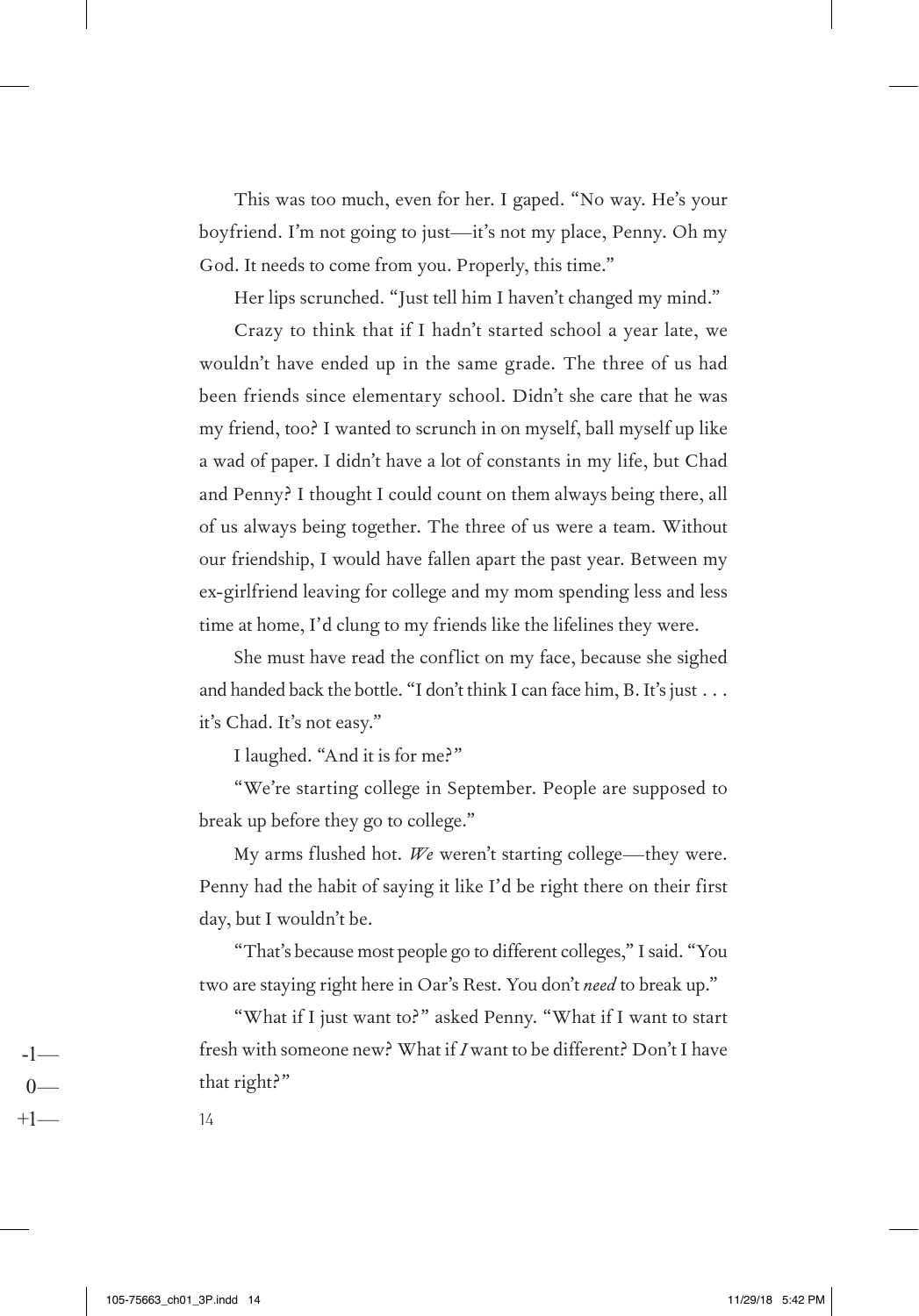The cold hand of dread felt its way down my spine as Penny's words echoed over and over in my head. With a little *snip snip*, could I be cut out of her life just as easily? When she talked about starting over, it was hard not to feel like she was shedding our friendship like a snake that had outgrown its skin.

Penny put the bottle to her mouth and took a deep swallow, buying me the time to collect my racing thoughts. Her silence made me feel paper-thin. It was just summer, but she was already thinking about fall. About being someone else in fall, someone who wasn't recognizable as my best friend or Chad's girlfriend. In that moment, she reminded me so much of one of the paper dolls we'd played with as children. Her mom had bought a book of them for us, sweet-faced dolls punched out of pages, who could be altered with just a change of outfit into someone new.

In the distance I heard the dull thuds of stroller wheels bumping over the pier. A seagull's caw as it swooped over the water and landed with nimble grace on a support beam. The sound of water cresting at the bow of a boat slicing through the stillness.

Penny touched the cold bottle to my knee. "So? Will you? Please?"

I couldn't say yes to her. There was no way. I ignored the *thing* in my stomach. Chad was our friend. Having this incredibly awkward discussion with him on her behalf would feel too much like us versus him. It was fine if Penny wanted to start college single, but I didn't want to choose sides.

It wasn't like when we were kids. It had been easy to be the mediator then, to fix whatever had cracked before it actually broke. When you had two best friends, it was just something you had to do if you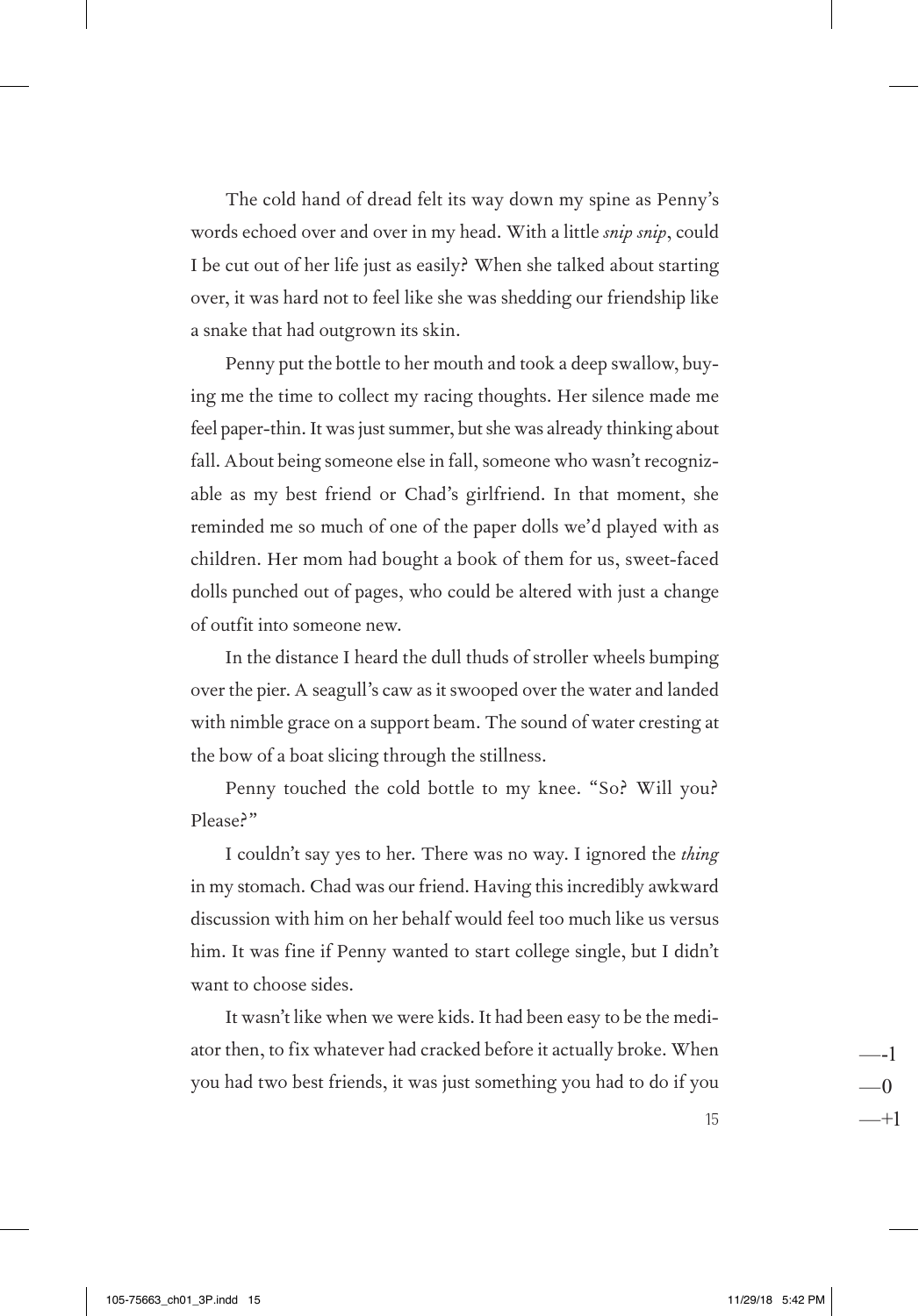didn't want to be torn between them. I didn't want to feel the pressure of having to choose. We'd never really had this conversation, but I couldn't help but feel a little betrayed anyway. I had never wanted to pick one of my best friends over the other. And yet here I was.

"Chicks over dicks," said Penny.

In this situation, it wasn't him who was the dick.

I rubbed the side of my nose, resenting her easy assumption that I was on her side. It wasn't that I wasn't, exactly, but I wasn't her henchwoman, either. It felt dirty and grubby to do her work for her. Not looking at her, I mumbled, "Right. Yeah. I know." I felt like it was expected of me.

A memory floated from the deepest recesses of my mind, softly blurred at the edges. When we were little kids, Chad had been chubby. He wasn't one of the boys who had made fun of Penny's lunches, but he'd joined in the laughter. So when he'd started hanging around us more often, making it clear he wanted to be our friend, Penny made him do all kinds of stupid things to earn our forgiveness.

It was her favorite game to make him ring someone's doorbell and run away as fast as he could, only we were always faster, so we were already giggling behind a hedge while he was huffing and puffing his way down the driveway. He was the one who got in trouble, not us. A decade later and it still made my mouth taste sour.

But she was my first real friend. The first friend who had chosen me back, not someone who was forced to play with me because our moms set up a playdate. The way we'd treated Chad was mean, and even back then, I'd known it was wrong, but Penny had the kind of charisma that made us want to pass her test of friendship.

Penny was like that. If someone said something to her, it wasn't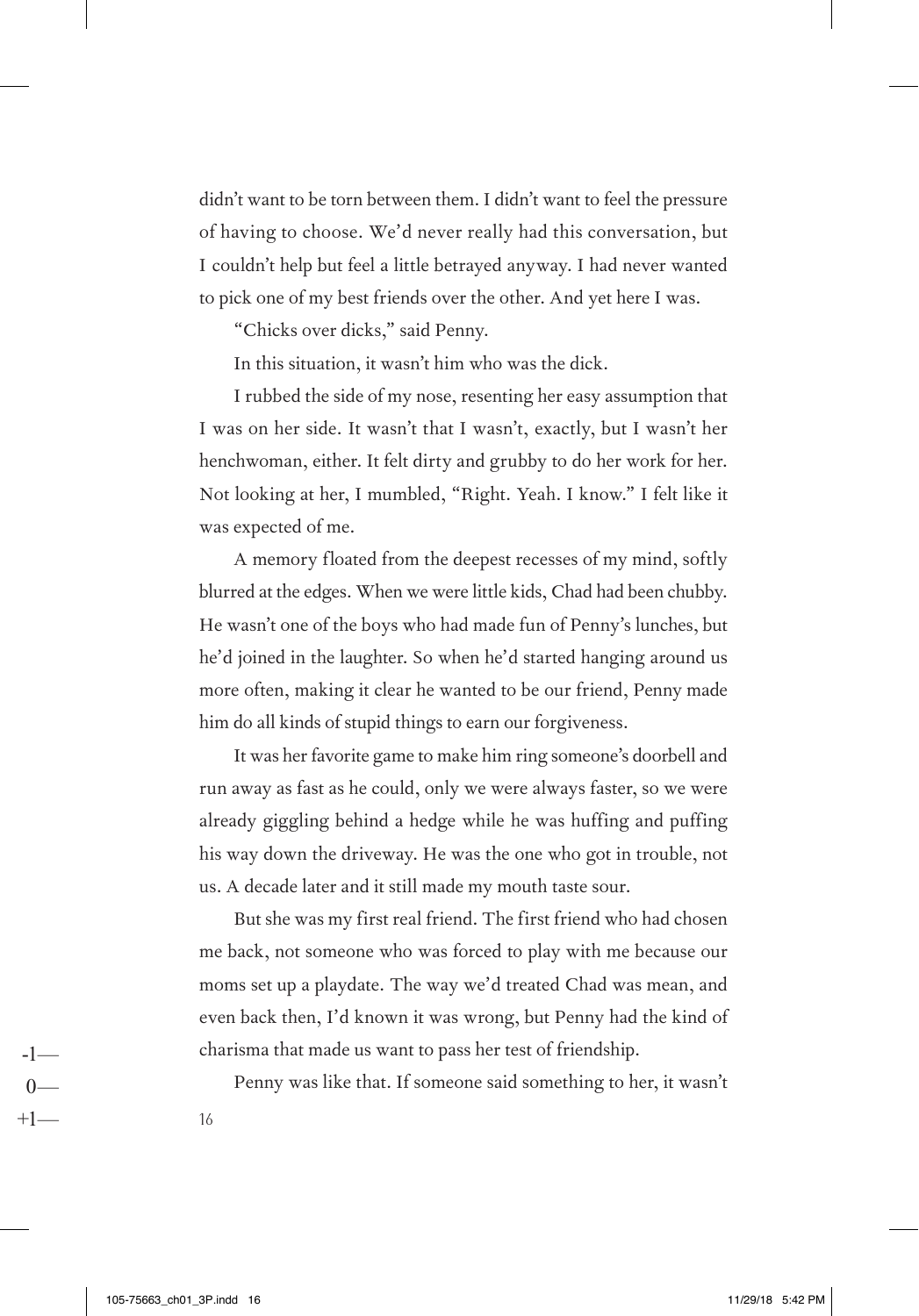just hers to deal with. It was mine and Chad's, too. And Penny was always willing to show up for a fight and have our backs. It made me proud that she unfailingly thought of us as a team, but for the first time, I didn't want it to be us against the world. Not if the world was Chad.

"Babe," snapped Penny, impatient now. She frowned at me.

She wanted me to tell her I'd do it. She was waiting for me to do what she wanted. The hard edge in her voice couldn't be softened even by the glow of alcohol.

Would I be the next to go if I failed her now? My vision swam. All I wanted was for things to go on like they always had. There was safety in things staying the same. A year from now, five years from now, all I wanted was for us to be the same, doing things together, being the people we'd always been. I didn't want to be the kind of friends who drifted apart after high school, the kind who could live in the same town and still be strangers. I didn't want to think about fall and college and uncertainties. I wanted what *was* certain. I wanted what was right now. Was that so wrong? Was it so unreasonable?

"Babe," said Penny. "I really need you. Please, will you talk to him for me?" She reached out to twine her fingers between mine. She squeezed. I understood. She needed me to be her strength.

The *thing* in my stomach was roaring at me. I squeezed my eyes shut. My friends were my everything. They meant more to me than any of my exes ever had. The only way this summer would be saved was if I saved it. I knew my role well. I could be the captain and get us through these rough waves.

"All right," I said. My shoulders hunched, defeated. "If you really want me to."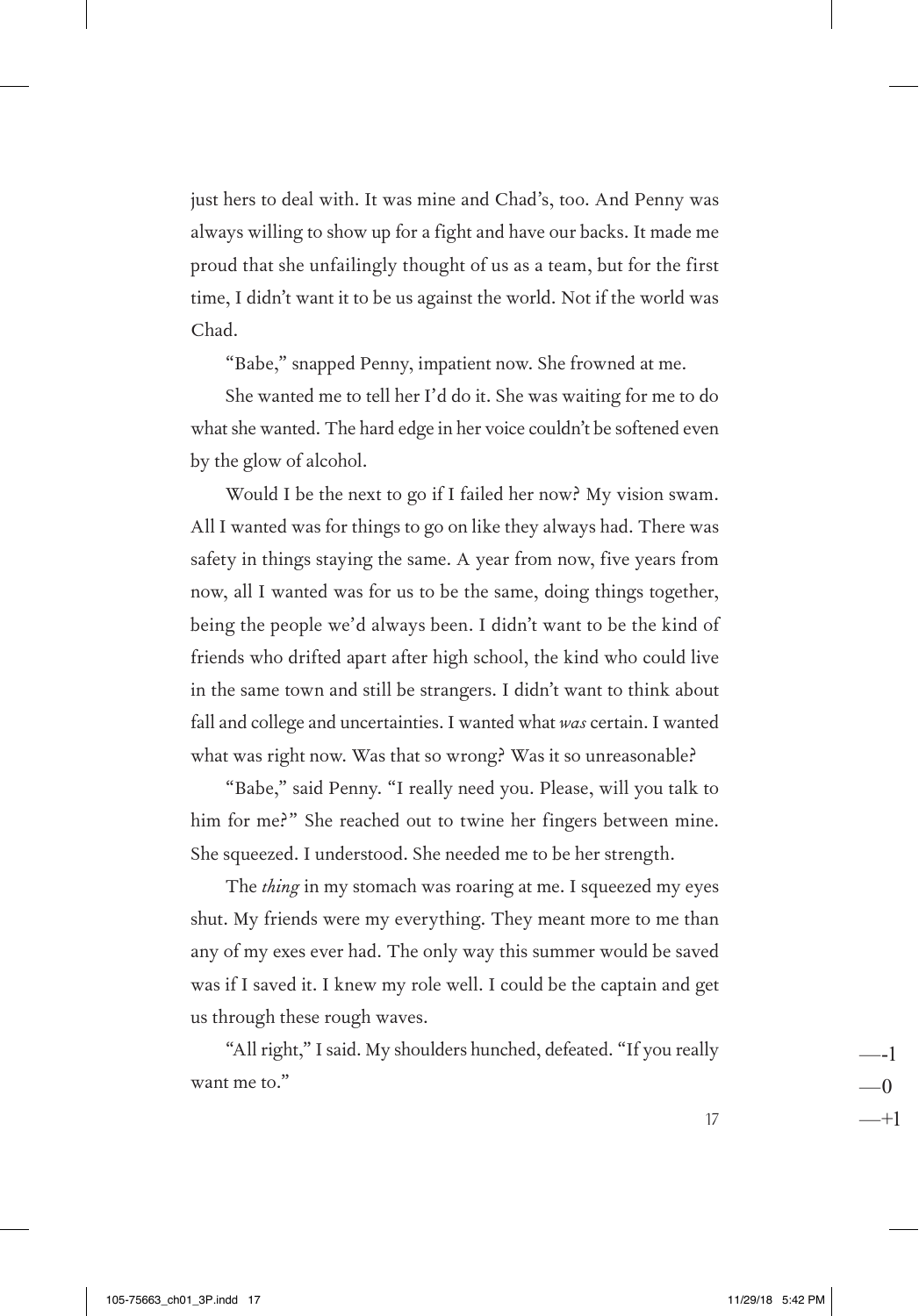The tension lifted with her smile. "Oh my God, thank you, thank you, thank you! I just know if I do it, it'll turn into this whole big thing. Chad and I need a better reason to stay together than habit." She rolled her eyes. "We're not Rory and Logan."

She loved *Gilmore Girls*. I wasn't such a fan, but I watched it for her. "If you *were* Rory, though, then I'm Jess," I said. "Because I'm always there for you." It was hard not to say it with a little resentment, but she didn't appear to notice.

"You are," said Penny, pale skin shimmering in the hazy glow of twilight. Her smile was luminous as she leaned forward to lay her head on my shoulder. "You're the best, B."

The guilt that churned in an angry whorl dissipated when she pressed her cool lips to my curve of my shoulder. We stayed like that for a minute, or maybe it was more than that. The beer lay between us, forgotten, and the outside waves and chatter dulled to nothing.

The stillness was broken only when Penny's phone beeped. She tore herself away to look at the screen. "It's Chad," she said, holding the phone up as proof. "He just left his house." She typed something back, face inscrutable. "Feels too weird to have him back in my house after yesterday. I told him to wait on the beach. You can meet him there."

"The beach?" Guilt stabbed at me again. "Penny, I don't  $k$ now—"

"It's not a big deal." She placed her phone on the deck and leaned against the wall. She cast a sidelong glance at me, lips pursed. "You said you'd do it."

**18** It needled that she felt she had to give me a reminder. I'd played the go-between to smooth over one of their little tiffs, but this was a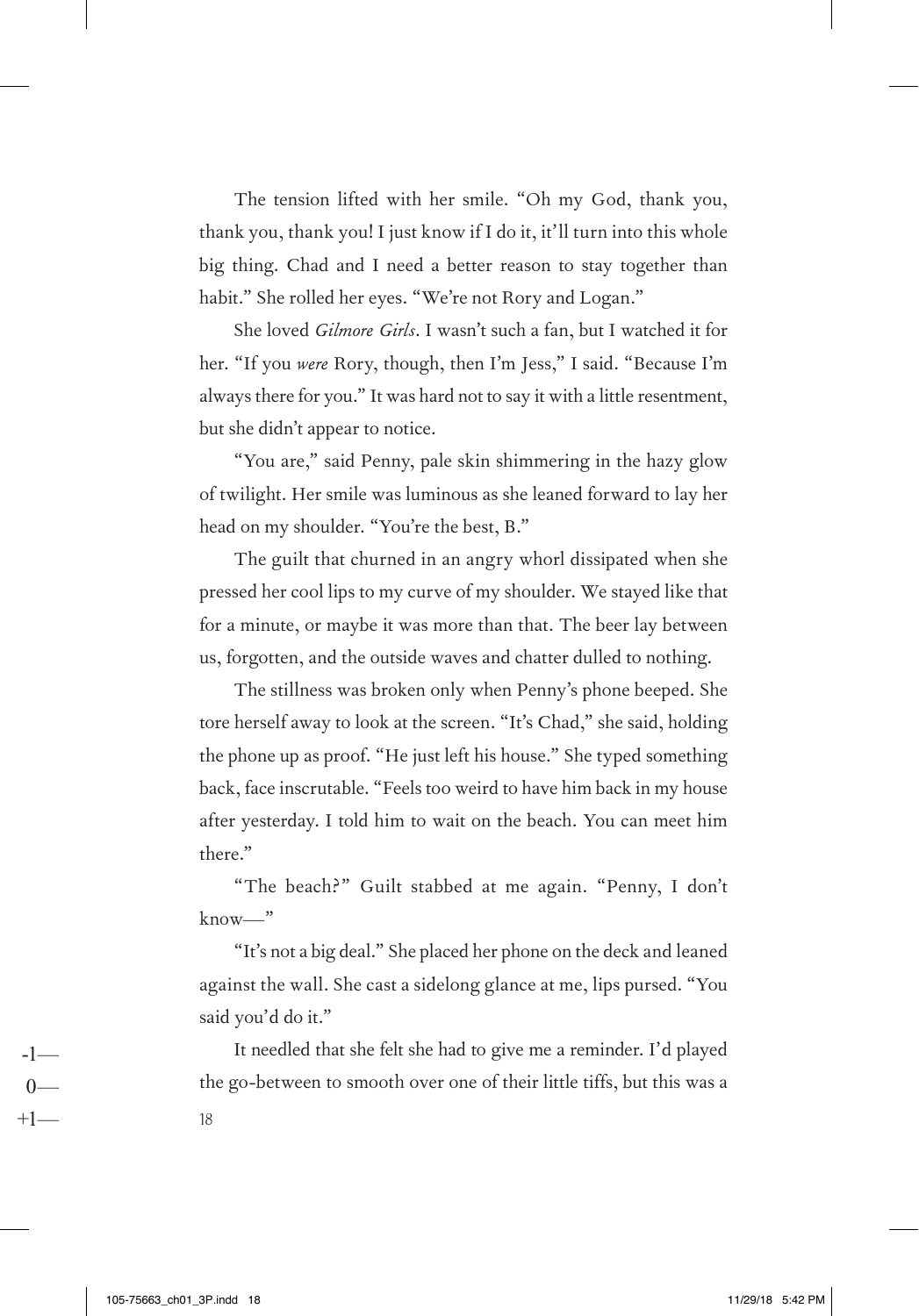big deal. It wasn't like when they argued about how to spend Friday night or when Chad caught Penny returning someone's flirtations at her parties. Those times had been different. "But—"

"Go!" she said, her voice sharp with urgency. "He's going to just come over if you take too long to show."

"But I don't know what to say to—"

Penny shoved at my shoulder. "You promised."

She took a deep, shuddering breath. "Babe, I just don't want to see him right now. I don't want to feel bad about doing what I need to do. If I don't do this now, then . . . everything will always be the same. We'll always be the same. I can see it all stretching in front of me. College, engagement, marriage, children, just . . . all of it! I can't deal with love like this. Not right now. We just graduated. I want to be *free*. I want to feel like I'm growing up, like I'm doing real things. I don't feel like that when I'm with—" She paused. "With him."

But I'd heard that little crack in her voice. She hadn't been about to say *with him*. She'd meant to say *with you two*. Both me and Chad. Tingles shot up my spine. If this was my test, I would make sure to pass. I would do what she wanted.

The *thing* in my stomach calmed. I was doing what it wanted, too. I stood up. "Okay, okay!" I flashed my palms at her. "I'm going."

As I scrambled onto the pier, I almost lost my balance. Dotting the boards in front of her boat like a welcome mat were her yacht and sailboat doodles. Chad always encouraged her to pursue art—even when we were little kids, he'd been the first to buy her arts and crafts.

My breath caught as I looked down. Something uncomfortable stole across my heart. My foot had severed the yin-yang chalk drawing.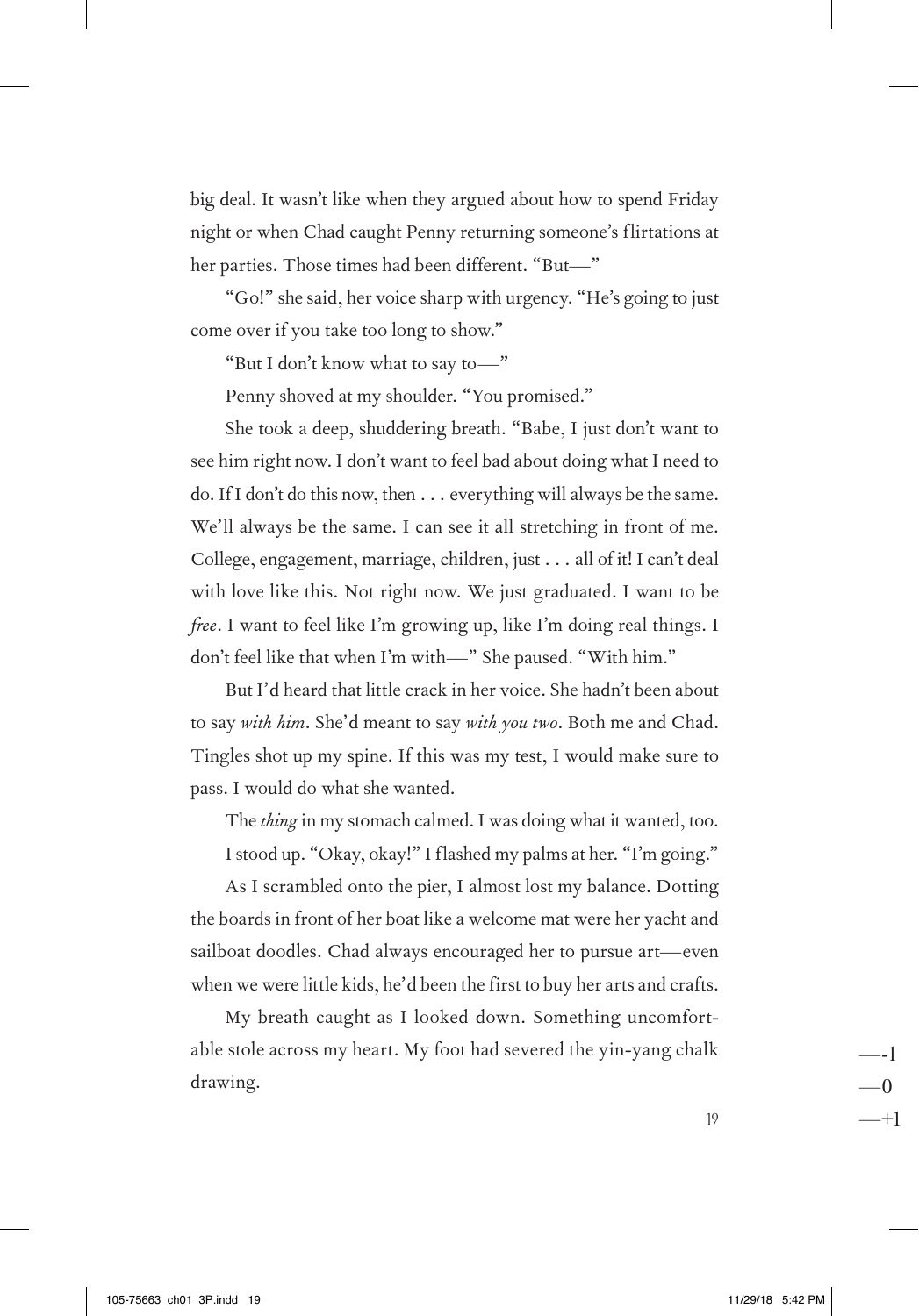# two

I intercepted Chad at the other end of the pier. He looked up from his phone, vague surprise crossing his face. "Where's Penny?" His blue eyes darted over my shoulder like he expected her to materialize out of thin air.

"Can we—" I looked around, faltering. There was nowhere for us to go that would be private. Even if Penny didn't care, and I was sure that deep down she did, I wouldn't break the news to him in front of other people. Especially since some of our high school dude bros were lounging nearby.

I found an abandoned stretch of sand that was more pebble than beach and pointed to it. Chad slowed his loping strides until we were side by side. From the frequent sidelong glances he threw me, I could tell he was itching to ask what all the secrecy was about.

Chad shuffled his feet in the sand. "What's going on?"

"I can't just want to talk to my best friend?" Part of me thought that if I delayed the conversation, it would be easier.

He snorted. "Come on. When's the last time you and I"—he gestured between us—"actually talked?"

As I opened my mouth to respond, he beat me to it.

"And I mean just us. Me and you. About real stuff, things that matter." He fixed me with a pointed stare.

He had me there. Conflicting emotions built up inside me until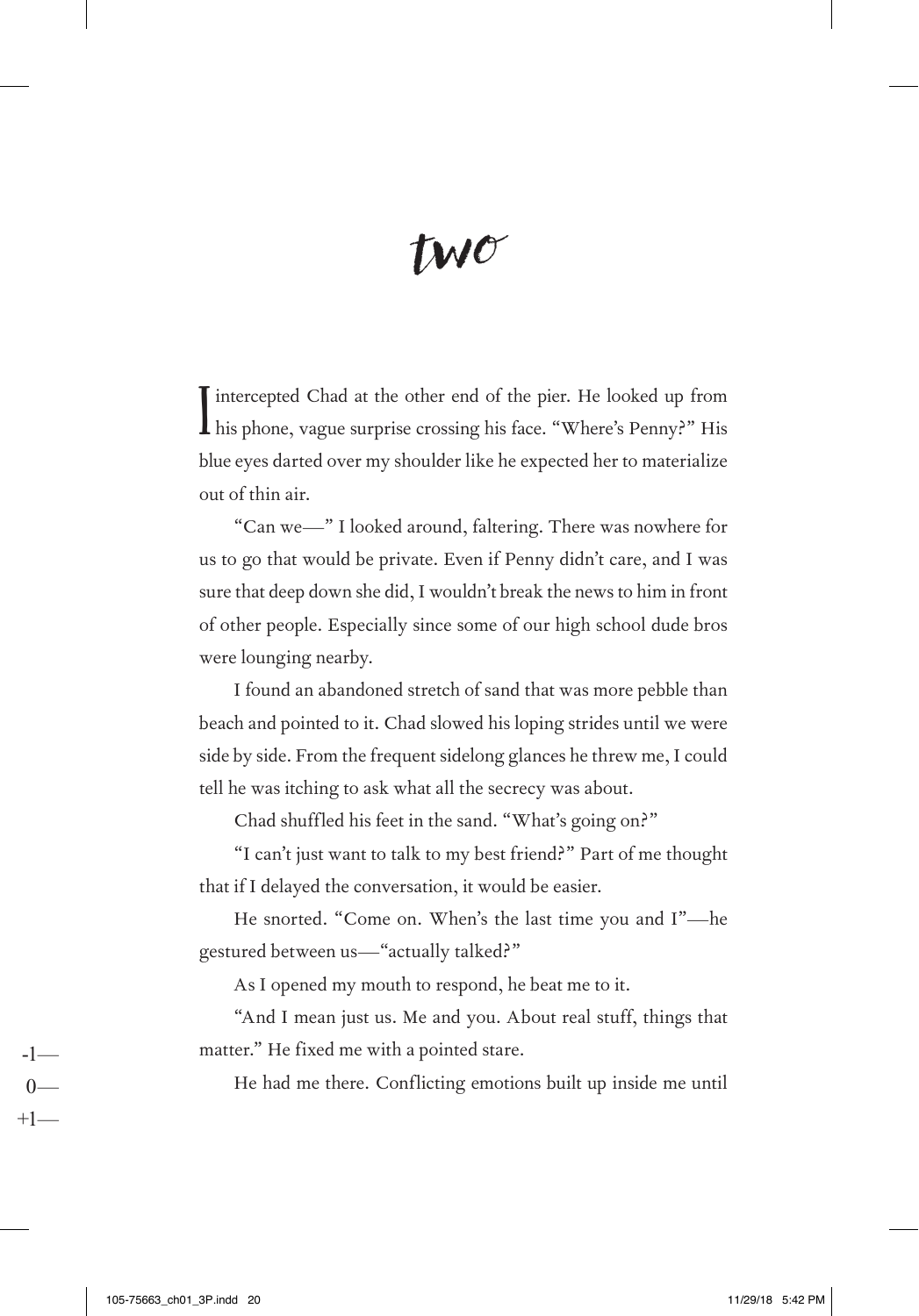my chest felt tight and stretched. Penny knew that this was a big ask. But she'd asked it anyway. That was Penny all over, but this wasn't me. I wasn't okay with this. I wished to God I hadn't agreed, but now I was here and Chad was here, and there was no escape route. Penny was probably on her second beer by now, waiting for my text to tell her I had it all handled. Before, her faith in me would have been a comfort. Now it was a noose.

"Kinda worrying me here, Babe," said Chad. He kicked at the sand, and when I still couldn't unstick my mouth, he kicked some right onto the tops of my feet.

I shook the sand out of my flip-flops. "I heard about what happened yesterday."

His mouth opened and closed. He took a step closer, lowering his voice. "She told you?"

Now it was my turn to fidget. I slipped my foot from my flip-flop and dragged my big toe through the sand, creating a line between us.

"Damn," said Chad. "It feels weirdly more real if she's actually telling people."

I bristled. I wasn't *people*. Immediately, my irritation rerouted. It wasn't him I was upset with. What was I doing here? This wasn't my place. I had no right to break his heart, and now that I thought about it, really thought about it . . . Penny didn't, either.

What was her excuse? She wanted to be single? She didn't want to be one of those girls who went to college with a boyfriend and had to miss out on meeting new people?

None of that was a good enough reason to dump someone who loved you.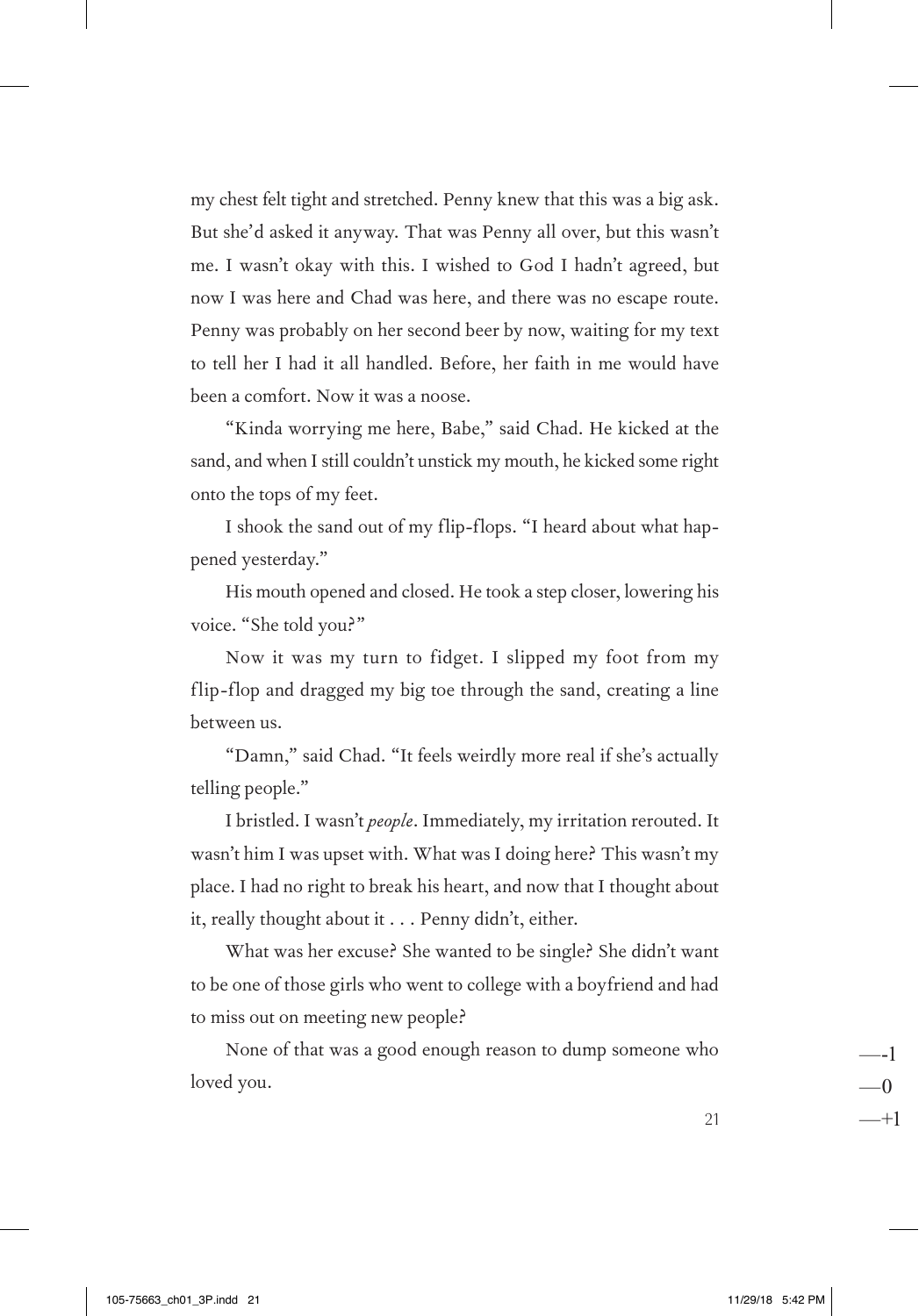"Babe, seriously. What's up?" Chad took a step closer and settled his hands on my upper arms, as if he was trying to steady me.

The last time he was this close—the last time we'd talked about *real stuff*—he had said something neither of us had been ready for.

One of his buddies shouted at him from the beach and Chad half turned, waving him off. When he looked back at me, concern pooling in his eyes, I felt something inside me give.

This was Chad, my best friend. The guy who taste-tested all my cookies and cakes, even the ones that didn't turn out great. The guy who showed me how to build my first sandcastle when we were kids, and then chased the older kids away when they tried to demolish it. The guy who taught me how to change a tire and drive a stick, even though I told him these life skills would be totally wasted on a girl who didn't need to own a car. I couldn't draw this hideousness out. Not for his sake, or for mine.

"Penny doesn't want you to come around tonight," I whispered. "She wanted me to tell you that she isn't going to change her mind."

My words hung between us, suspended and fragile, like the smallest puff of breath could blow them away. It took a second for it to register on his face, and when it did, I wasn't prepared.

His cheek twitched as his expression morphed into disbelief, then hurt, then anger. He didn't need to speak for me to know everything he didn't say. I felt it, too. Cheated, somehow. The sadness was there, too, but more than that it was the feeling of being used.

Chad didn't move away, but he dropped his arms. They hung limp at his sides.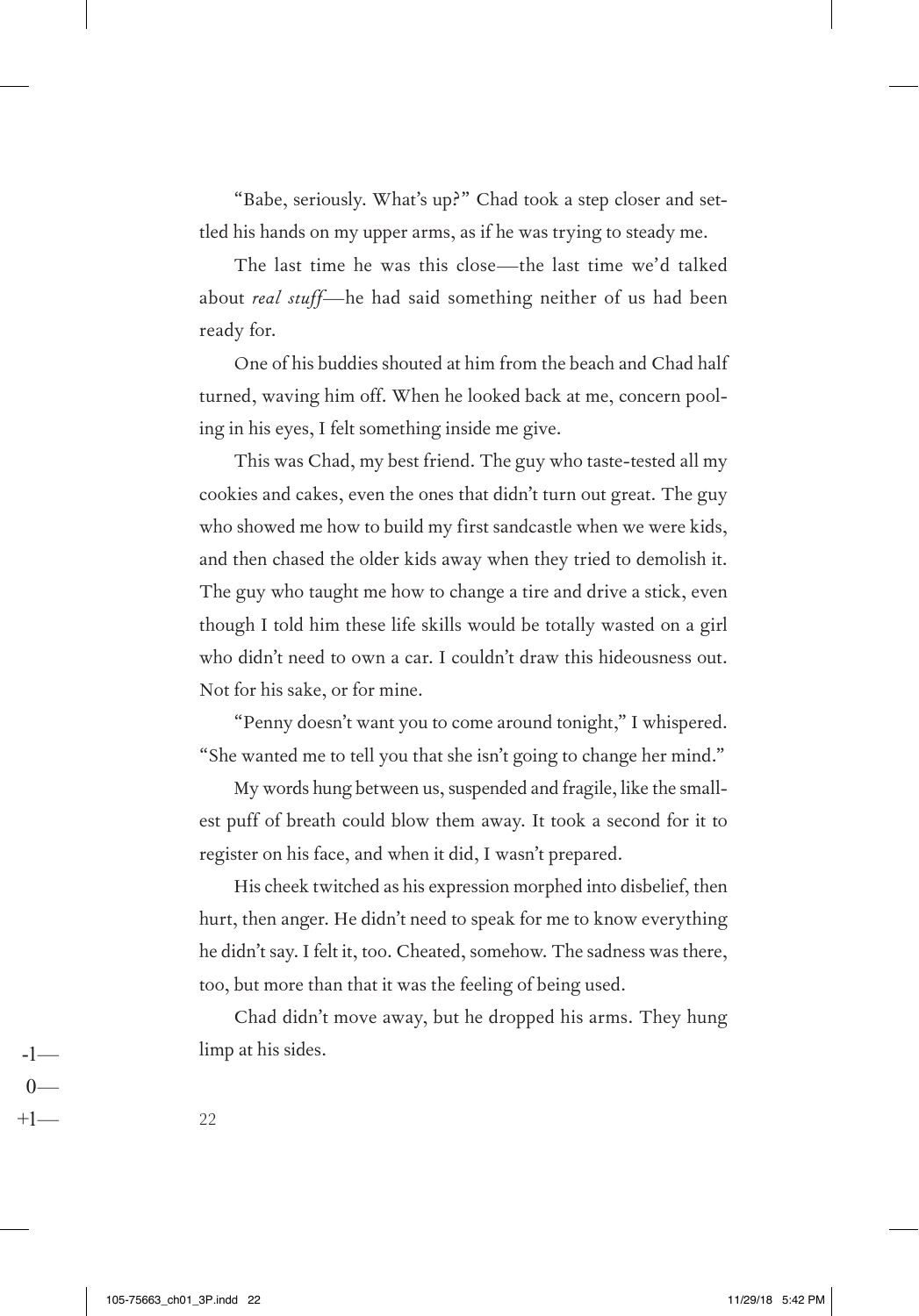"Hey. C'mon. Talk to me." I caught his hands, even though they were like unyielding marble. "Don't shut me out."

"Did she tell you why?" His voice was hoarse. "Because she didn't really give me a reason."

 $\mathrm{H}$   $\mathrm{no}$ "

"Really?" He shot me a confused look.

I shook my head. "I didn't even know until a few minutes ago." " $Oh$ "

"She . . . she may have said something about wanting a fresh start. Um, because of starting college in the fall. I think she just wants to feel new again. Like she's someone else."

"She could always change her mind. You know how she gets," he said. "Just blowing off steam. Because I didn't want to have dinner with her grandparents after graduation." He waved his hand, crumpled face now looking a bit less hopeless.

He made it sound like it was easier if Penny had decided to end things on a whim. Maybe because it could mean she decide to *un*-end things on a whim, too.

"It isn't like those times." I drew my lips under my teeth, letting my jaw apply blunt pressure, blunt pain. "She was for real. I think she meant it. No, no, she did mean it."

Some of the hope dwindled from his face. I hated that I was the one who had caused it.

He took a deep breath, tilting his face to the side. "Wait, so what does 'feeling new' mean, anyway? Be someone else?" Seeming to skip from denial straight to anger, his voice turned sharp. "Or be *with* someone else?"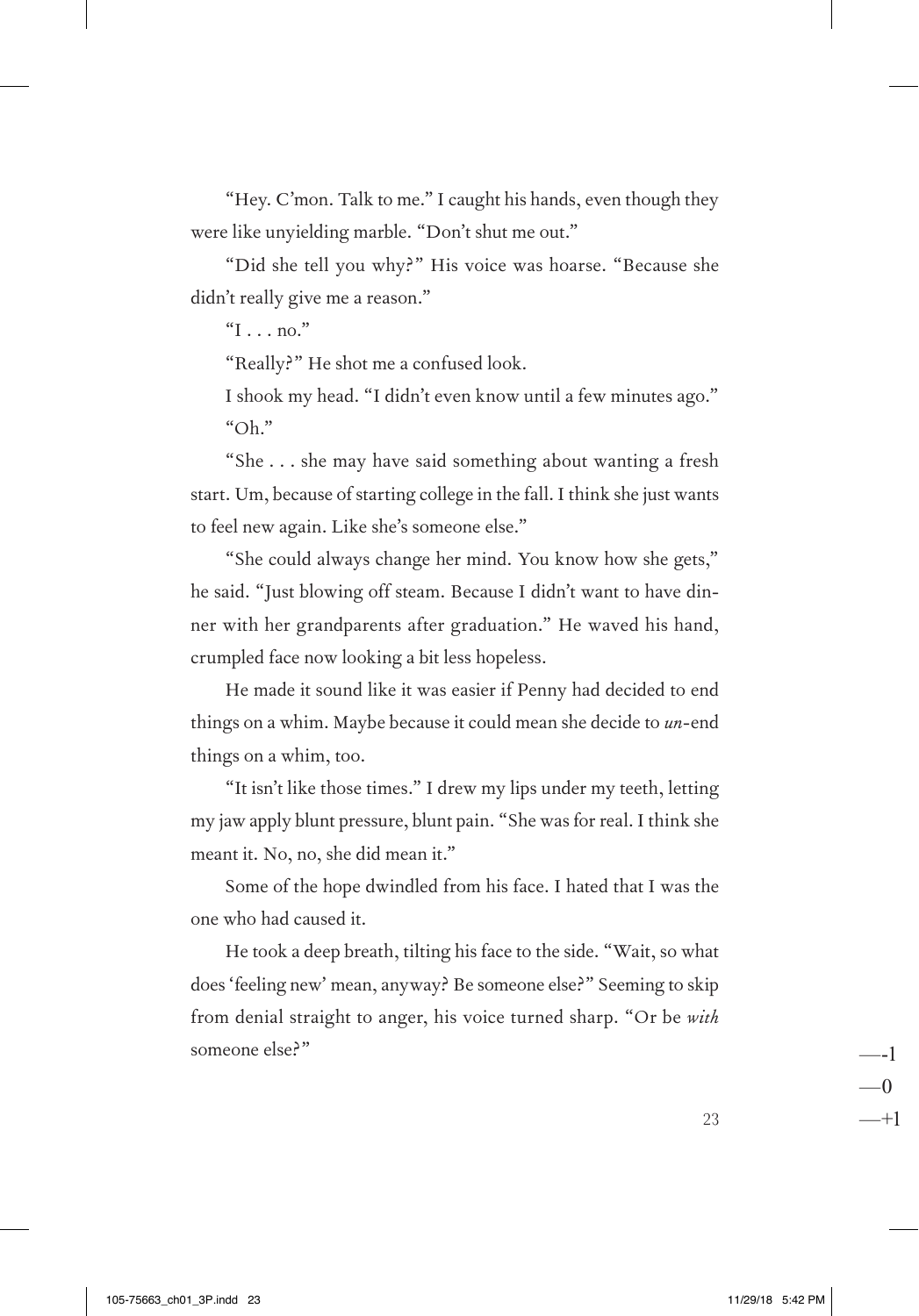The distinction was just one word, but it was so much more than that. The air was sucked out of me. Oh, God. I hadn't thought of that. It hadn't even occurred to me that she could want to be with someone else—someone who wasn't Chad.

"I bet it's fucking Vince," he said. "He's always hanging around her. Maybe it's already started between the two of them." He slid his eyes to me, nostrils flared. "You'd tell me if it was like that, wouldn't you?"

"Of course I would. If I thought she'd messed around behind your back, do you think I would be doing this for her? You know me a hell of a lot better than that," I fired back. "She doesn't want to be with you anymore. I'm sorry. She asked me to tell you so she didn't have to. I have no idea if it has anything to do with Vince or any other guy." I hesitated before saying, "And it had nothing to do with your not going out to eat after graduation."

It didn't. I would have known if it had, because Penny had just rolled her eyes when Chad said he was going to get baked with the guys instead. At Penny's insistence, I'd gone in his place.

"I should still talk to her," said Chad, looking more unmoored than I'd ever seen him. "Maybe we can still figure this out."

"You shouldn't," I said, jumping in front of him when he started to turn around. "It'd just make things worse. More awkward."

His eyes searched mine, raw and hesitant. "She really doesn't want me there, does she?"

It would be another dagger in his back if I confirmed it. I settled for saying nothing, but even that said it all.

My silence drew a brittle laugh from him. "Yeah. Okay. Great." He threw his hands in the air. "Thanks for the message."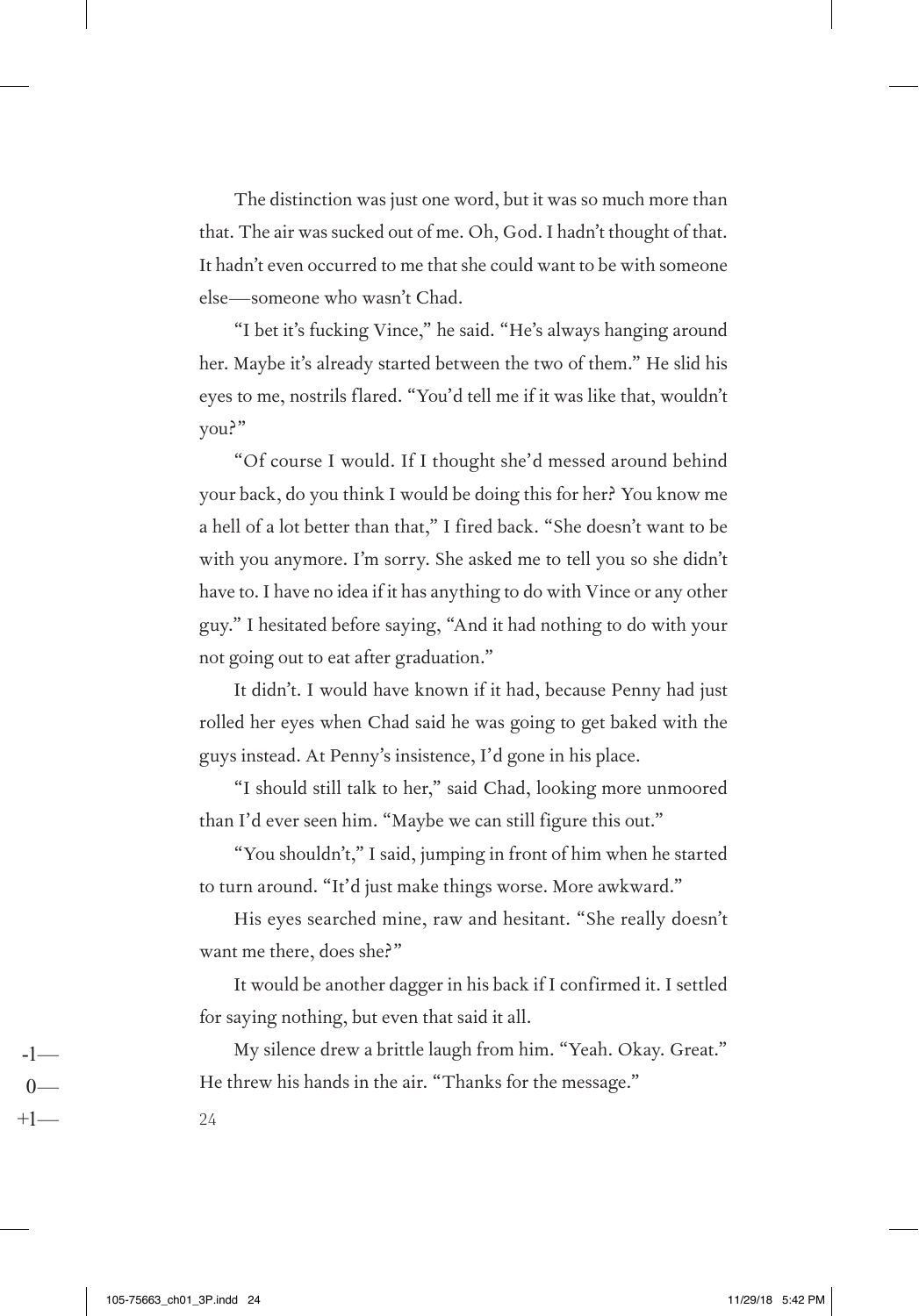"I didn't want to," I said, voice small. "You're both my best friends. It was awkward for me, too, you know."

"For you? It doesn't even affect you." He paused. "Shit, I'm sorry. I wasn't thinking. You're part of this, too. I didn't mean it like—"

I wrapped my arms around myself. "No, you did. It's fine. I was being—I didn't think before I spoke. I know you're hurting worse than me"

Chad's face was bathed in shadow. The sun had already dipped beyond view, the golden dusk giving way to dusty lavender. His face tilted in the direction of Penny's houseboat, looking more faraway than I'd ever seen him.

I wasn't so sure my being here was helpful. She should have been the one to break things off, properly. I'd thought maybe she was right at first, that I'd be able to do it gently and without drama, but now . . .

My stomach lurched. Penny was a coward.

Whether it was me or her, it didn't matter who did the hurting. It hurt Chad either way.

Self-loathing burned through me. I'd been flattered Penny thought that I had a way with Chad, that I was better with him than she was. But what about this was better? I could see it the way he saw it. Humiliation, to be told by a friend rather than his girlfriend. Shock, that it came out of nowhere. Hurt, that a relationship of four years didn't even merit a face-to-face conversation.

I couldn't stand the silence anymore. "God, this is so fucked up, isn't it?" I said. "Do you want to—I mean, if you wanted, we could go for a drive along the highway. Or head back to my place. If you want to just get away for a little while . . ." I trailed off, blinking. "Why are you looking at me like that?"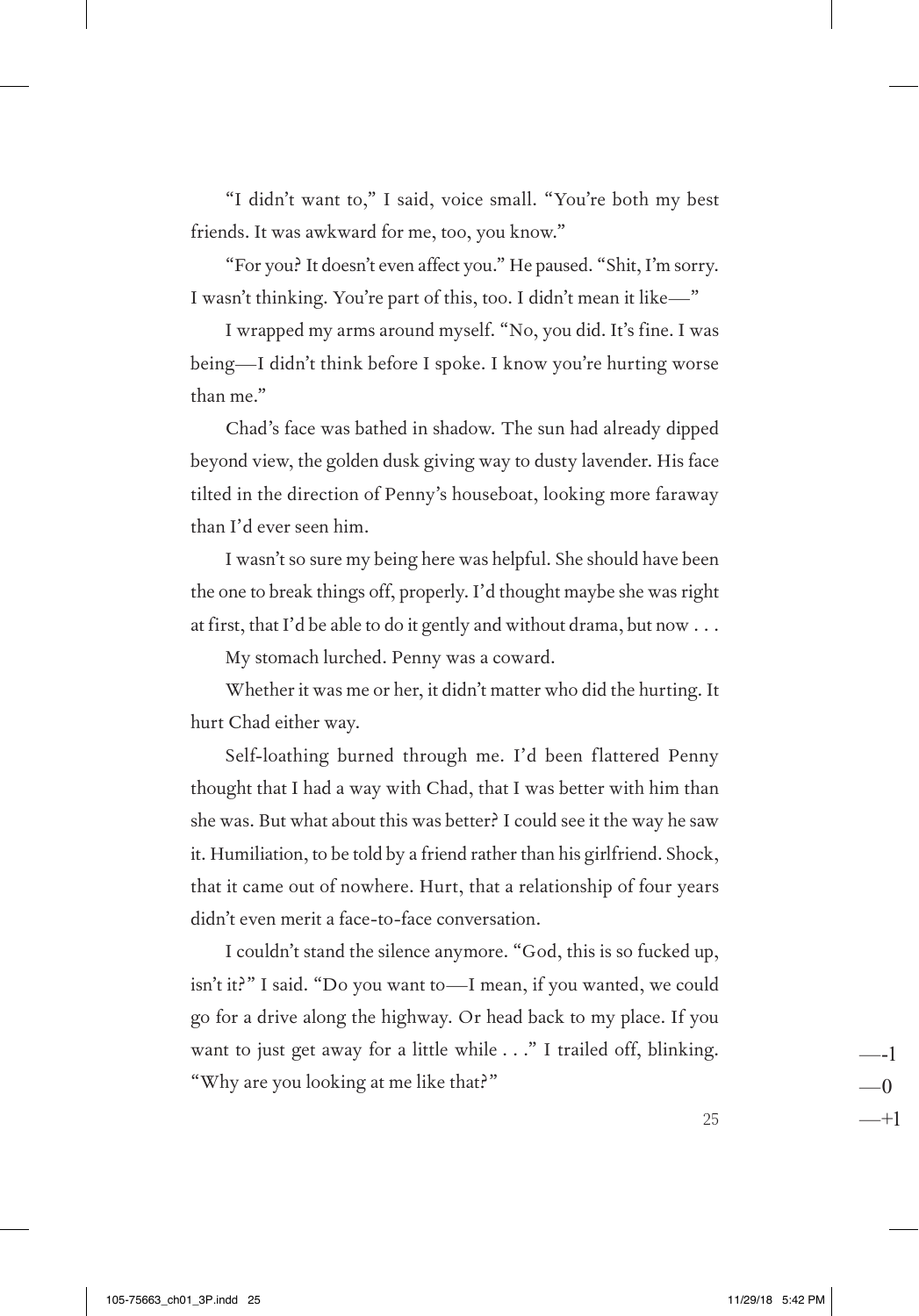Chad smiled. It was tinged with sadness, but it was still there. "You're always thinking of me," he said, fondness coming through in the way his smile reached his eyes, crinkling the outer corners. "You're a great friend, you know?"

Before I could answer, he took a step closer. And then he was everywhere, invading my space with his strong arms and broad chest. With his face buried in the crook of my neck and my blonde hair tangled between us, I hugged him back.

The heaviness that had settled in a leaden pit in my stomach didn't disappear, but lessened somehow. I was cocooned by the scent of warm sunshine on his skin and spicy aftershave, and his hug felt like forgiveness.

He was the first to pull back. His arms tightened around me, all hard muscle and bare skin. His fingertips electrified. The moment was charged, and I knew we were on the precipice of something.

"Babe," he began to say.

I tensed, pressing my lips together. The softness in his voice, the tenderness in his eyes . . .

"Maybe . . . maybe we could give you and me a go," he continued.

There was something so comforting about being in the arms of someone you loved, but this—no, this was wrong. We couldn't have this conversation. Penny trusted us, trusted me.

Chad fell silent.

It was a warm summer night, but my body flashed cold. I knew what he wanted to say. He'd said it before, once, when we were drunk and Penny had fallen asleep. In the hazy dreaminess of dawn, while the gentle sways of Penny's houseboat lulled us into sleepiness, he'd whispered, "I love you, Babe."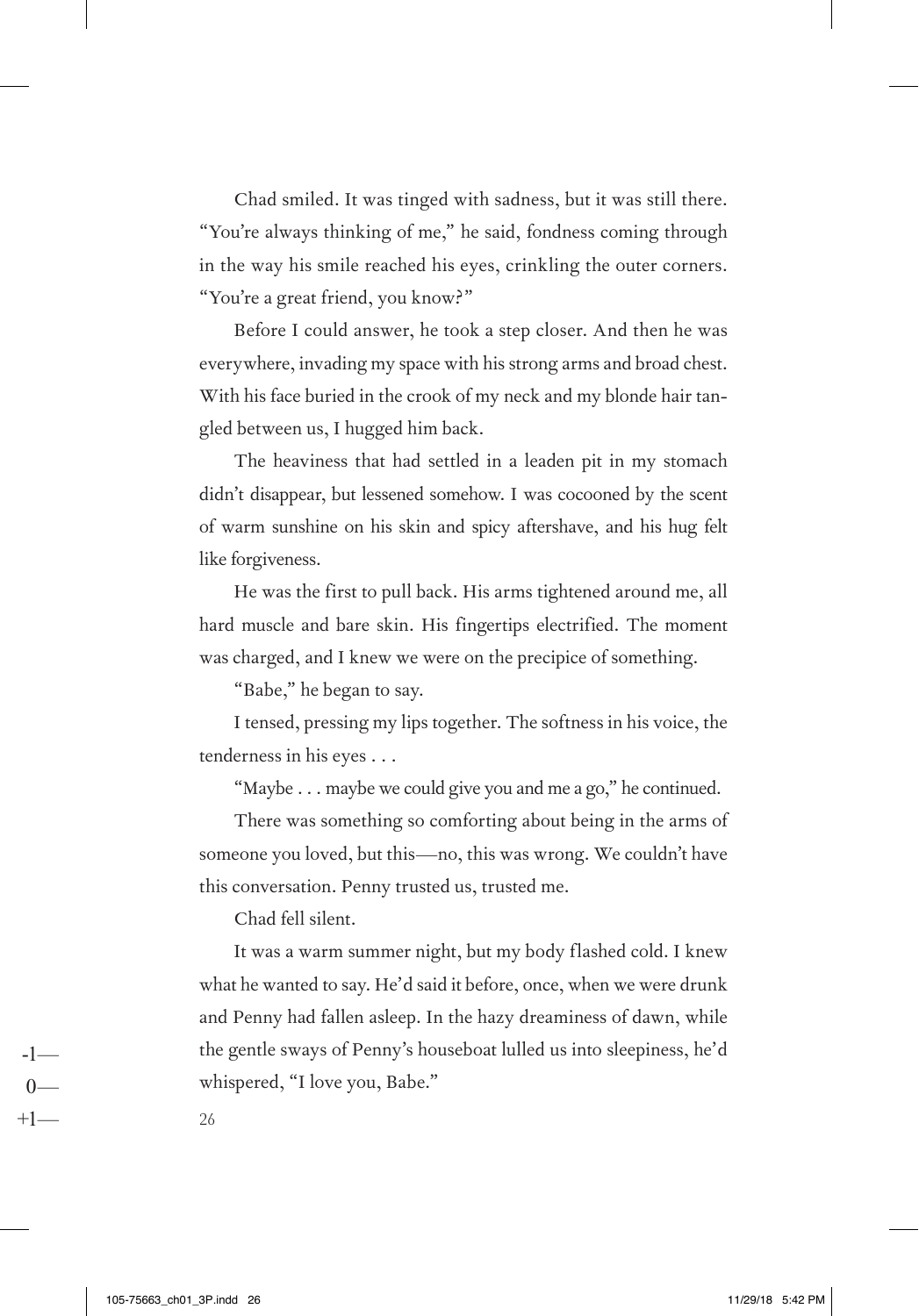We'd never spoken about it. In the light of day, I hadn't wanted to bring it up, hadn't wanted to know in what way he meant it. Later, it was easier to just assume he loved me as a friend—of course that was how he meant it, and I felt the same. But it always hung between us as the last real thing we'd shared.

"It could have been you," he said, breaking the silence.

His voice sounded too loud and too *everywhere*. Our hips were still touching, so with one soft push on his chest, I put space between us again. "What are you talking about?"

"You and Penny," said Chad. He ducked his head as if embarrassed. "I liked you both. It was just that she asked me out first."

Something inside me sparked. It was half anger, half interest. I stifled the latter to focus on the former. He had liked us both? As if the outcome didn't matter, as if Penny didn't matter. What an asshole.

"Wow," I scoffed. "That's pretty shitty. We're not interchangeable."

"That's not how I meant it!" Chad looked up, eyes flaring with emotion. "You're both my best friends. I love you both."

Years ago, I'd been at Penny's house for a sleepover when she'd dared me to call him and ask him out. I'd been too chicken, so she'd grabbed the phone from me and raced to the bathroom. I'd gone screeching after her, freaked out that she would say something dumb and embarrass me. She'd locked the door behind her, cackling, turning it off just long enough to very sweetly ask for Chad when his mom picked up the phone.

I had no idea how long I'd waited outside the door, uncertainty and excitement giving me that prickly having-to-pee feeling. Would he say yes? Or would he think it was super weird that I didn't have the guts to ask him out myself? When it finally opened, Penny was the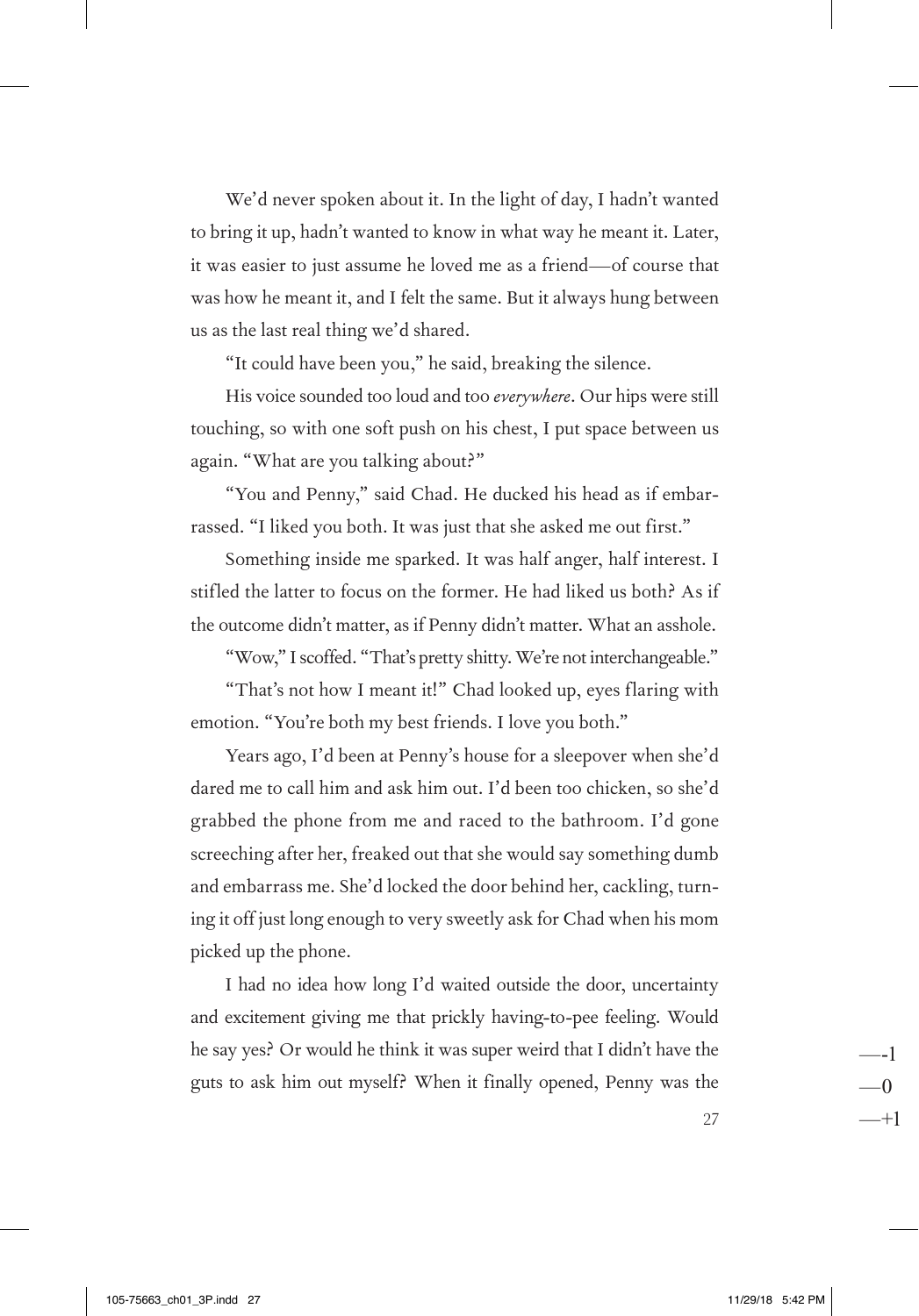one who had the date with Chad, not me. She hadn't realized how much I'd wanted him back then, not even when I shoved my way into her bathroom and slammed the door. I stayed there for half an hour, pretending I was sick, even when Mrs. Wang came to ask if I was okay.

I didn't want a reason to feel more upset right now. Hearing that it could have so easily been me wasn't the soothing balm that Chad had intended. It was dumping the whole salt shaker into an open wound.

The space between my eyes was beginning to hurt. "I should go." "Babe, wait."

"You're her boyfriend," I said heatedly, but he cut me off.

"Ex-boyfriend." Chad exhaled. "Remember?"

I glared. Considering what had just happened, I wasn't likely to forget.

He lifted his hand tentatively, stopping centimeters away from my face. When I didn't move, he brushed his knuckles across my cheekbone. The featherlight tenderness seemed out of place somehow. Everything about this seemed out of place. "I wish," said Chad, "that it had been you. Maybe things would be different now."

There had been a time that I wished it had been me, too. Once, long ago.

But Penny had never let me feel, not for one instant, like I was the third wheel. Every step of their relationship, I'd been there. Every up and every down. She asked me to go birthday shopping with her, let me pick out a shirt for Chad that matched his eyes. She deferred to my judgment when I told her to give him some space. She asked me to spend the night, all three of us curled up in her bed, after an exhausting night of partying.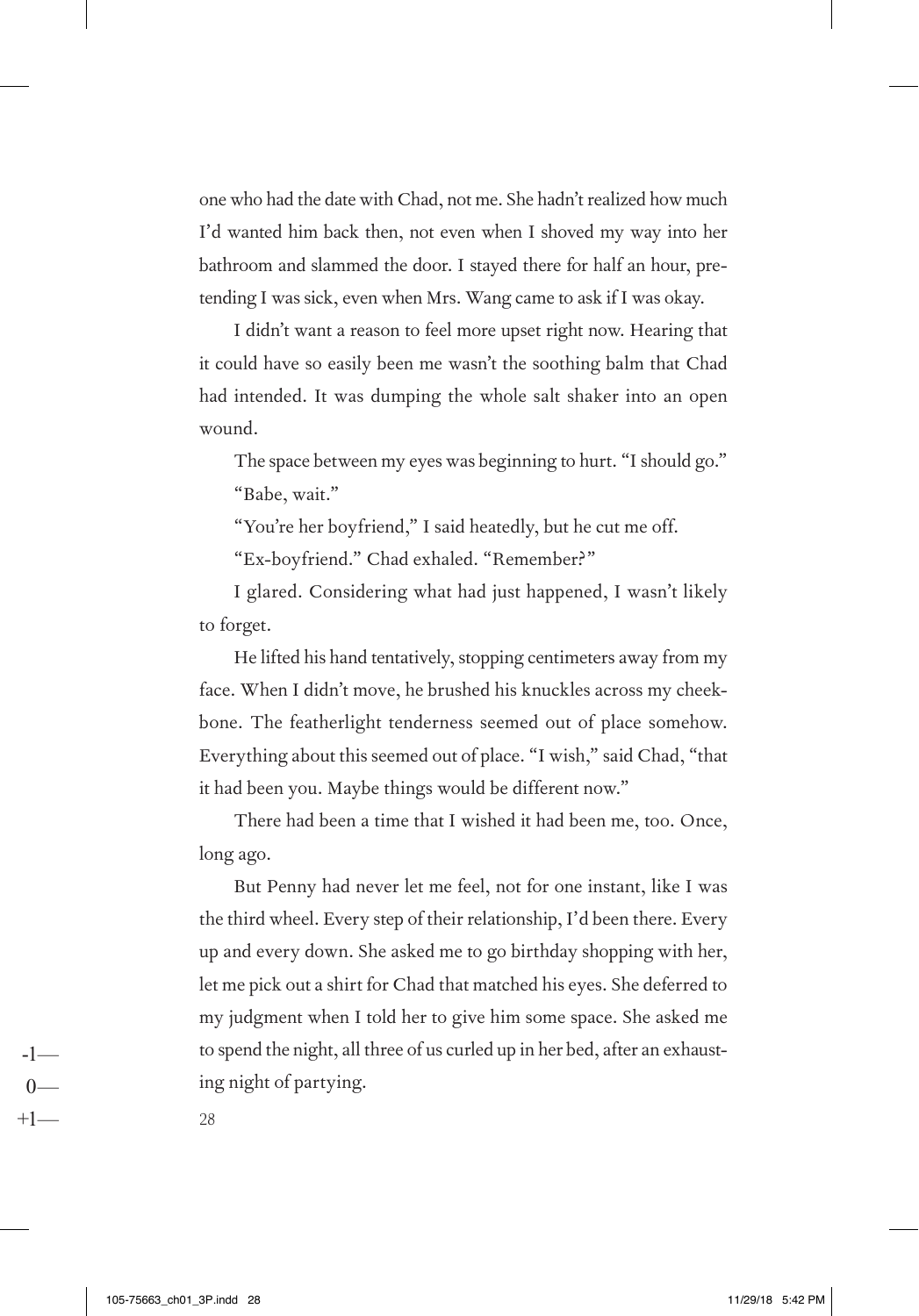I knew what I owed her for wanting me as much as she wanted him. I also knew she would view the words Chad was saying—and the old, decrepit emotions he was stirring—as disloyalty.

"There hasn't been anyone for you since Elodie left," he murmured. "And now I don't have anyone, either."

His implication was clear. But was he really saying what I thought he was? Or was he just looking for some comfort in a what-could-have-been?

Flustered, I tried to find the right words. "It doesn't work like that. Just because we're both single doesn't mean that—" I broke off, dropping my eyes to the sand.

"We make sense. We could just try it. See how we feel after." Chad took a step closer. And then another one. "Maybe it'll be magic."

My head hurt, but it had nothing on the excruciating sensation that was sporadically clenching and unclenching my heart. Was he as afraid to be alone as I was? We were back on the precipice, but this time, I didn't want to pull away.

I wanted to fall.

So when Chad bridged the distance between us and tipped his head down to mine, I let myself fall over the edge. As his lips settled on mine and his hands squeezed my hips, I kissed him back not for myself, but for the girl I used to be.

For the part of myself, no matter how small, that still fluttered when he said he wished it had been me and him for the last four years.

I wasn't falling for him, I knew that. My feelings for Chad were very much in the past tense, faded into nostalgia. I was just falling for the moment. The what-could-have-been. The what-almost-was.

But this wasn't just a fall. This was a ruination.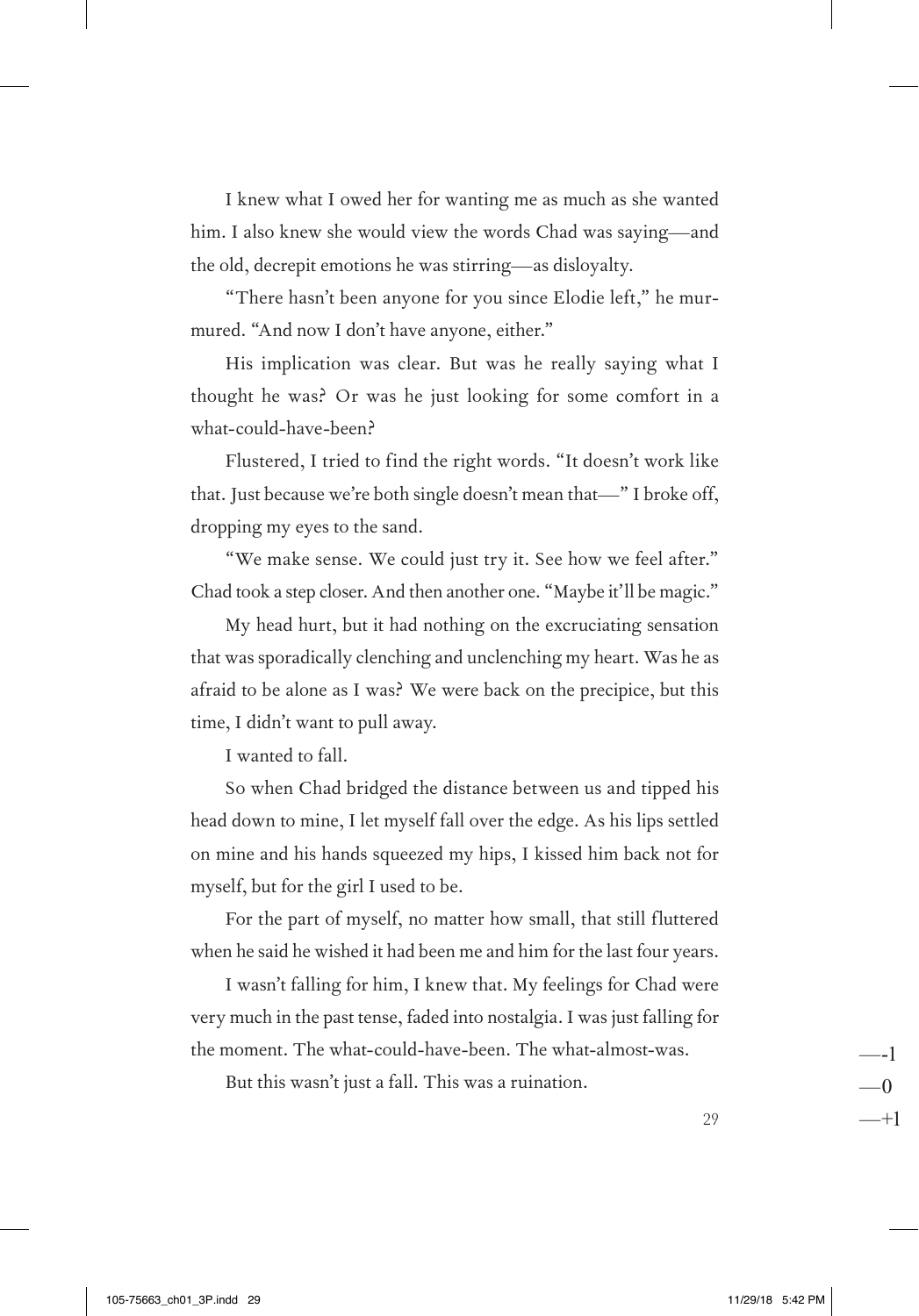three

When I woke up the next morning, it took a second for everything to sink in. And when it did, queasiness quickly followed. I stumbled to the bathroom, desperate to brush the bad taste out of my mouth. Last night's whiplash was still fresh in my mind. The way everything had gone so wrong, so fast. Perfect summer with my best friends? Ha! Whatever we were now, whatever this was . . . it was the antithesis of perfect. But a little trick I'd learned after Elodie left was that baking would get my mind off things. I was usually an early riser, but today I woke even before the sun came up and made my way, bleary-eyed, to the kitchen. It was time to cookie.

Within minutes, my narrow galley kitchen was in disarray. Flour, sugar, and eggs lined the counter in bowls, and by the time the oven had preheated, my arm was sore from mixing. A few drops of vanilla and a handful of dark chocolate chunks later, I had my cookie batter ready. I laid out two dozen cookies on my baking trays, sprinkled them with sea salt and crushed pistachio, and then into the oven they went.

There was no time to rest, though. I still had the doughnuts to make. Using the same ingredients, I browned butter in a saucepan before mixing it with everything else, then poured the cake doughnut batter into molds. I popped them into the oven right as the cookies came out.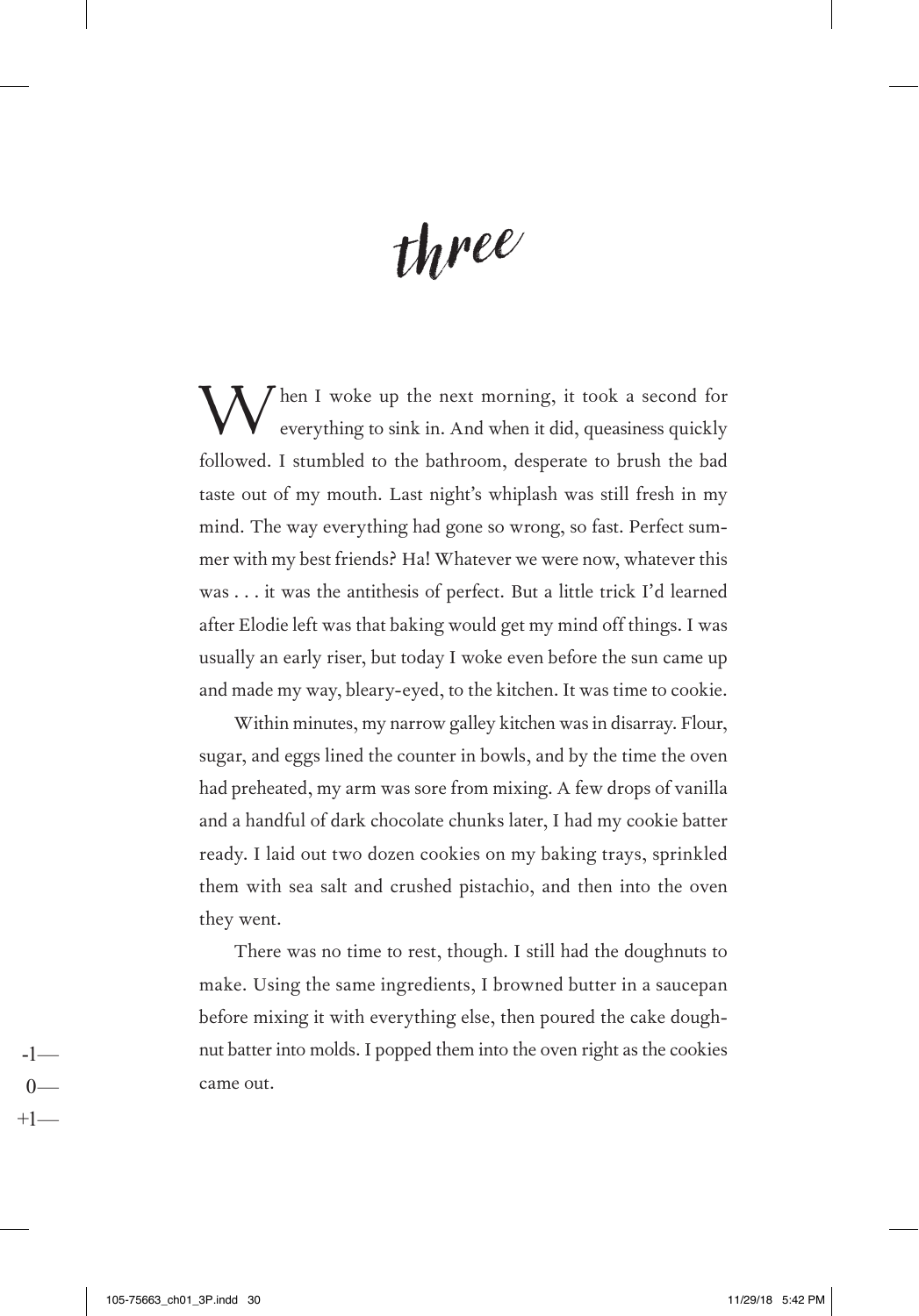While I worked, I focused just on the task right in front of me. The tacky feel of the dough in my hands, the ache in my shoulder as I whisked. The aroma of warm sugar escaping when the oven opened, tacky feel of the dough in my hands, the ache in my shoulder as I whisked. The aroma of warm sugar escaping when the oven opened, the crunch of the sweet and salty pistachio cookies when I bit into them.

> It was only when the doughnuts came out that my flurry of activity came to a stop, and the world came rushing back. Penny. Chad. My perfect summer hanging in the balance of what could potentially turn into A Great Big Thing.

> I sighed, leaning against my now-spotless counters. It had been such a mistake returning Chad's kiss last night. It wasn't a bad kiss, exactly, but it wasn't a good one, either. If he'd been waiting for some magical moment full of fireworks and electricity, this wasn't it. I thought of myself as a pretty good kisser, but the total lack of *anything* on his face had given it all away—this wasn't the outcome he'd been expecting. Nostalgia wasn't all that it was cracked up to be. The kiss hadn't meant anything to either of us.

> Our friendship would change when both of my best friends started college. Even though Oar's Rest Tech was right in town, I couldn't count on things staying the same. Maybe they'd make new friends. Maybe I'd be the one to drift away like a lost kite, no one to chase after me. I squeezed my eyes shut against the image. There were a thousand things that could happen. Maybe Chad would finally buckle down and start taking school seriously. Maybe Penny would make new girlfriends, people in her marine technology program who would share her interests. What was holding the three of us together, after all? High school? Memories? Blurry nights of booze?

> Chad was right. We hadn't talked about anything real in a long time. These days it was all houseboat parties and lying around on the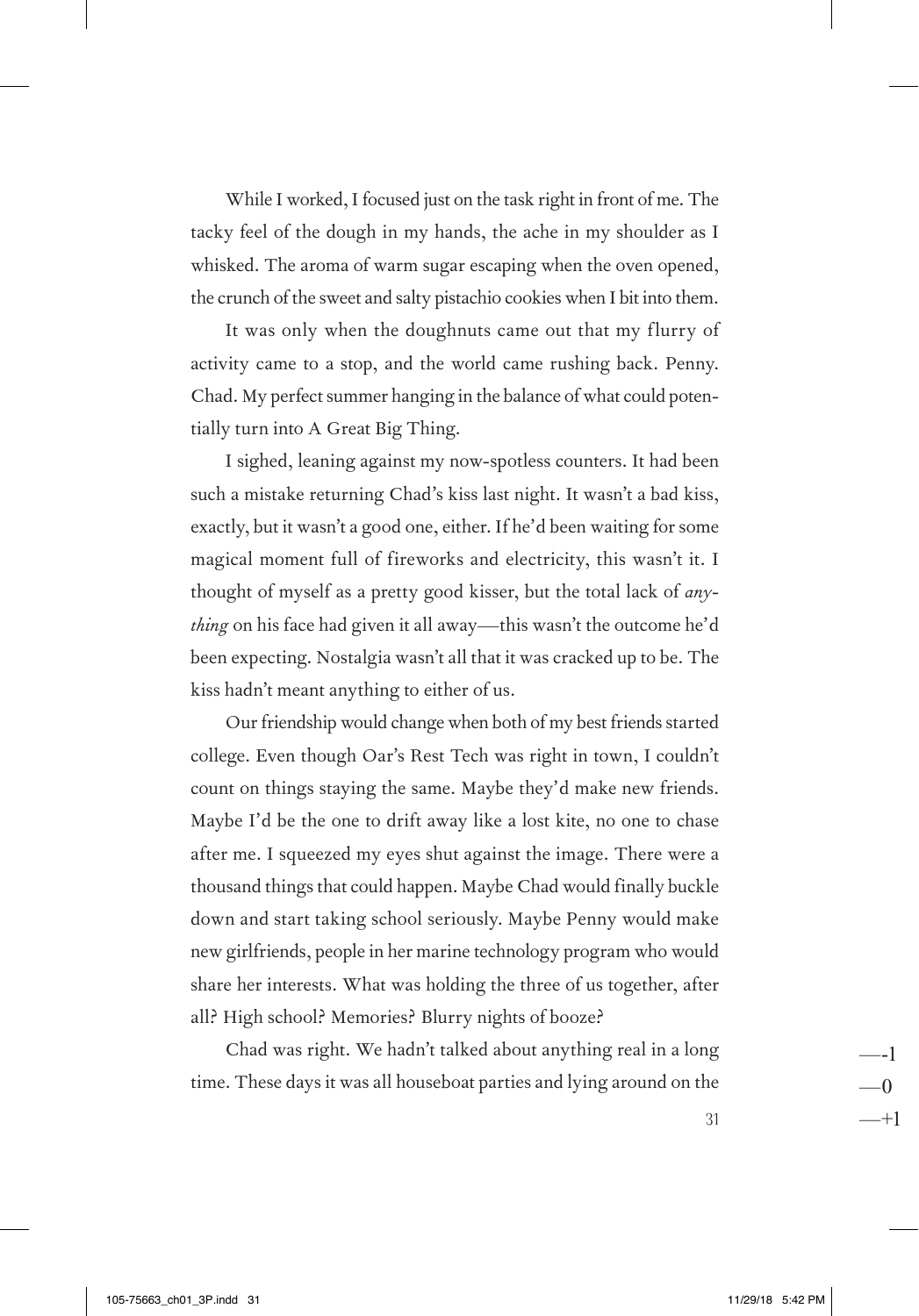beach. Penny reveled in her role as party hostess—for her, fun usually involved a bottle or three. Chad and his friend John were fixing up a car together. And then there was me. Stuck in limbo. Penny had clearly changed, but I hadn't. I was still the same Babe. I didn't want things to change. And if they did, I didn't want it to be now. Not when we still had the summer for ourselves. I'd worry about everything else when it happened.

#### ♥ ♥ ♥

Half an hour later, Penny swung by my lighthouse home with a fourpack of ginger beer tucked into the basket of her bubblegum-pink bike. "Hey!" she called out.

Using the wooden stepladder, I made my way down to the ground-floor kitchen to open the door. The third floor was the bathroom and laundry room, separated by a wall; the second floor was a cozily cramped living room with all my furniture pointed at a bookshelf instead of a television. I could still remember the look on my friends' faces when they asked for my nonexistent Wi-Fi password. I preferred books to TV—any shows I sat through were usually just to bond with my mom. When I was younger, it was *Sex and the City* reruns. Now it was anything with glamorous, high-powered middle-aged women, and she watched them with her roommate, Abby. If I wanted to watch anything, I made do with the data on my phone and the public library's hot spot.

From my fourth-floor bedroom, I'd seen Penny coming. I swung the door open before she even had to knock. "Hey," I said breathlessly, running a hand through my hair like I had been in a rush to answer the door and not because I'd been standing behind it for a minute freaking out.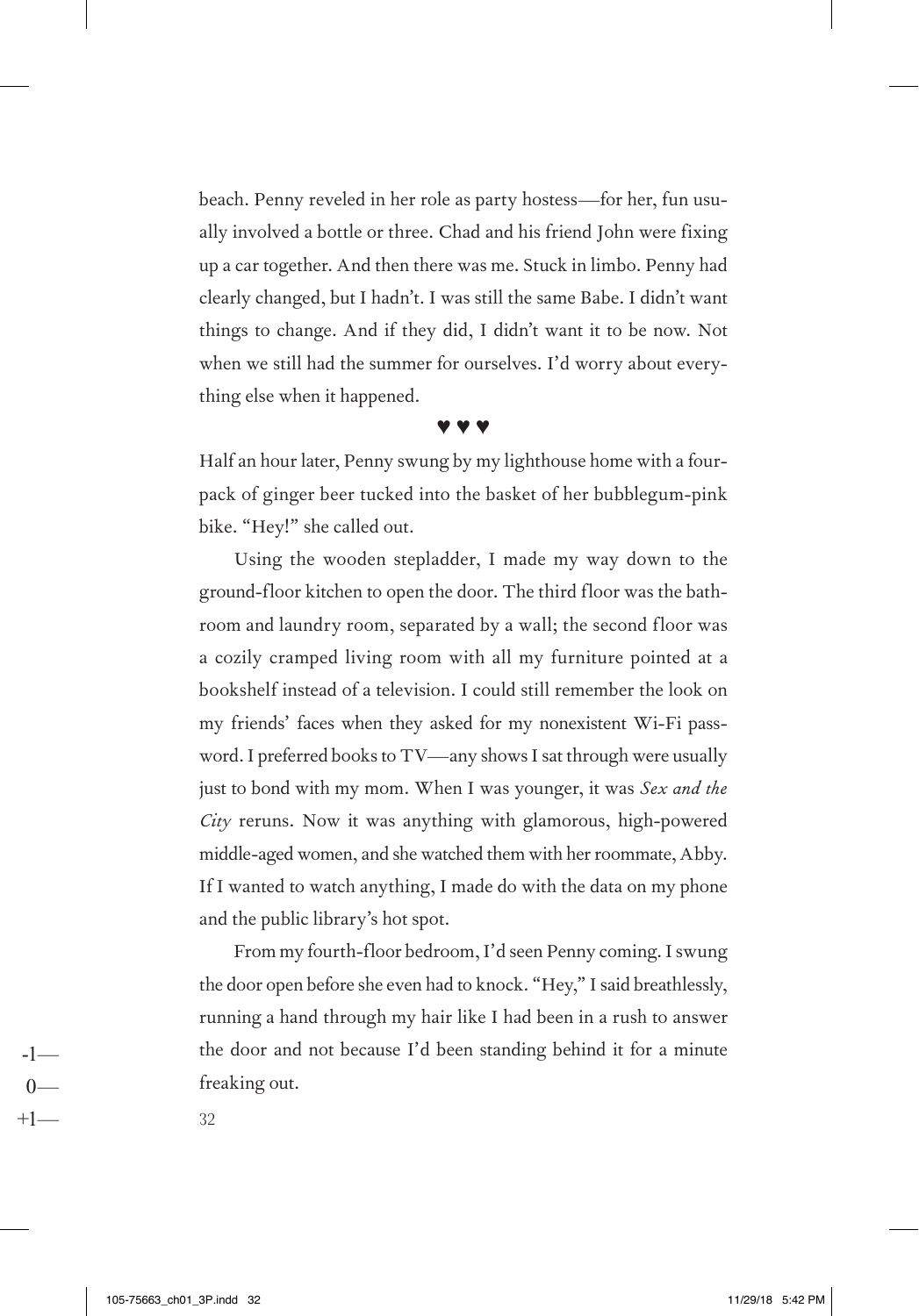Her eyes zeroed in on the tote slung over my shoulder. "Where are you off to?" she asked, forehead scrunching.

"Work." I had a long shift today at the Busy Bean.

Honestly, I was glad to have the excuse not to linger and chat. With my kiss with Chad still branded on my memory—and my lips it was impossible not to feel the scorch of guilt. Yes, they were broken up, but I doubted she would see it that way. It wouldn't matter that I didn't want to be with Chad, or take something that was hers, but it still felt like a betrayal. And I knew that.

I pulled the door shut behind me and pretended not to see Penny's face fall.

She touched the neck of one of the ginger-beer bottles. "I was thinking we could hang out. I just wanted to say thanks for handling . . ." Her hand fluttered between us. "You know, everything with Chad."

"Yeah, no, absolutely."

"You said he took it okay?" Penny paused, worrying her lower lip between her teeth. "He's cool still being friends?"

After he kissed me, the only thing I was concerned with was pretending it hadn't happened. We hadn't talked about what the breakup would mean for him and Penny. We'd parted ways, both flustered and reeling from the mistake, and I'd beat a retreat back to my lighthouse. But under her scrutiny, I could only give a tense, jerky nod. What else could I do?

In the twinkling twilight, it had been so easy to let the world fade away. I could still see the recklessness in his eyes, feel the warm breeze against my neck. The chatter on the beach and the crashing of the waves. I could remember what it felt like to be a kid again and to want Chad to want me the way he wanted Penny. But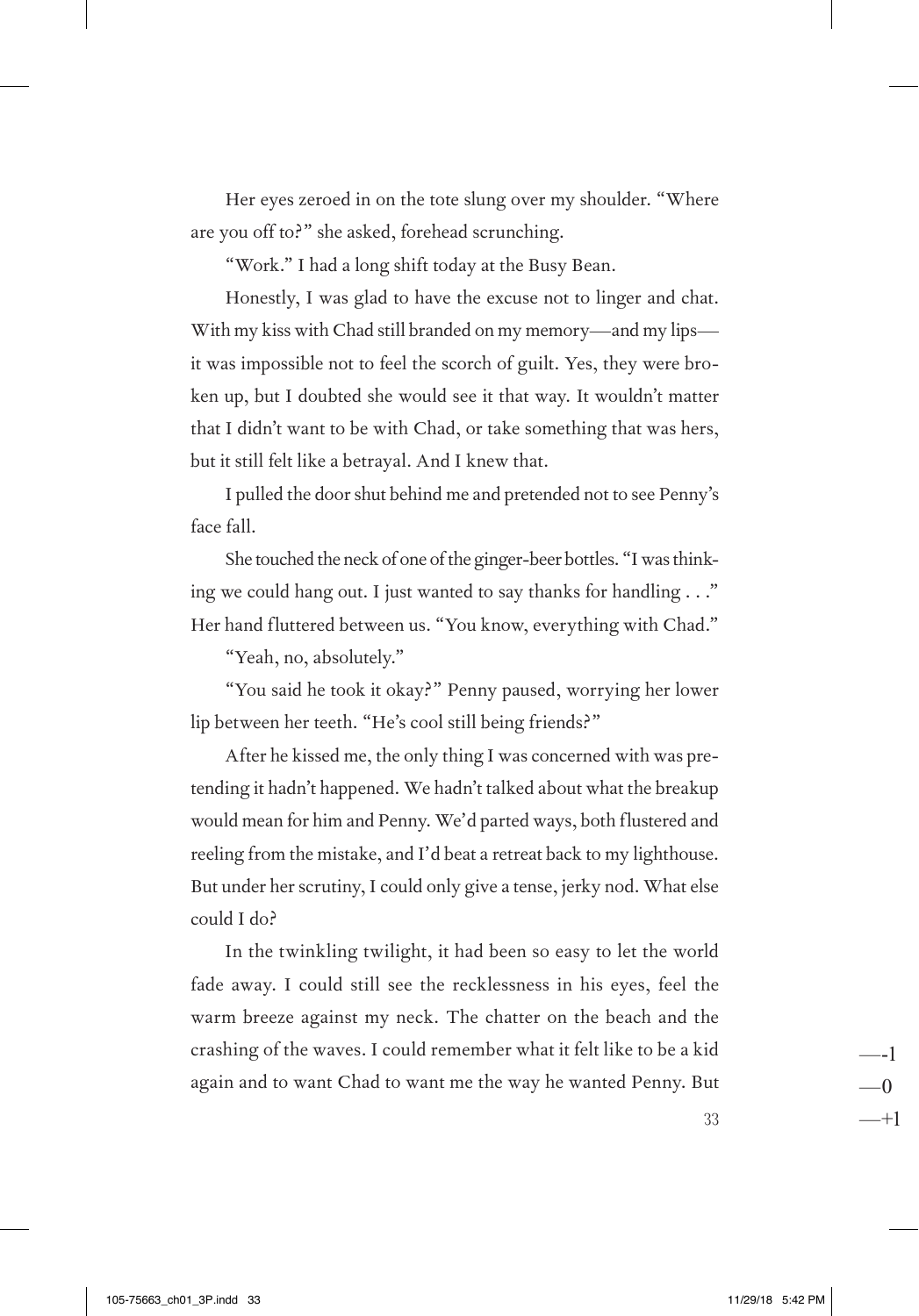I'd known, even before we kissed, that I wasn't that girl anymore. That was what no one told you about the road not taken. You can't go back to the start of something that was never yours to begin with. Sometimes you just had to deal with taking the wrong exit ramp.

Penny exhaled. "Well, thanks. It was pretty cool of you to help me out."

I remembered the bite in her voice as she'd hustled me off her houseboat. My chest tightened. She was mistaken if she thought I'd had a choice in the matter. I didn't want her to be fucking *grateful* now.

"Yeah," I said, bringing my hand to my forehead to shade against the brilliant glare of the morning sun. "No problem." I grabbed my bike from where it leaned against the candy-cane-striped lighthouse wall.

"We can bike down together?" Penny offered. Without waiting, she got back on her bike and used her heel to push back the kickstand.

The descent from my clifftop lighthouse wasn't steep, but the road was narrow and winding. The breeze carried traces of azaleas and roses, tickling my nostrils and kissing my cheeks.

As my thighs pumped, I tried not to look at her, tried not to give her any opening to continue the conversation about Chad. I just wanted to wipe last night from my mind. The embarrassment, the awkwardness, the kiss. A fresh shiver went down my spine and I pedaled harder, faster.

**34** We reached the town center of Oar's Rest, forced to slow for pedestrians and cars. The ride down never got me out of breath, so I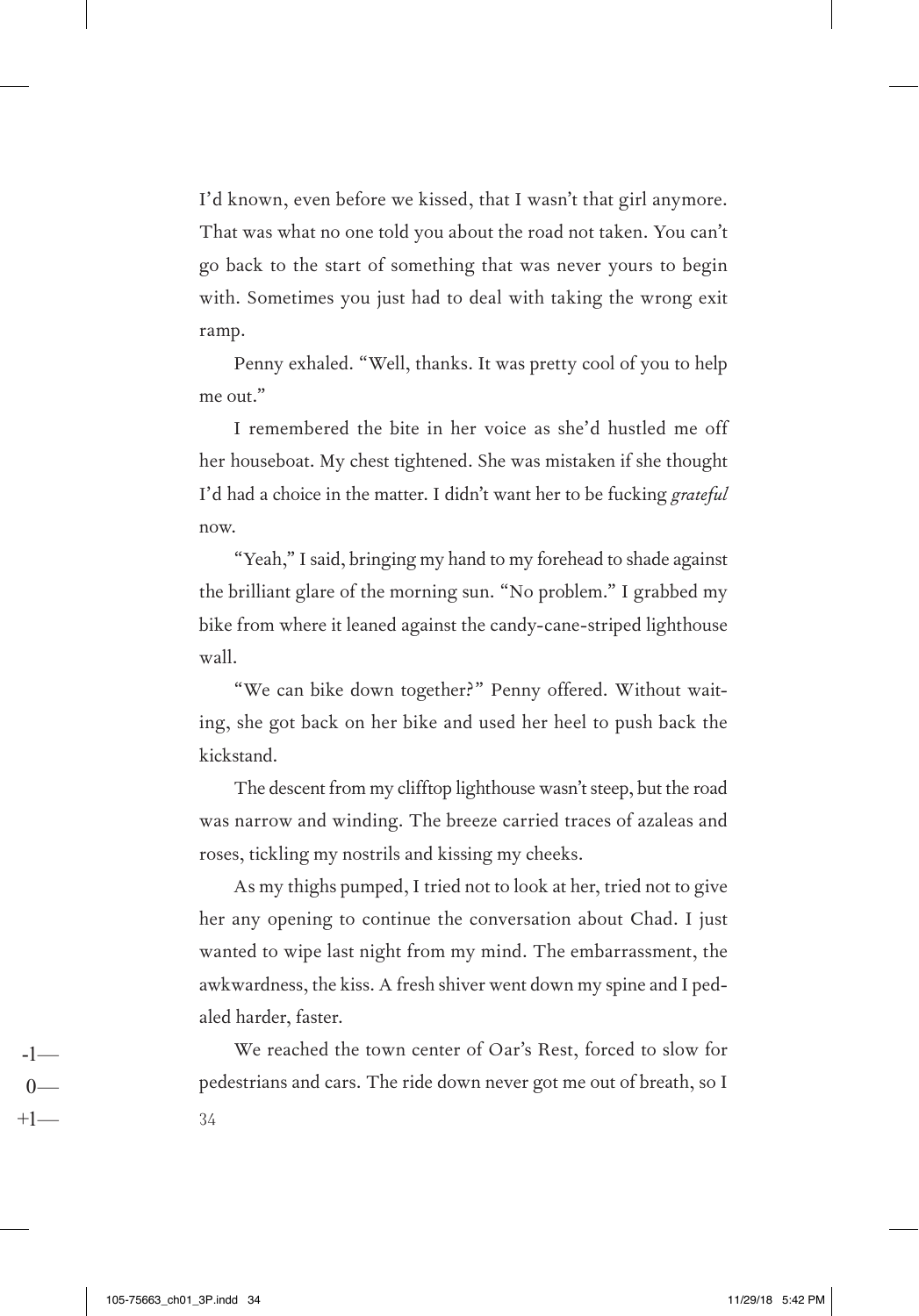knew the tightness in my chest had everything to do with Penny's proximity and the secret that hovered between us.

*Hang in there, just hang in there*, I said to myself over and over like a mantra. In just a few short moments, I would be able to duck inside the shop and Penny would be on her way. Just hang in there.

As I waved to one of my regulars, a young mother pushing a stroller into the Busy Bean, Penny drew up alongside me. My muscles stiffened.

She came to a stop, angling her wheels so I couldn't go past her. "Hey, speedy, you didn't tell me it was a race!" she said with a laugh.

I smiled stiffly and swung my leg over the bike, getting off. "Guess you win."

Tom, the owner, was bent in front of the windows with a watering can. As he straightened from the window boxes, he raised his dark-brown hand, then called out cheerfully, "Morning, girls!"

"Morning, Tom." I wheeled my bike by the handlebars, sidestepping Penny.

"Hey," said Penny with a bright smile, undeterred. She swiped her glossy black hair over her shoulder. "Coffee smells wicked good."

It was hard not feeling a little intruded upon when she let her bike lean against mine on the rack in front of the shop. "You're coming in?" I asked.

She nodded. "Think I'll get something to go."

She followed me in, smiling and waving at the familiar faces of Oar's Rest. While she was waylaid by a table of young high school girls, I shimmied myself behind the counter, where Lucy was making coffees to go.

It was only once I donned my familiar green apron and breathed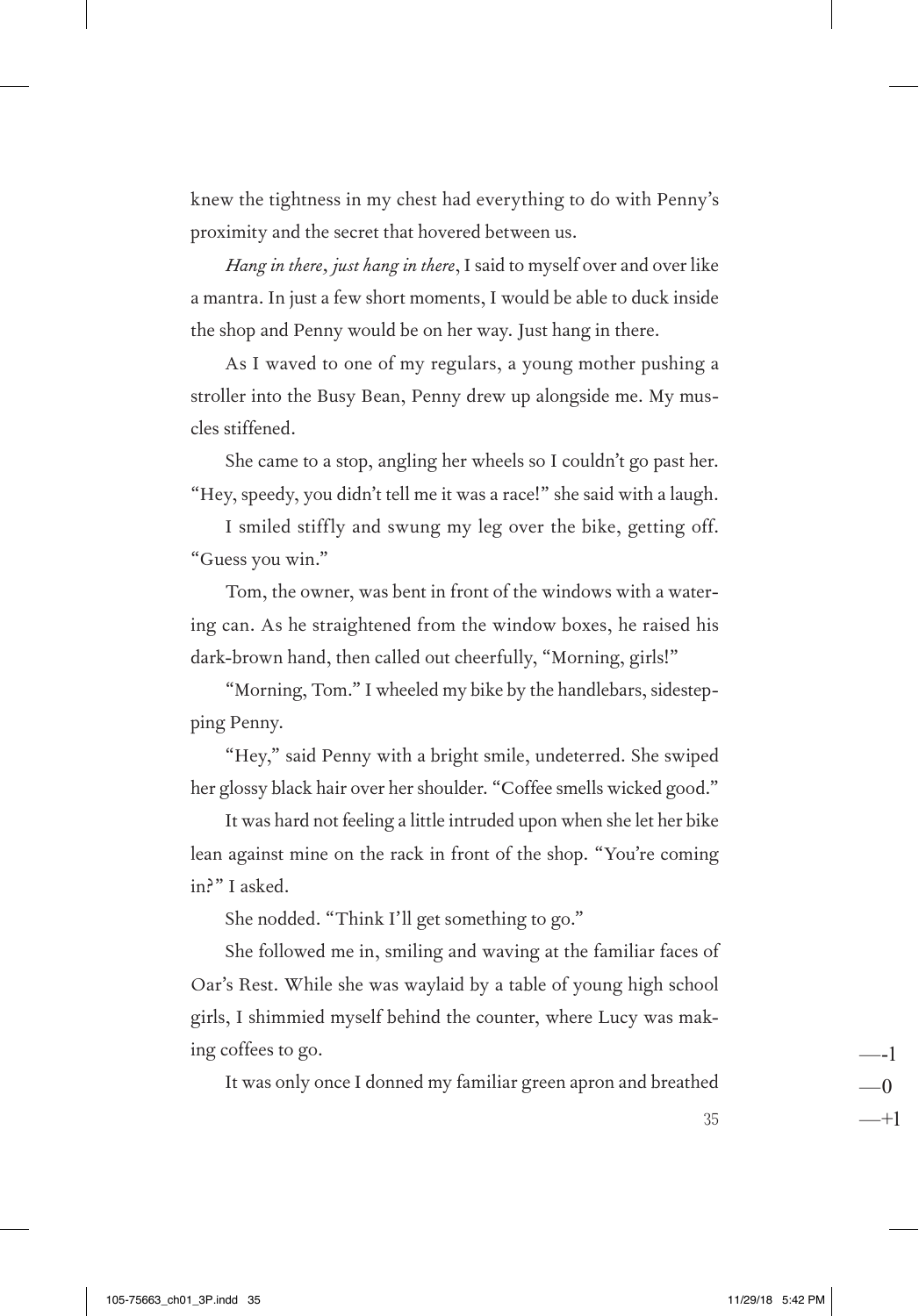in the strong, aromatic blend of our house favorite that my unease faded. It was as if my apron was a suit of armor, strong enough to protect me from whatever came my way.

The Busy Bean, affectionately known to the locals as Busy's, was an eclectic cluster of kitsch and old-world charm. Nothing matched not the mugs or the furniture. The tables and chairs were solid European workmanship, odds and ends that Tom had picked up at antique malls and liquidation sales, with the odd bit of patio furniture thrown in. I loved the jumbled look of the place, "tasteful eclectic," as Tom called it.

Now that I was here, it was easy to think of Busy's as my castle and the separating counter as my moat. It divided me and Penny, made me feel a little less emotionally and physically attached. Not quite a drawbridge, but it'd work in a pinch.

"Slow morning," I said, surveying the room.

Busy's earned its name during the summer months when the tourists descended en masse on our coastal Maine town. In the days leading up to tourist season, however, work consisted of chatting with the locals who came in with their books and portable chess sets, halfheartedly wiping down spotless counters, and offloading the day's baked goods before they got dry and stale.

"Mhm." Lucy pressed domed plastic lids on the to-go cups. "Everyone's down at the beach. Surprised you didn't see them."

Truth be told, I'd been a little distracted by Penny's presence, otherwise I was sure I would have been more observant. Hands behind my back, I tightened the apron strings. "Why? What's going on?"

"Sign-ups for the sandcastle competition start today!" Lucy chirped, sticking in the bright red straws. "You signing up?"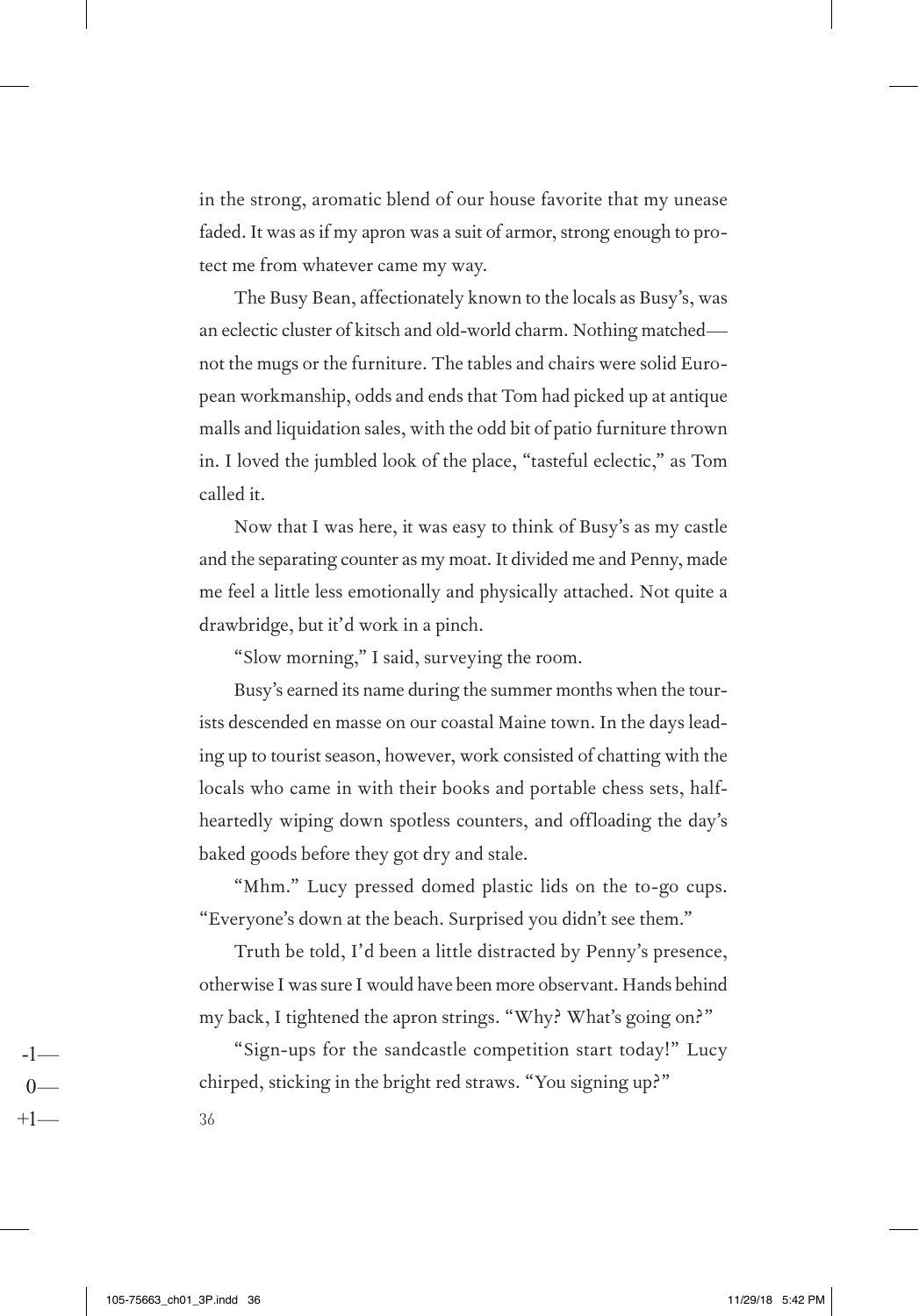My neck prickled. The sandcastle competition was an annual tradition that came around every August, and competition was fierce. In the weeks leading up to the event, our town would spill over with tourists, and there wouldn't be a lot of space on the beach to practice.

In the kids' division, teams could have as many members as they wanted, since it was all about the fun of participation. When we were younger, Chad, Penny, and I had dominated the competition, but once we hit sixteen, we were in the adult group. It also meant everyone taking part was in it to win it, and there were some pretty savage pseudoprofessional sandcastles erected on our beach. And because it was more competitive, teams were restricted to just two people. Since Chad and Penny were dating . . . well, it hadn't been a surprise who the odd woman out had been.

"Signing up for what?" asked Penny. She sidled up to the counter and leaned forward on her elbows.

I made eyes at Lucy, but she answered Penny anyway.

"The sandcastle competition," said Lucy. She shot Penny a grin. "Think you and Chad have what it takes to beat me and Lorcan?"

Penny's smile dwindled. It was no secret that she and Chad always came in second to Lucy and her boyfriend. Chad always stressed, coming up with convoluted plans to maximize the number of towers and fortify the walls against collapse. Penny hated getting sand everywhere, but she loved the limelight of being a winner's girlfriend.

"Hey, sorry. Too early in the day for trash talk?" Lucy made eye contact with the table of girls and waved them over to collect their drinks.

As the door banged shut behind them, Penny said, "I'm not competing this year."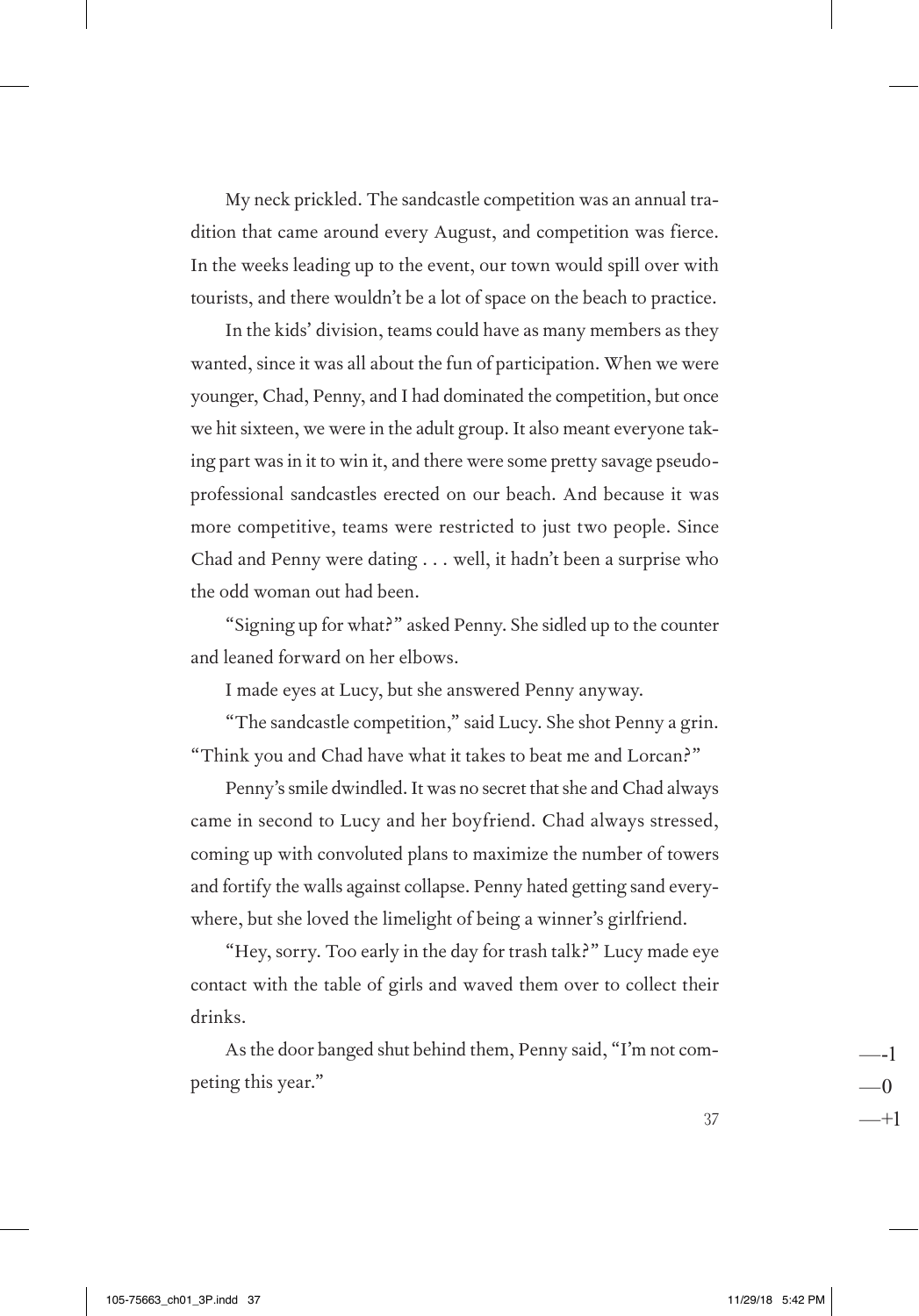Lucy's eyes flicked to me. "Are you?"

"Yeah," I said, shrugging. "There's usually someone left over who doesn't have a partner." Between my skill and my dud partner, we usually scored third place.

Lucy's face lit up.

I knew what she was going to say before she said it, and in that microsecond, the guilt was gasoline in my stomach.

"Babe, you and Chad should team up!" Lucy said excitedly. "Oh my God, now *that* would be a real competition."

She'd lit the match.

Penny blinked. "What? Oh, I didn't even—" She turned to me, forehead creased. "Do you . . . I mean, you could if you wanted."

It sounded like an offer, but was it a test? The idea of actually standing a chance to win first place was tempting, and I knew that together, Chad and I could pull it off. He'd been the one to teach me how to build sandcastles competitively. He'd taught me everything I knew. What angle to hold the tools that would get the best results. The creative vision to create something beautiful. The patience to erect that vision into reality.

I could still remember being thirteen and letting him take my hand, feeling the sprinkle of sand against my palm. Every grain of sand had a story, Chad had said. A history of the earth that stretched behind us so far that it was only the tiniest of pinpricks against the horizon. Chad didn't take a lot of stuff seriously, but building sandcastles was his religion.

I wanted to say yes. I wanted to be on the A team. I wanted to *win*. And yet . . . was Penny hoping I'd say no?

I searched her face for any sign of fakeness but came up empty.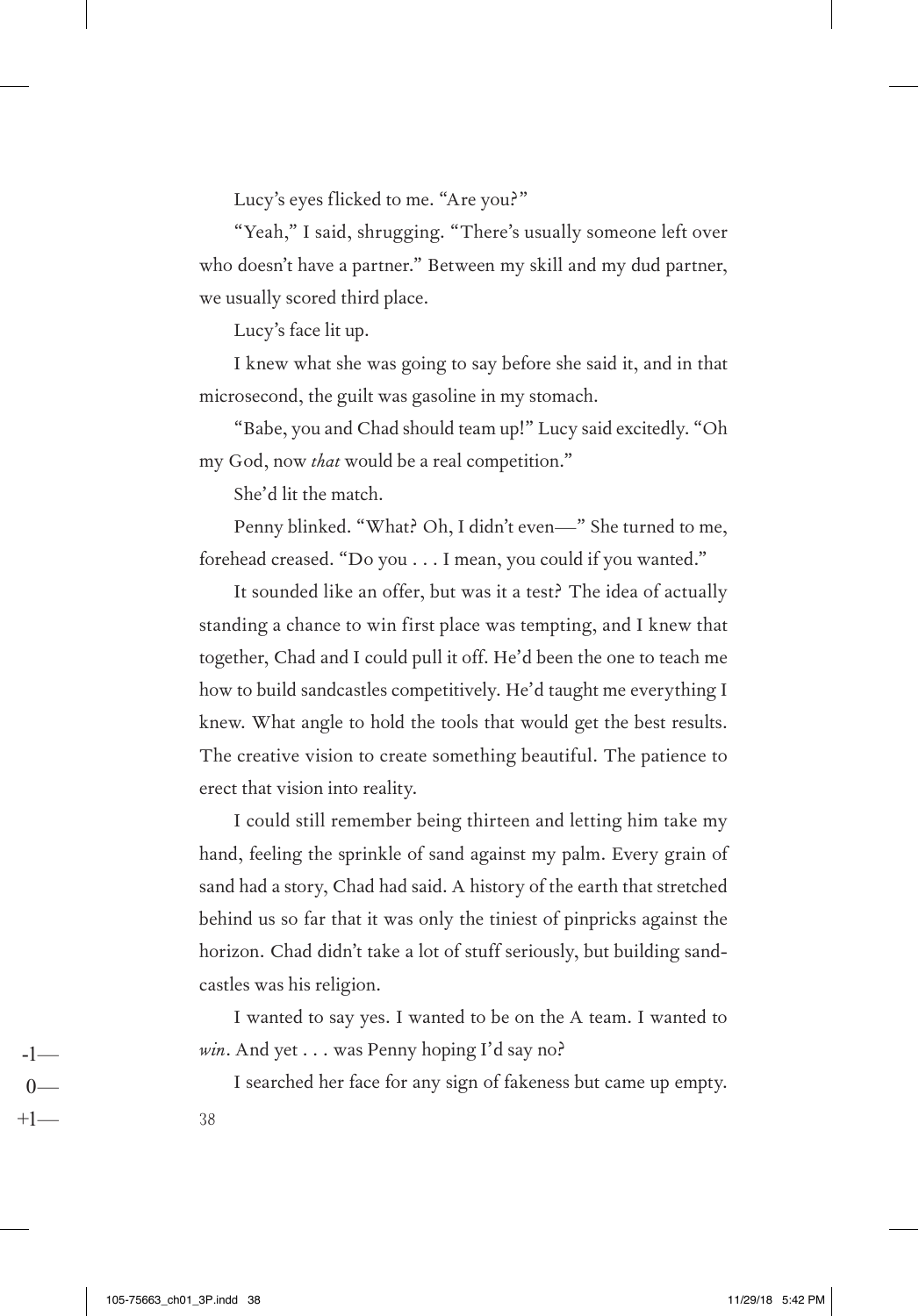Did I owe it to Penny to brush off Lucy's suggestion? To pretend like this didn't feel like my chance to come in from the cold? Like I didn't know that Chad and I could take home first if only we had the chance?

He'd been right when he said we used to be able to talk, just us. We'd been able to hang out and text each other without freaking out about whether we should include Penny. But when they'd started to date, it had changed everything.

It wasn't just me and him, or me and Penny. It became the three of us together, no secret too secret. Everything was laid bare between us. Nothing was secret, but we couldn't be open with each other anymore, either. Chad was right. When had any one of us *really* talked?

It was only group texts from then on, and hanging out became a trio activity. We'd made a few Golden Trio jokes—Penny insisted she was Harry, even though we all knew she was a total Slytherin and at first, I hadn't seen it. That Penny couldn't, or wouldn't, trust us on our own.

The stare I exchanged with Penny had turned into a stalemate. I couldn't say anything, not if I didn't know what the right answer was. I was keenly aware of the dull, throbbing beats of my heart.

The silence had lingered too long. Enough for Lucy's friendly smile to waver into something awkward and uncertain. I wondered if she even knew what a minefield her innocent suggestion had been.

"Sure," I said at long last. I was testing the waters, so I made sure not to look away, not even to blink. "I mean, if you're sure you're not going to do it. The competition. With Chad."

"Uh, I don't think so." Penny's face betrayed nothing. "So, Luce, I'll just take my usual to go."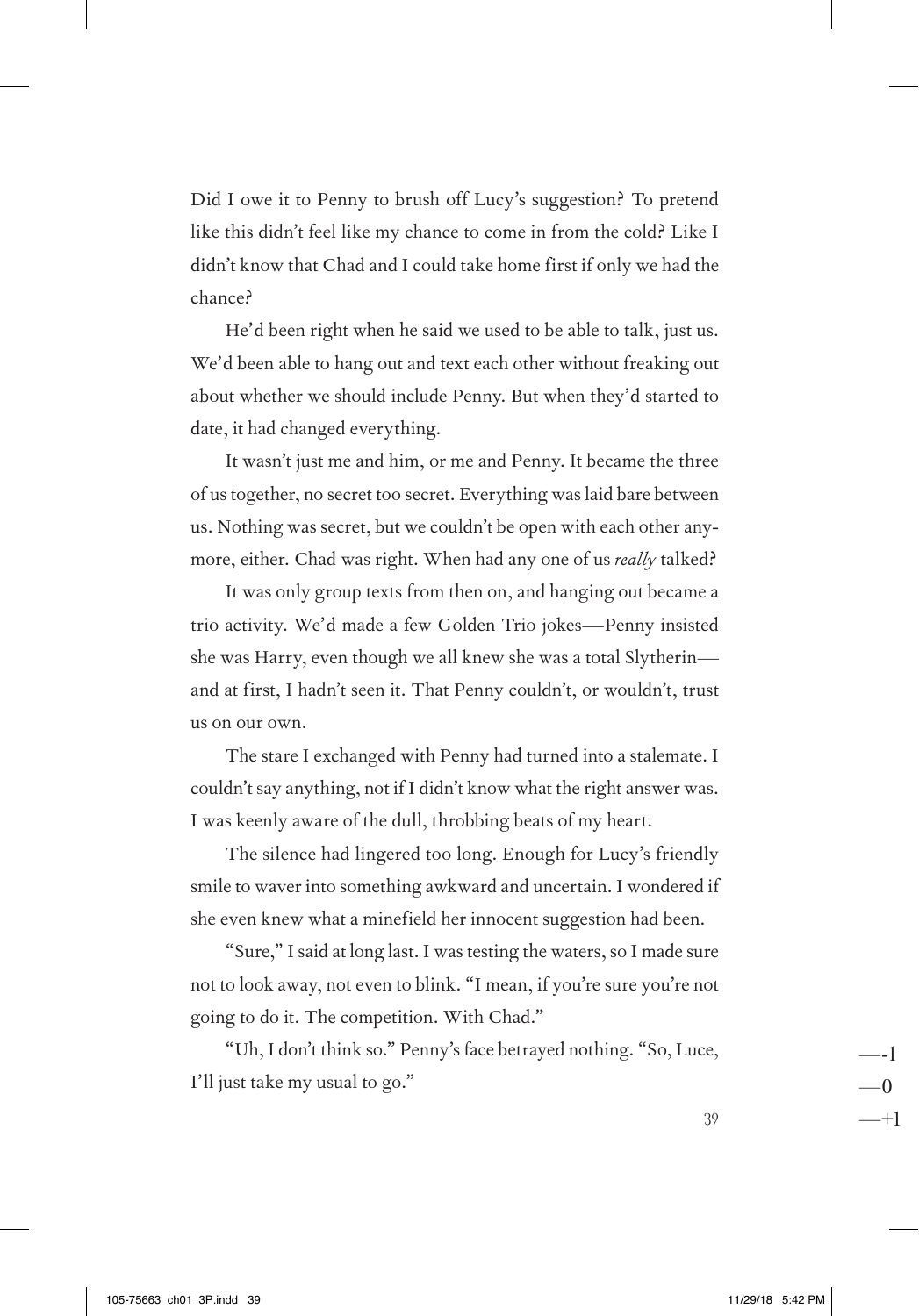The couple sitting at one of the tables by the door scraped back their chairs. While Lucy began preparing Penny's drink, I headed to clean up the mess. Some coffee had spilled onto the table, milky liquid pooled in the dents and gouges of the wood. I took my sweet time clearing up. After carrying the used cups and plates back to the dishwasher, I swept away muffin crumbs and sopped up the coffee. By the time I was done, Penny had already gone. A glance out the window told me she was biking away. My heart twinged—this morning could definitely have gone better.

I wrung out the rag in the sink. Coffee dribbled down the drain in a steady brown stream.

"Is everything okay with you two?" asked Lucy. "It's just . . . I kind of feel like I stuck my foot in it back there. About you and Chad?"

I squeezed the rag even harder. "Nah, everything's good."

"You sure?" she pressed.

It wasn't my place to tell Lucy that my friends had broken up, and that I'd been way more involved in the process than I wanted to be. I shifted my feet, leaving the rag draped over the sink. "It's fine, we're fine, it's all fine," I said through a smile, although the words were more for myself than for her.

*We're fine, we're fine, we're fine* became my new mantra, although the repetition did zero to convince me. Partly because I already had the feeling deep in my gut that we weren't.

#### ♥ ♥ ♥

"Oh, shit. Babe." Lucy glanced at the wall clock. Both hands had aligned at the twelve. "Don't you have to go check in the dude who's renting your mom's house?"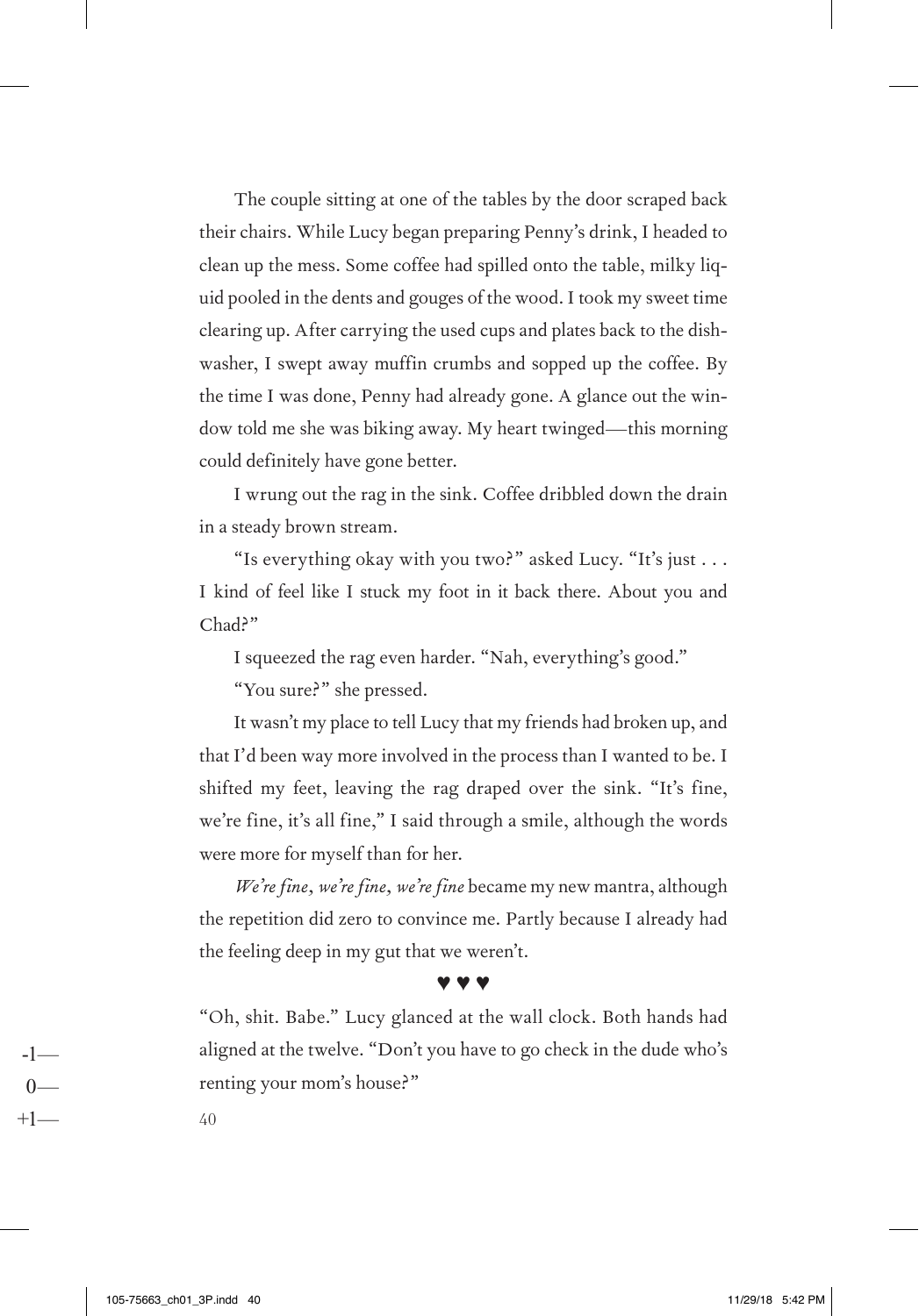"I almost forgot about that. I can't believe it's noon already." It felt like just a few minutes since Penny had left. "I better get moving."

"Fingers crossed he's cute!"

"Are cute boys all you think about?"

She rolled her eyes. "It's the *only* thing worth thinking about."

I rushed for the door. "Back soon!"

"You better. I'm not crazy about handling the lunch rush by myself!" Lucy called after me.

I made my way along the boardwalk toward my mom's house. My old house looked out on the beach, painted the color of lacy green fronds. The door was burgundy, and in front of it stood a boy. When he turned around, my eyes widened.

 $"V_{Q11}"$ 

It was the boy from Busy's, the one I had dubbed Mystery Boy yesterday. His eyes lit up with recognition, and the wood creaked as he stepped off the porch.

"Me," he agreed, using his thumb to point over his shoulder. "I wasn't expecting the cute waitress to follow me home." A faint smile played on his lips.

I breezed past the word *cute* with an awkward laugh. "I didn't follow you. This is my house. Well, my mom's house. I'm here to check you in."

Now it was his turn to laugh. "I guess that makes you my landlady."

"I guess that makes *you* Levi Keller."

He nodded and pulled a folded square from his back pocket, smoothing it out against his thigh before handing it to me.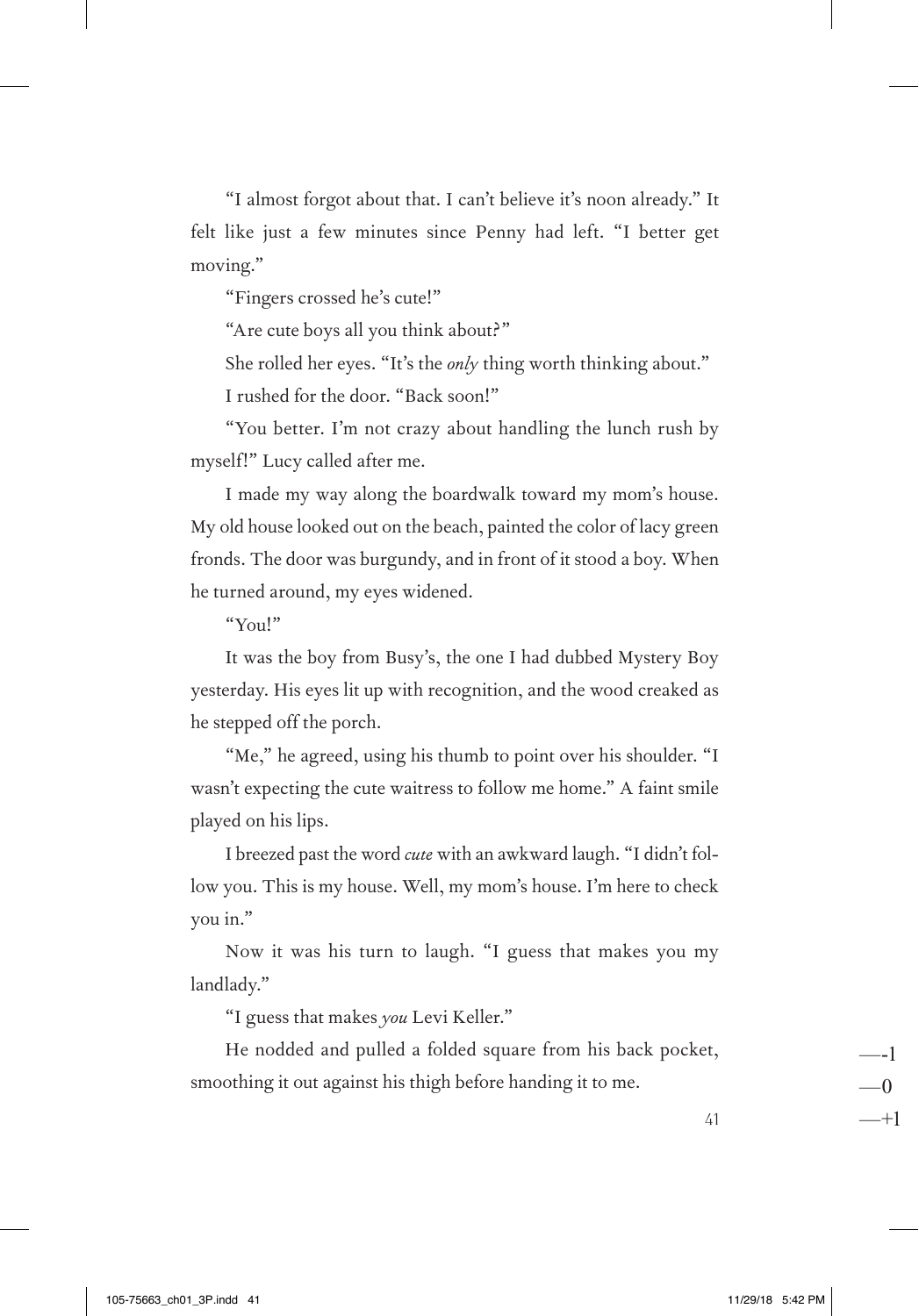My eyes skimmed the email confirmation. "Looks like everything's in order." I glanced at him. "You should have given me a call yesterday. I would have let you in early."

The corner of his mouth quirked up. "It wasn't a big deal." He tilted his head to the car parked at the curb. "I didn't want to bother anyone. I didn't really think ahead when I decided to drive here early," he said with a rueful smile.

I swallowed. Maybe if he'd given me that call, I wouldn't have gone to Penny's place. Rationally, I knew I couldn't blame Levi, but the unwelcome thought had taken hold: Everything that had happened last night could have been avoided.

"Anyway, my car was comfortable enough for one night." Even his eyes seemed to smile at me.

I moved past him to slide the key into the lock. From here, I could smell the clean detergent that clung to his clothing. My stomach fluttered. It was just the sweet smell of laundry. Why was I so hyperaware of it? I twisted the doorknob. Hard. "Come on in."

I didn't know much about him. All Mom had told me was that our renter was in Oar's Rest on a eight-week grant sponsored by the local artist colony and the historical society. Since the house was empty after I'd moved into the lighthouse, Mom decided to rent it out for some extra cash. Levi would be the first one to stay there.

Wait. I knew his name from somewhere. I rifled through my memories, hunting him down. The answer pressed gently against my mind, and I grasped at it, pulling tight. Cotton candy perfume and a laugh like a fairy tale. The bouncy, natural curls falling across her brown shoulders as she leaned forward, snatching the macaron from my hand.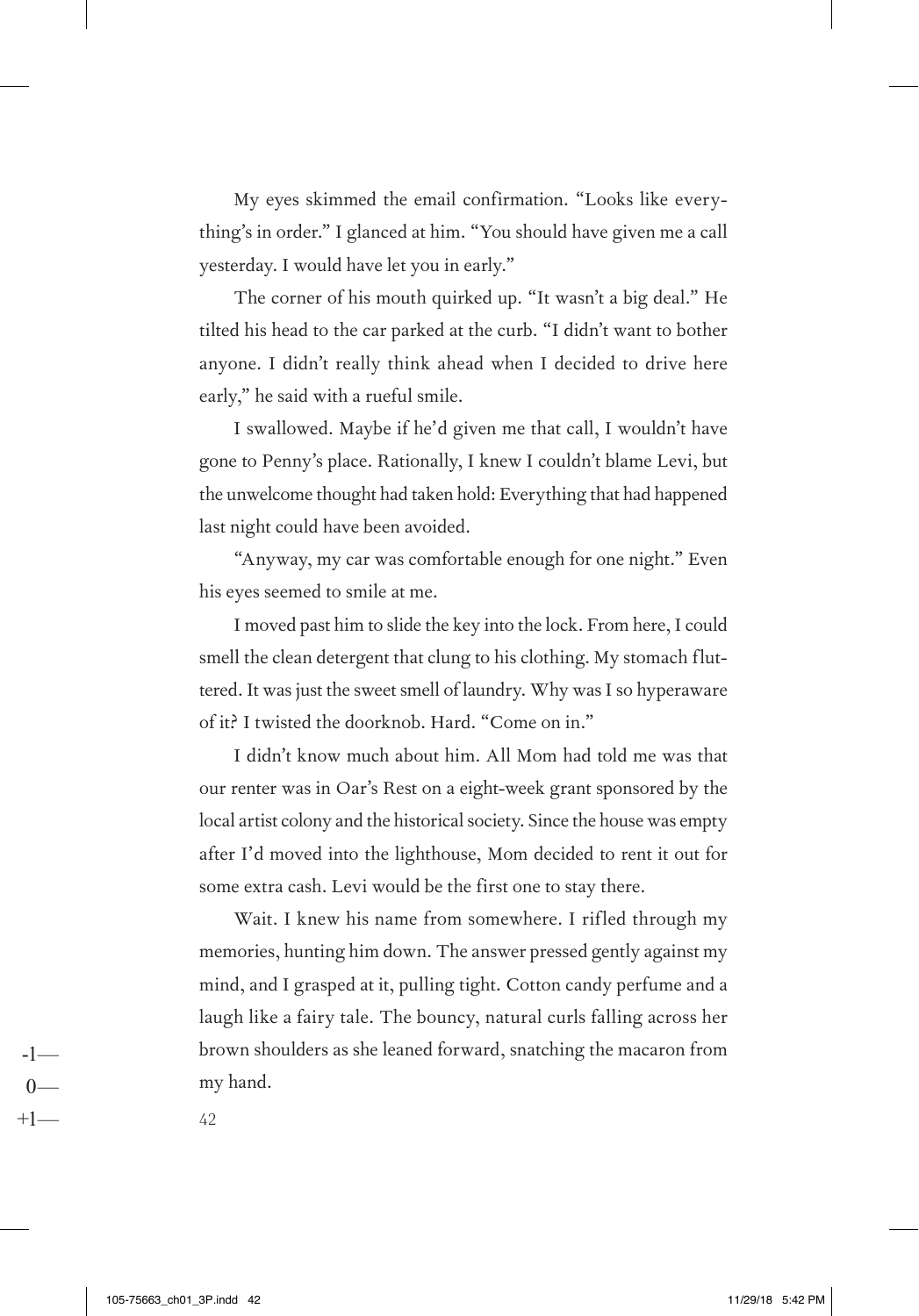*One day I'll be in Paris for an art show and I'll eat these every day. If Ladurée's are better than mine, you'd better not tell me, El. C'est impossible! Your macaron is magnifique!*

I remembered her feigning a look of total horror that any macaron could be better than mine, even if they came from the most famous pâtisserie in Paris. At the time, I'd glided past her Paris-for-one future, even though it was pretty much the most glaring writing on the wall I could have asked for.

I was trying to be cool and unaffected, but inside, my heart hammered in relentless beats. How had I missed this? Levi Keller. It had been a name I'd heard on and off when I'd been with Elodie, but it had faded from my mind in the last year we'd been apart. I sneaked a covert look at Levi. Was it him?

I could remember El lounging on my couch, scrolling through his Instagram feed on so many of our secret dates that it felt like she was in a relationship with the wrong person. The last time she'd done it, I'd dragged my head up from her lap and asked her to come back to me, please. She'd kissed me, quick and sweet, said "Just a sec," and gone back to her phone. It was only when I got up that she snagged my wrist and let her phone slide into the gap between the cushions. *I'm right here, Babe. I'm not going anywhere. C'mon, don't be mad.* And I couldn't be. Not at her, and not for long. At least back then.

Levi took a delicate sniff, then crinkled his nose like he was about to sneeze.

The house smelled like pine, thanks to the trio of overpowering scented candles on the mantelpiece. Memories accompanied the nostalgic fragrance: me, Chad, and Penny doubled over in laughter on the couch, watching C-list slasher flicks; Mom coming home late from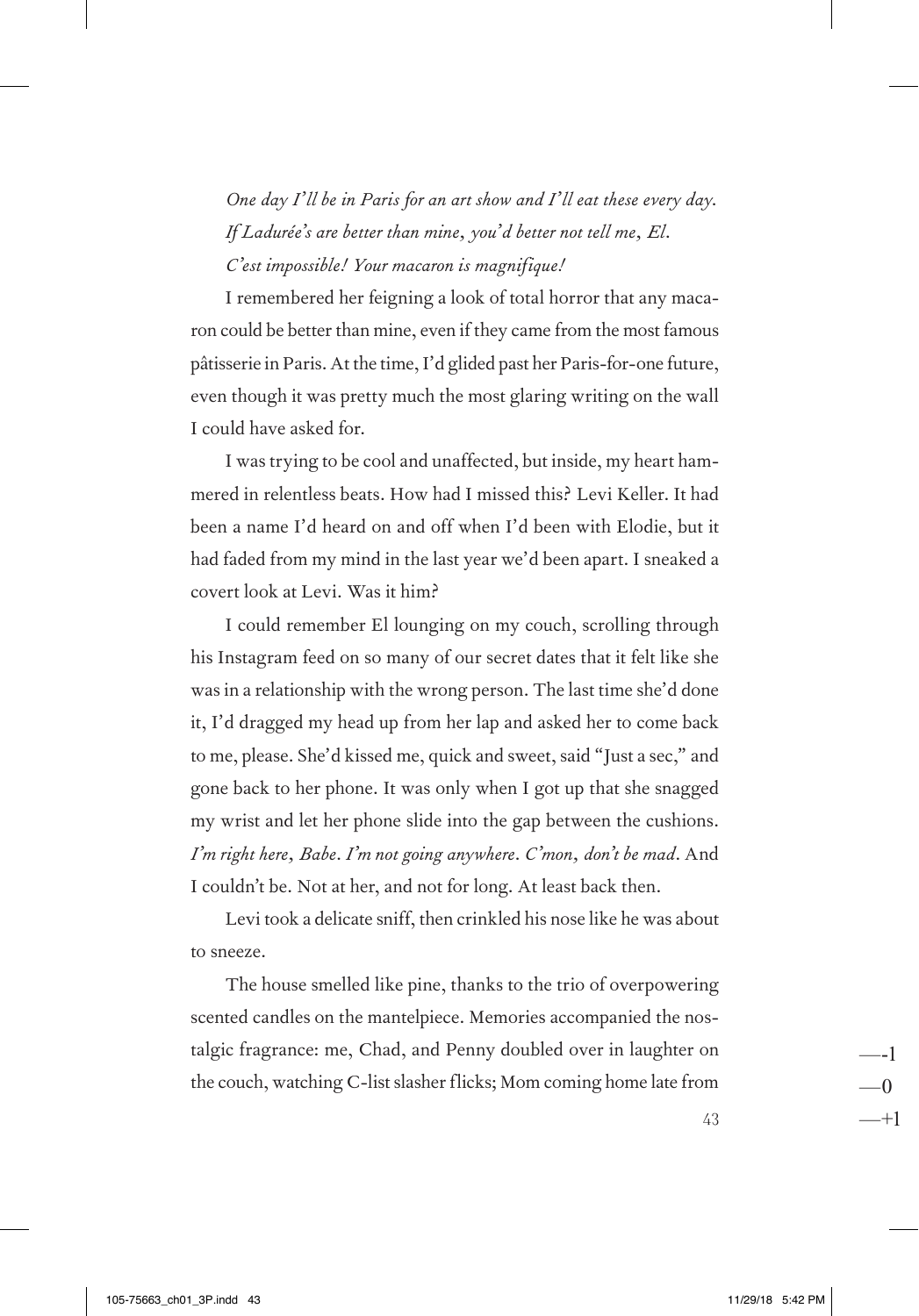her hostess job in Bar Harbor, but never too late to still spend time with me before bed. Our couch was imprinted with the memories of many midnight hot chocolates, Mom's favorite drink, and her firm insistence that neither of us would go to bed until my homework was done.

The entry was small, and Levi and I bumped shoulders. A frisson of electricity went through my arm. I glanced at him from the corner of my eye, but he hadn't seemed to notice.

A leather couch and two armchairs pointed toward the TV stand, and a laminated list of emergency numbers was underneath the remote. Painted driftwood from last summer's art exhibition hung on the walls, and there were probably more oversize shells on our shelves than actual books. Mom really loved playing up the seaside cottage aesthetic.

"Wow, this is great. I like the look in here," he said, glancing at the gigantic seashells and glossy photography books on the kitschy Americana center table.

I gave him a walk-through, explaining which knobs to fiddle with on our ancient washing machine, and pointing out the closest grocery store from the second-floor hallway window. He seemed especially impressed with the view of the beach from the master bedroom.

"So," I said once we were back downstairs, "there's milk and eggs in the fridge, bread on the counter, and some menus on the dining table if you want to eat out. There's also stuff for coffee and tea in the cupboards, and you can just help yourself to anything else you find in here."

"Thank you," said Levi, ducking his head into the kitchen for a quick glance. "That's really nice. I wasn't expecting a welcome package."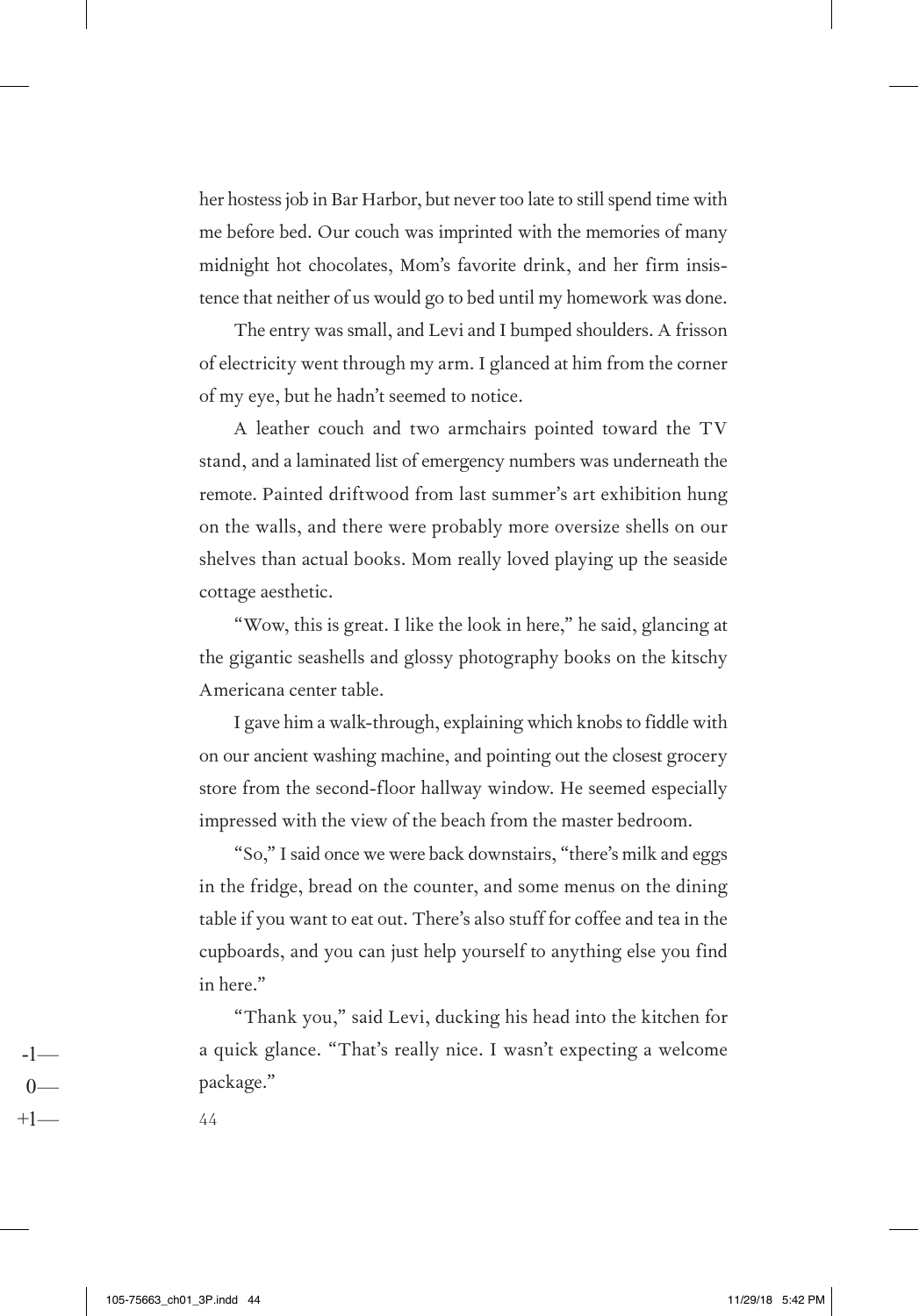There was no reason for me to linger, and yet my feet were stuck to the floor. I searched my mind for something—anything—to say that would keep the conversation going, but what came out was: "So, art, huh?"

*Oh my God, did I just—*

Levi's lips twitched like he was fighting back a grin. "Art," he replied gravely.

"Cool." I swallowed, feeling my cheeks warm. "So, uh, my phone number is on the contact list next to the TV. If you have any questions, feel free to call. I hope you have a pleasant stay."

"I'm sure I will." His blue eyes held mine.

Realizing I hadn't told him my name yet, I added, "I'm B—"

He cut me off. "Wait, I'm good at this. Bella!"

"Uh, no." My left eyebrow scrunched.

"Becca? Becky?"

Taken aback, I stared.

"Bonnie?"

"Are you just going through all the *B*s?" I asked.

"Hold on, I'll get it in a minute." He eyed me for a long, inscrutable moment.

"You're not going to get it," I said with confidence.

He shot me a cheeky grin. "Hey, I'm on a winning streak right now. I'm really good at this."

"Could have fooled me," I muttered, but not so loud that he'd hear.

Levi kept his eyes on my face, brow furrowed deep like he was calculating the odds.

I folded my arms across my chest. He wasn't going to get it.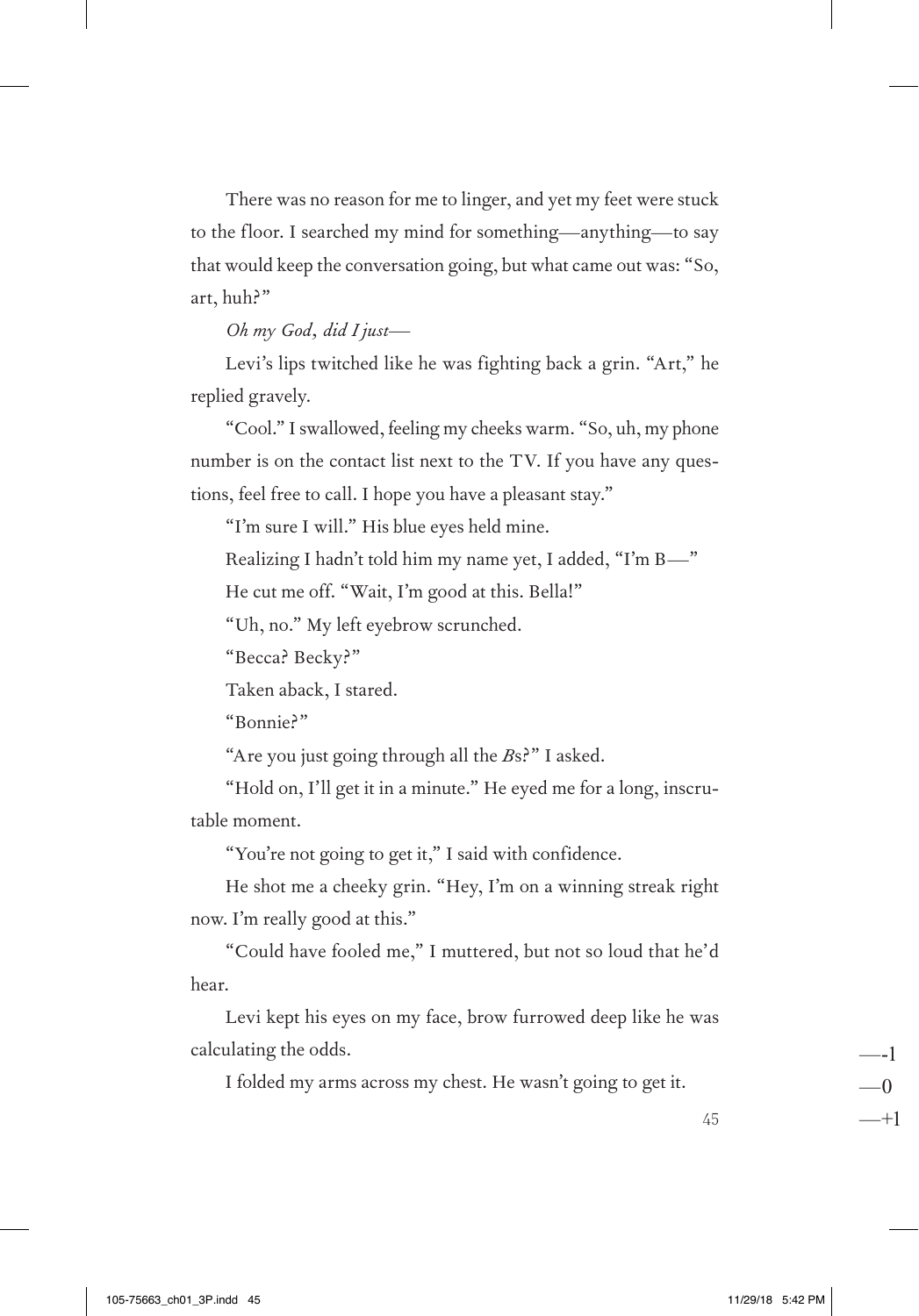"Barbara," he said slowly, deliberately.

*What?!*

Okay, now that was pretty weird. I thought for sure I'd have him guessing for at least another ten names. Barbara wasn't really modern, and I always got a double take when I introduced myself by my full name.

He saw the twitch of my lips and his own smile bloomed. "Ha, guessed it," he crowed.

"Lucky guess," I said, folding my arms across my chest. I fought off my smile, trying not to be charmed by his silly grin—a losing battle.

Levi's eyes crinkled. "Oh, ye of little faith."

I hadn't gone by Barbara since first grade, when the teacher told the class to let her know if we went by a nickname. But he just looked so proud of himself that I let him have his win. It was oddly endearing, and anyway, it wasn't like we'd be seeing each other enough for the antiquated name to bug me, anyway.

"I'm tempted to put you to the test in guessing other things," I said. "Go for it."

"Not scared I'll disprove your ESP?" I teased.

"Nah."

I was tempted to poke a little hole in his confidence. But then I remembered Lucy was waiting for me back at Busy's. With reluctance, I cleared my throat. "Sadly, gotta head back to work."

"Maybe I'll see you around?" he asked.

"Maybe," I acknowledged with a dip of my head, unable to bite back my smile. "You know where I'll be. And you have my number, so, um, just call me or drop by Busy's if you need anything, all right?"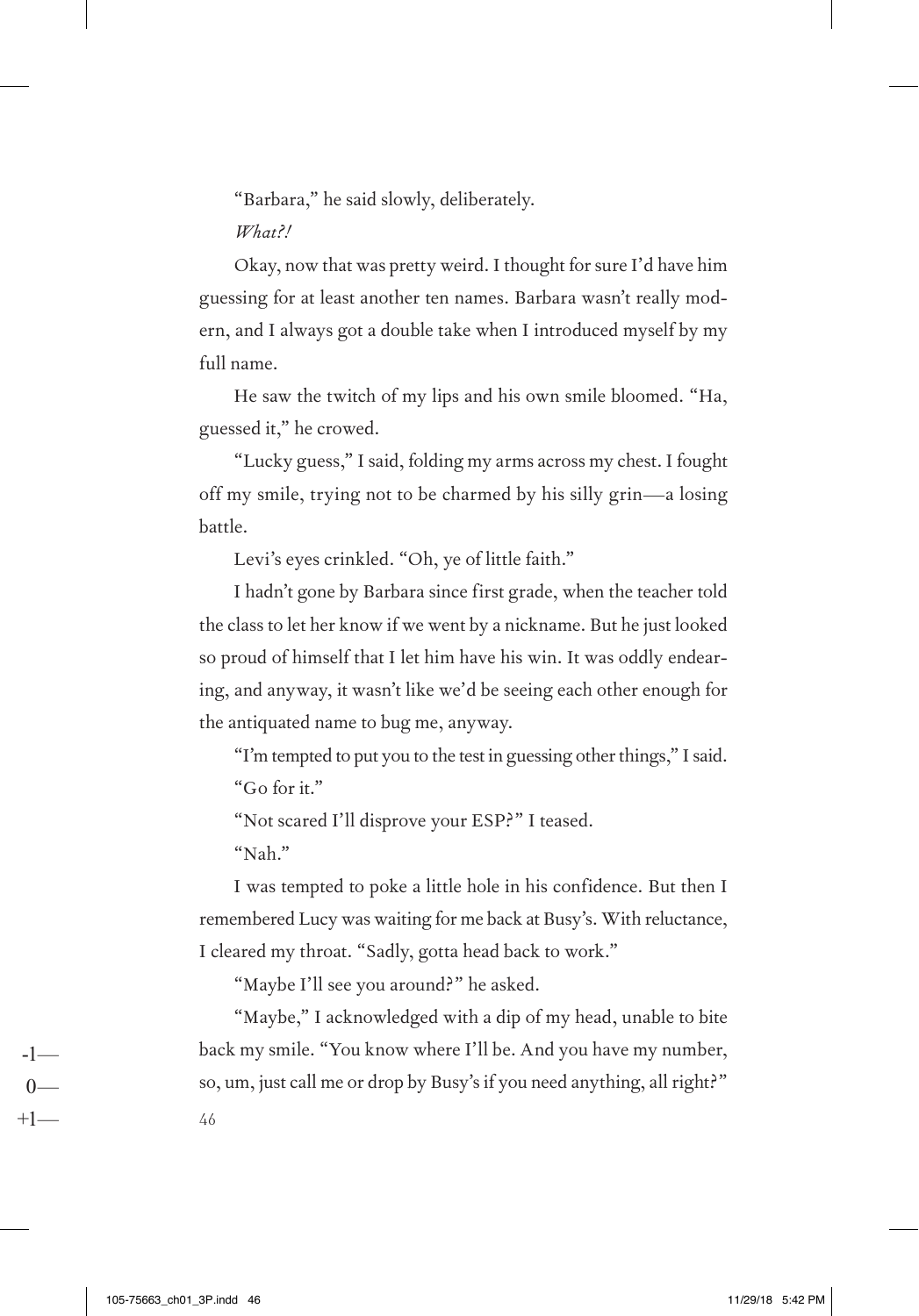"Aye, aye." One side of Levi's mouth lifted in a crooked grin. "See you soon."

### ♥ ♥ ♥

I'd made it back from the house just in time to catch the tail end of Busy's lunch rush, and in between plating up sandwiches, soups, and salads, I gave Lucy the entire play-by-play.

"Are you serious?" Lucy's squeal was deafening. "He's the one renting your mom's house?"

The regulars didn't look up. We were all used to her frequent high-pitched noises.

I laughed, swabbing the counter with renewed vigor. "Yeah, I know. I was . . ." I trailed off, unable to put it into words. "Surprised," I said after a long pause. "Crazy coincidence, right?"

"This is *perfect*," said Lucy. "You don't have an excuse anymore. He's staying in town for the next eight weeks. You could totally ask him out." Her eyes shone. "He's gorgeous, B. This is meet-cute material, I swear."

"Meet-cute? You've been watching too many rom-coms."

She tilted her head. "And you haven't been with anyone in ages . . ."

I'd been with Elodie, but no one except Chad and Penny knew that. I shook my head. "Just because I'm single doesn't mean I'm lonely. I have my friends."

"Sure," said Lucy, "but having a partner is different from having a friend. You can't just hold your friend's hand whenever you want to, or kiss them good morning, or . . . you know?"

She had a point, but the idea of getting to know someone new wasn't as easy as she made it sound.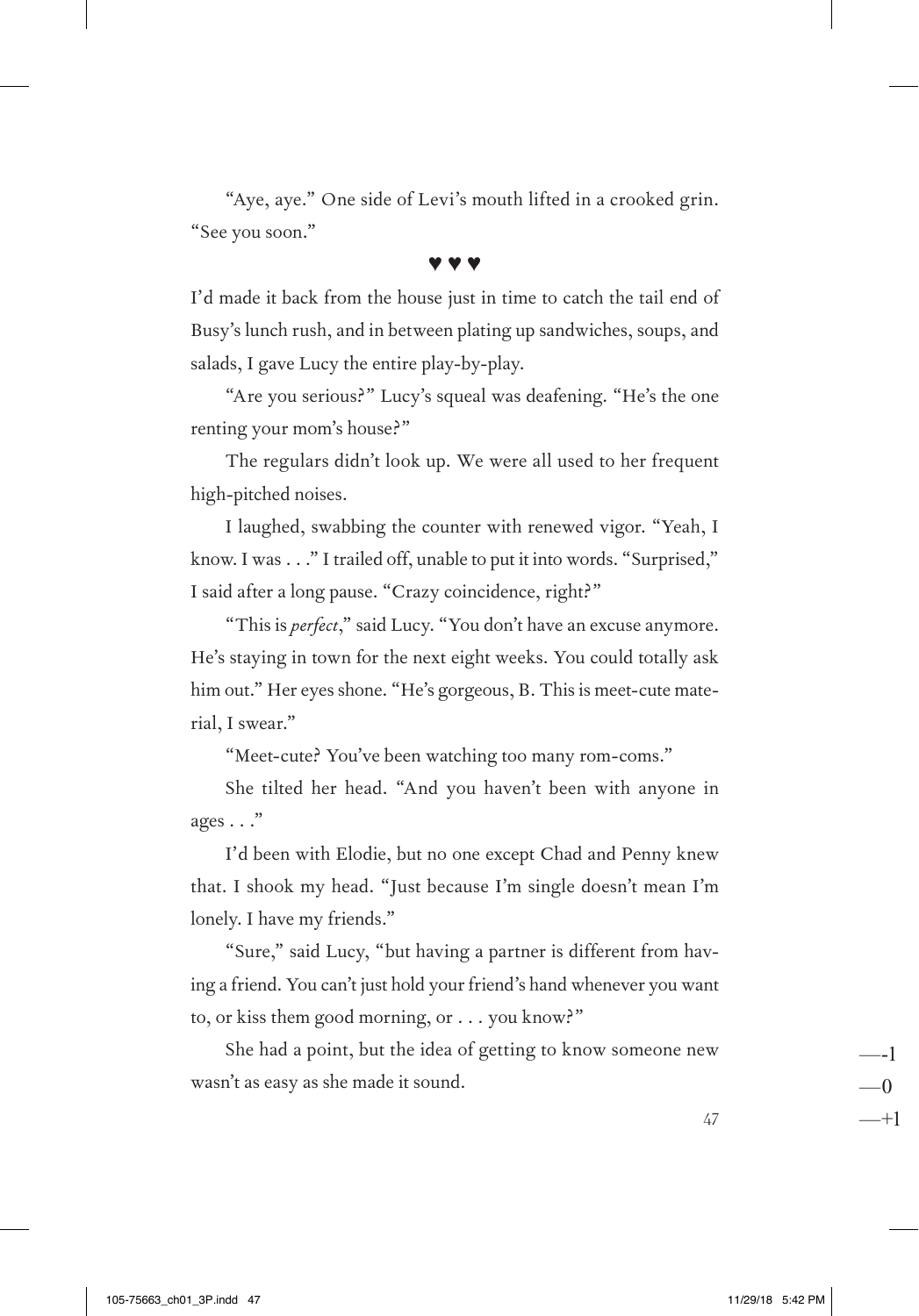I grabbed her hand. "See? I'm holding your hand right now."

"Okay, okay!" She pulled her hand free and laughed. "But you get my point."

"I can't hit on my renter," I pointed out, forcing a grin, though I felt far from amused. "'Owner's daughter hits on guests' is not what I want to see on TripAdvisor, thank you very much."

"Why'd ya have to make it sound so sleazy?" Lucy complained over the gurgles and glugs of the dishwasher.

"We don't even know if he's single," I reminded her. "Or if he's interested in dating anyone. Besides, he's just here for the summer." I chose not to share with her that he'd called me "cute." Lucy would read too much into it.

She rolled her eyes. "Details, details."

"Not everyone's as lucky as you and Lorcan," I said. "You two make it look easy. It's been, what, two years?"

"Yeah." Lucy gave me a curious look. "Hasn't Penny been with Chad for way longer, though?"

"Oh, right. Yeah. She has." I gave the rim of the mug a furious swipe, wishing I could scrub the words out of Lucy's mouth in as easy a gesture. My sun-bleached hair escaped the crook of my ear and fell into my face.

On reflex, my hand shot up to push my hair behind my ear. The movement drew my eye to the gold butterfly ring on my middle finger, a birthday present from Chad.

*Chad.* I still had no idea what to say to him. How to even talk to him after what we did. The one thing I knew was that it would be way easier than talking to Penny.

"Babe?" Lucy touched my shoulder. "I know I'm not Penny, but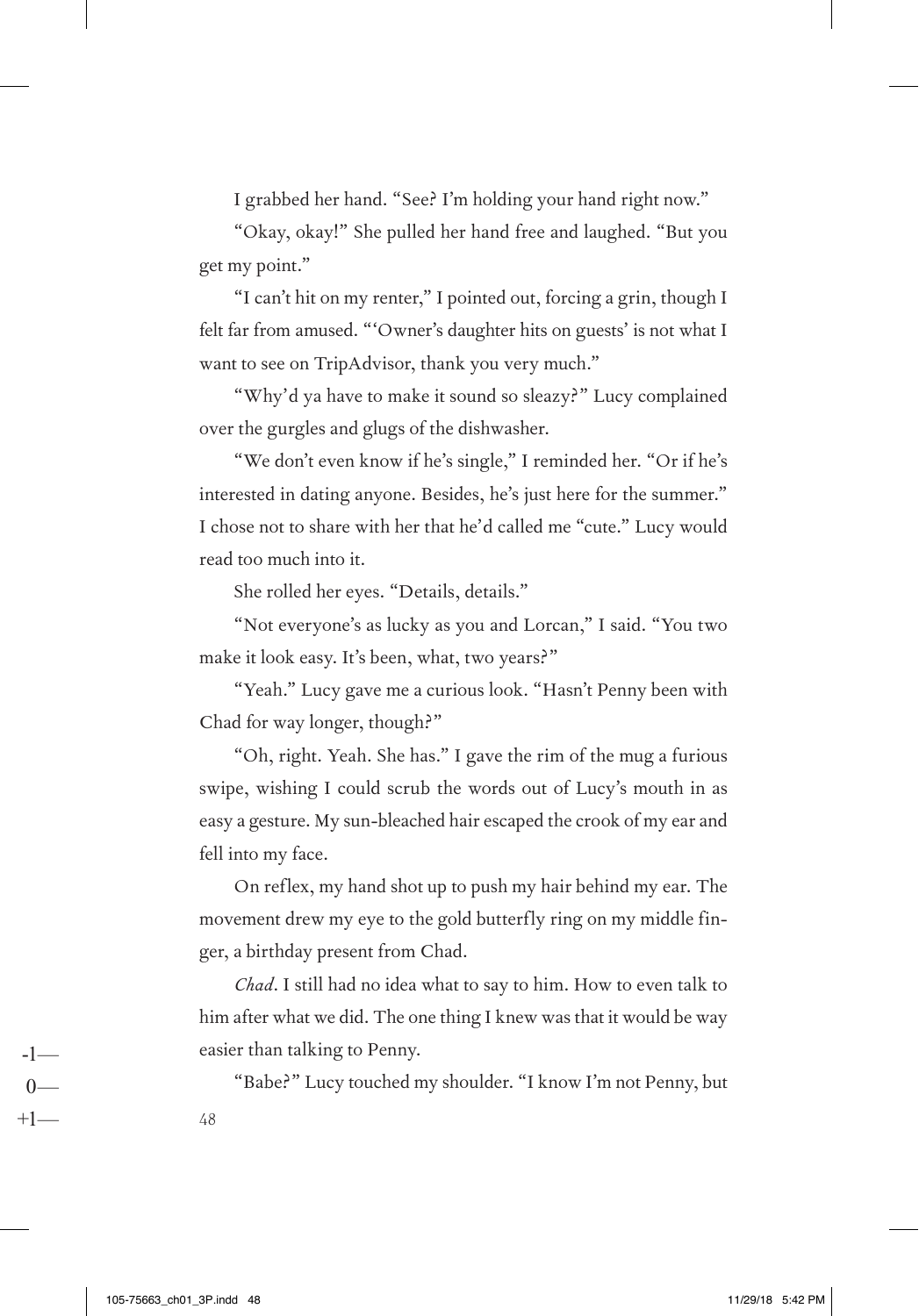you can talk to me. You've looked kinda edgy all morning. Don't just say you're fine." She looked at me sternly. "Not unless you mean it."

Well, Lucy would find out eventually. "Chad and Penny broke up," I said. "That's why she's not competing with him in the sandcastle competition."

Lucy's eyes widened before she squeezed them tight in a wince. "Oh, shit. I knew I said something to make things weird, but I didn't  $k$ now—"

"It wasn't you," I said. "It was already weird. She totally put me in the middle."

"What do you mean?"

"She didn't exactly break up with him right. So I had to take care of it."

There was a long, drawn-out silence. Lucy watched me wash the same mug over and over in what was, I knew, an aimless endeavor.

"You're kidding," she said. "She actually asked you to do that?"

"She needed me," I said, because it felt disloyal to say anything else. Even if I wanted to. And then, because I needed to tell someone, and I definitely wasn't ready to tell Penny yet, I said, "He kissed me."

Lucy lowered her voice. "*What?* He just decided to up and kiss you? That fast?"

I waited for her to tell me I was a terrible friend, that I had to come clean, that I was in the wrong—but she didn't. Her eyes welled with sympathy. Sympathy for me. Surprise and relief surged through me. Lucy was on my side.

She sighed and reached over to turn the tap off, forcing me to stop rubbing at the mug. "You'll wash the paint right off," she said with a forced, cheerful smile. She held her hand out and I passed her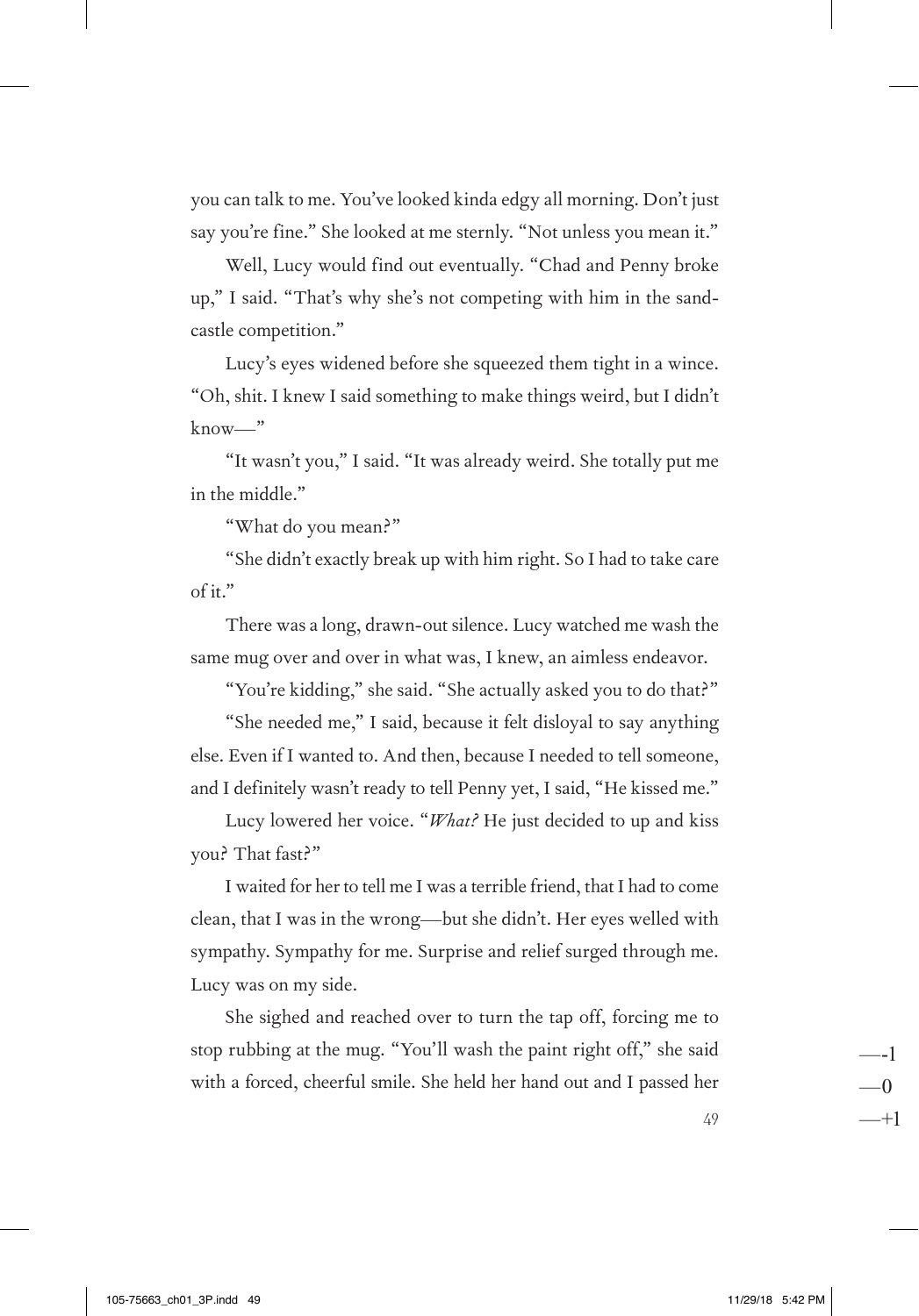the mug, which she dried off with a drying rag and replaced with the others.

I snagged the black elastic on my wrist and looped my hair through. "Can we not talk about this right now?"

"Sorry." Lucy exhaled. "I can't believe that she—wait, can I just say this one thing before we drop it?" I nodded. "I can't believe she had you do that! They've been together forever! She owed him more than—and him! What is up with him? Didn't he care that he'd just been dumped? He just . . . he kissed you? Just like that?"

My hands tangled in a snarl of blonde hair as I wound my hair into a sloppy bun. She'd just voiced so much of what I was thinking, and her outrage felt like a warm, safe blanket wrapping around my shoulders. I shot Lucy a smile. "*Thank you*."

She made a disgruntled sound in the back of her throat, like a cat working out a hairball.

"Trust me," I said. "Anything that you're thinking has already gone through my mind. Multiplied by a thousand. Raised to the power of freaking out."

My perfect summer was in jeopardy, and no boy, no matter how cute he was, would be able to save it. Only I could do that. With some serious CPR, although this time I'd stay as far away from mouth-tomouth as possible.

I waved at a few customers on their way out the door, savoring the salty breeze that swept in along with our boss, Tom. He lifted his hand to tip an invisible hat, and his gruff voice called out, "Not too late for a sandwich, is it?"

"Coming right up!" I promised, already slicing into a round of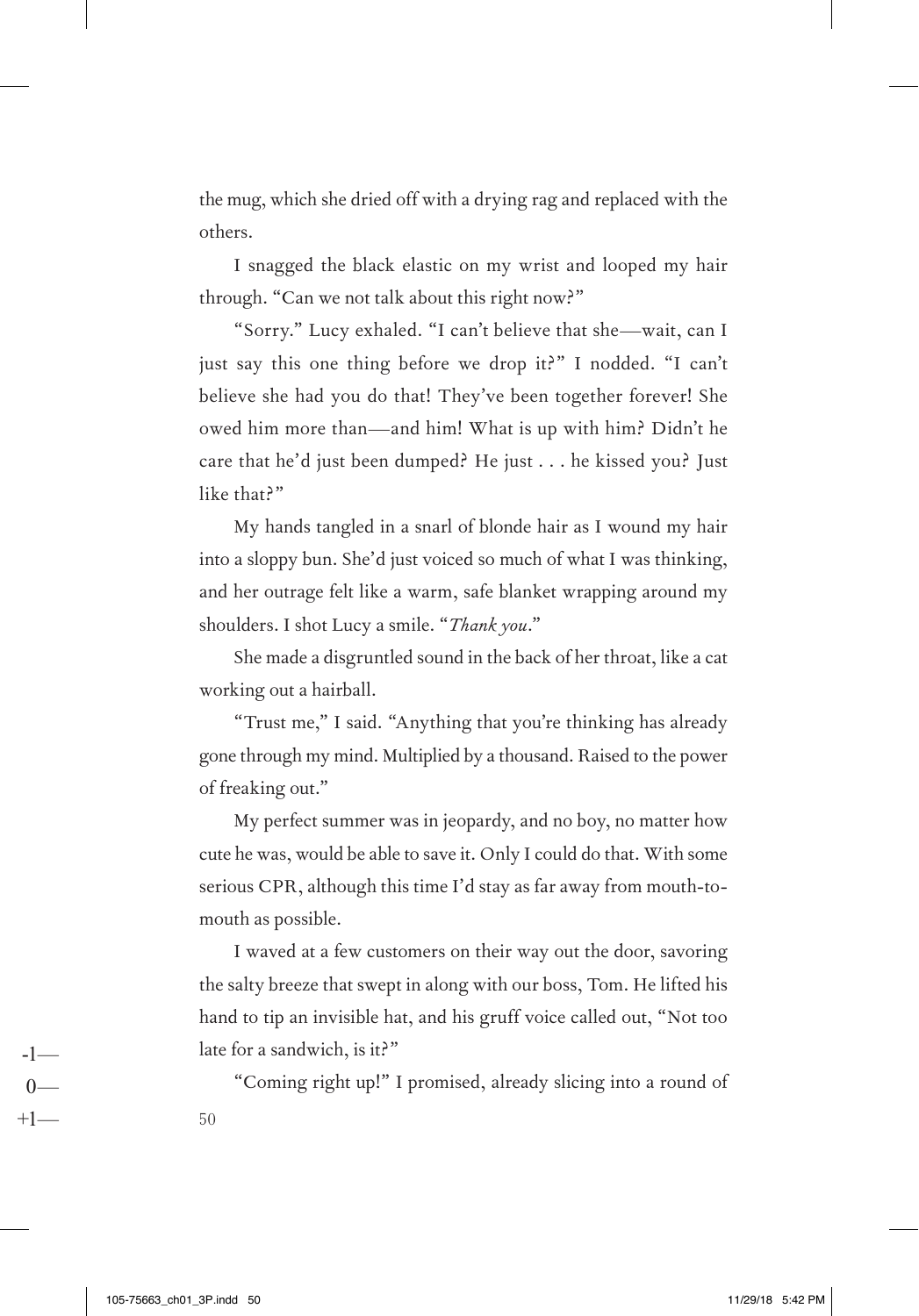blue cheese. I pulled away a creamy, marbled wedge and set it aside. "Hey, Lucy, can you—"

She was already on it. "Done, and done!" she pronounced, showing me two slices of rustic, thick-cut bread grilling in the pan, surrounded by a light, buttery froth.

We worked in unison, Lucy slathering apricot jam over one slice while I put blue cheese on the other, spreading it evenly with a butter knife. Then, while I began putting ingredients away, she stuffed arugula leaves between the slices and put the sandwich in the panini press.

"How's the day been, ladies?" Tom asked, leaning against the counter. He raked his eyes over our clean workspace.

I had to answer before Lucy did. Quickly, I jumped in. "Pretty good. Had a few new people come in for lunch," I said, trying to ignore the flutter in my stomach as I vividly remembered yesterday's blue-eyed customer.

The butterflies beat their wings in steady, insistent *flap flap flaps*.

"Looks like tourist season is going to hit us any day," said Tom.

"I'm already seeing more out-of-state license plates," added Lucy.

Tom grunted, scratching at his wiry black stubble. "Right on schedule. I always love to see 'em come, and I love to see 'em go."

We didn't need reminding. Tourists were all anyone in Oar's Rest could think about in the days leading up to T-Day.

The sandwich sizzled inside the panini press, fragrant sweetness spiraling upward when I lifted the lid to take a look. Using a spatula, I slid the perfectly golden sandwich to a plate. "Dig in."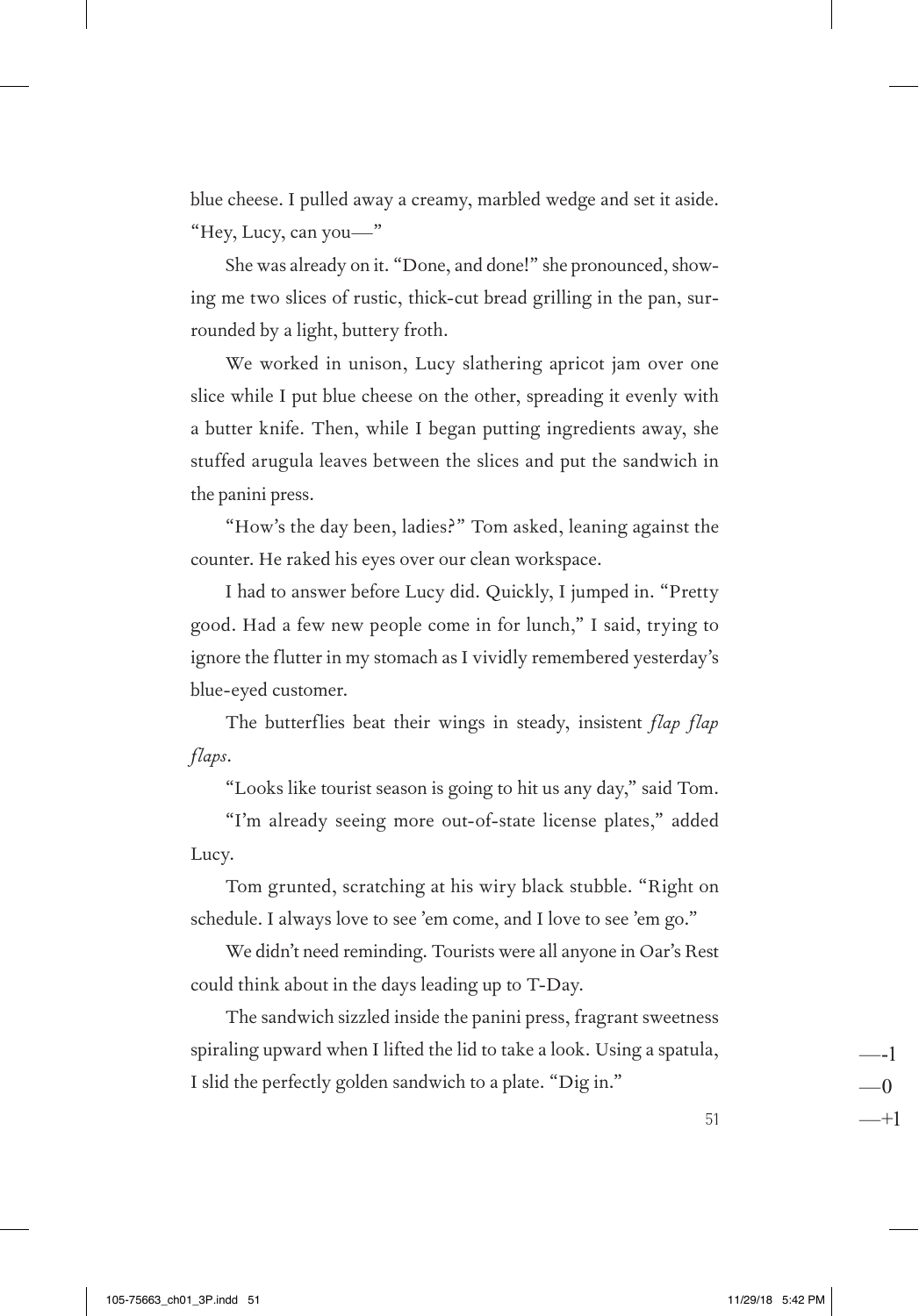Tom grinned around a mouthful of his first bite. Lucy and I exchanged a smile—we both knew how much Tom loved a savory grilled cheese with just the right amount of ooze.

"Everything come in okay?" He chewed, swallowed. "Ariel around?"

I thought of the new inventory still boxed and taped in the storeroom. Lucy's eyes were on me as I cleared my throat and said, "Um, well . . . she took off earlier for her lunch break."

Tom frowned. "Again?" At my nod, he sighed. "I'm sorry. Hiring her was a mistake. She seemed so earnest." He rested his cheek against his palm, the worry lines at the corners of his eyes deepening.

"Everyone's like that at the interview," I offered, compelled to wipe the dejection from his face. "I mean, even we"—I gestured at Lucy—"wanted to impress you."

"The difference is that you girls have *continued* to impress me ever since you walked into the interview." A fond smile stole across his face. "Do you think she should get another chance to impress us?"

"No," said Lucy.

I gave a half-hearted shrug. I'd never fired anyone before.

"Well, let me know. No sense throwing more good money after bad if that girl isn't earning her wages." Tom pushed his plate toward us. "Lunch was great."

As Tom ambled to his usual table in the back, waiting for his buddy Ralph to come in for their daily chess game, I let out a heavy sigh.

Lucy sucked in her cheeks. "Y'know, there's such a thing as being too nice a manager." She paused. "I hope you aren't going to give her another chance. She doesn't deserve the free pass."

For a brief second, the wild thought raced through my mind that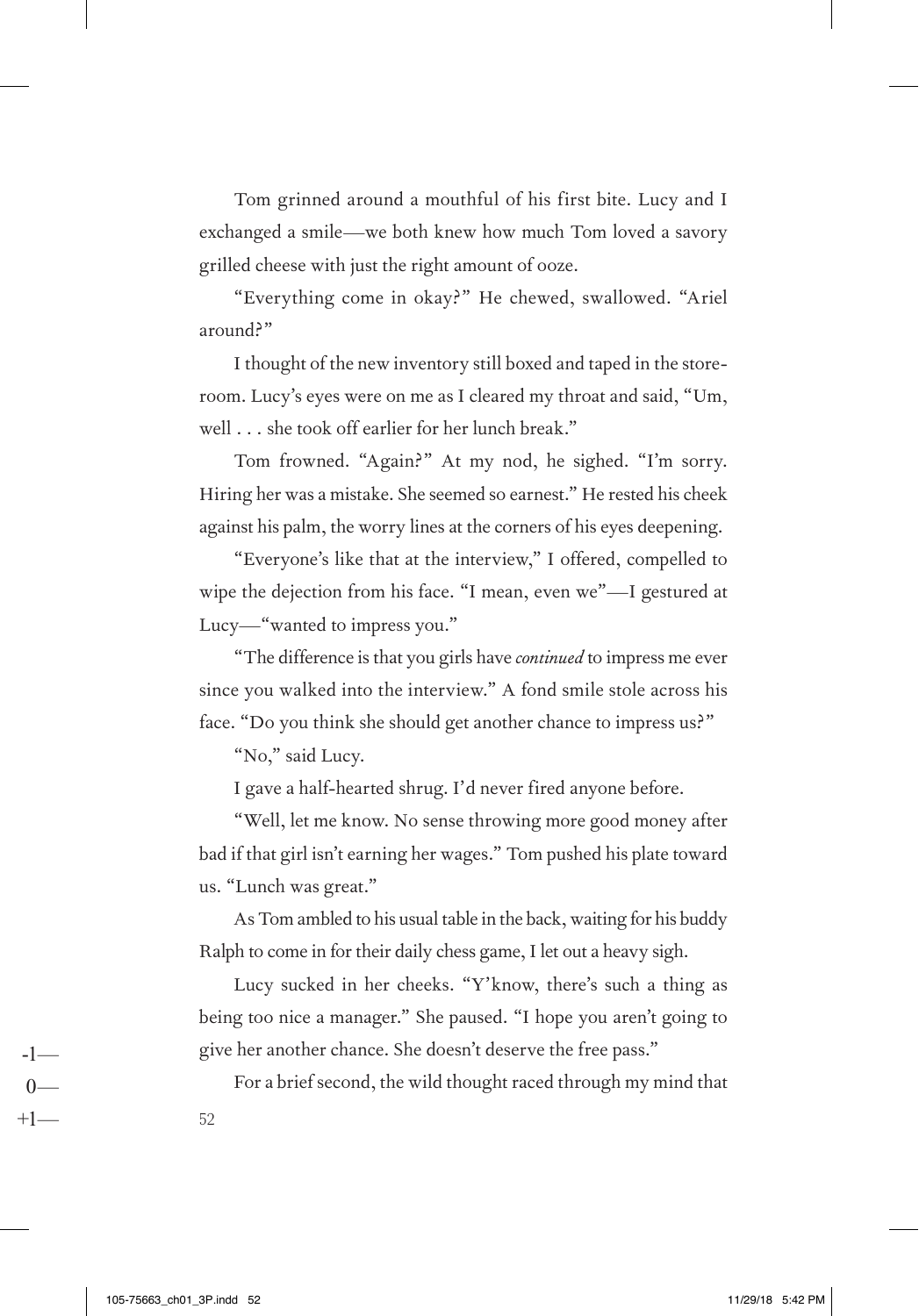if I earned myself some karma points, maybe the universe would reward me with some goodwill and make things less weird with Penny. Ugh, but that wasn't how good deeds worked, was it? You had to do things selflessly.

"Babe." Lucy poked my arm.

"Maybe you're right," I said reluctantly. "But if it was me, I'd really hope someone would give me that second chance." I wasn't just talking about work.

Lucy shook her head. "You can't always count on having a second chance. Sometimes you just get the one roll of the dice. Bam. You're done. Do not pass *Go*. Do not collect two hundred dollars."

She was right. She was absolutely right. Just as I was about to tell her so, I was cut off by the soft chime of the door opening, the bell knocking against wood. I opened my mouth with an automatic greeting, faltering when I saw who came in. The surprise was sucked out of me and replaced with something infinitely more complicated.

"Hey, Babe." Penny shoved her hands into the pockets of her overalls with an easy smile. The purple lace of her crop top peeked through the gaping armholes. "Can I get an iced coffee to go?"

I tuned out the background chatter as I made her drink, guilt tightening around my chest like a too-tight shirt. We went through the usual motions of *Hey, what's up?* and *Just a busy day, you?* but every time I looked at her, all I could see was her and Chad. Me and Chad.

Penny rubbed at a dark, sooty mark on her cheekbone. Looking at me from under hooded lids, she seemed to be waiting for me to say something.

I snapped the lid in place and slid the drink to her. "So how was work today?"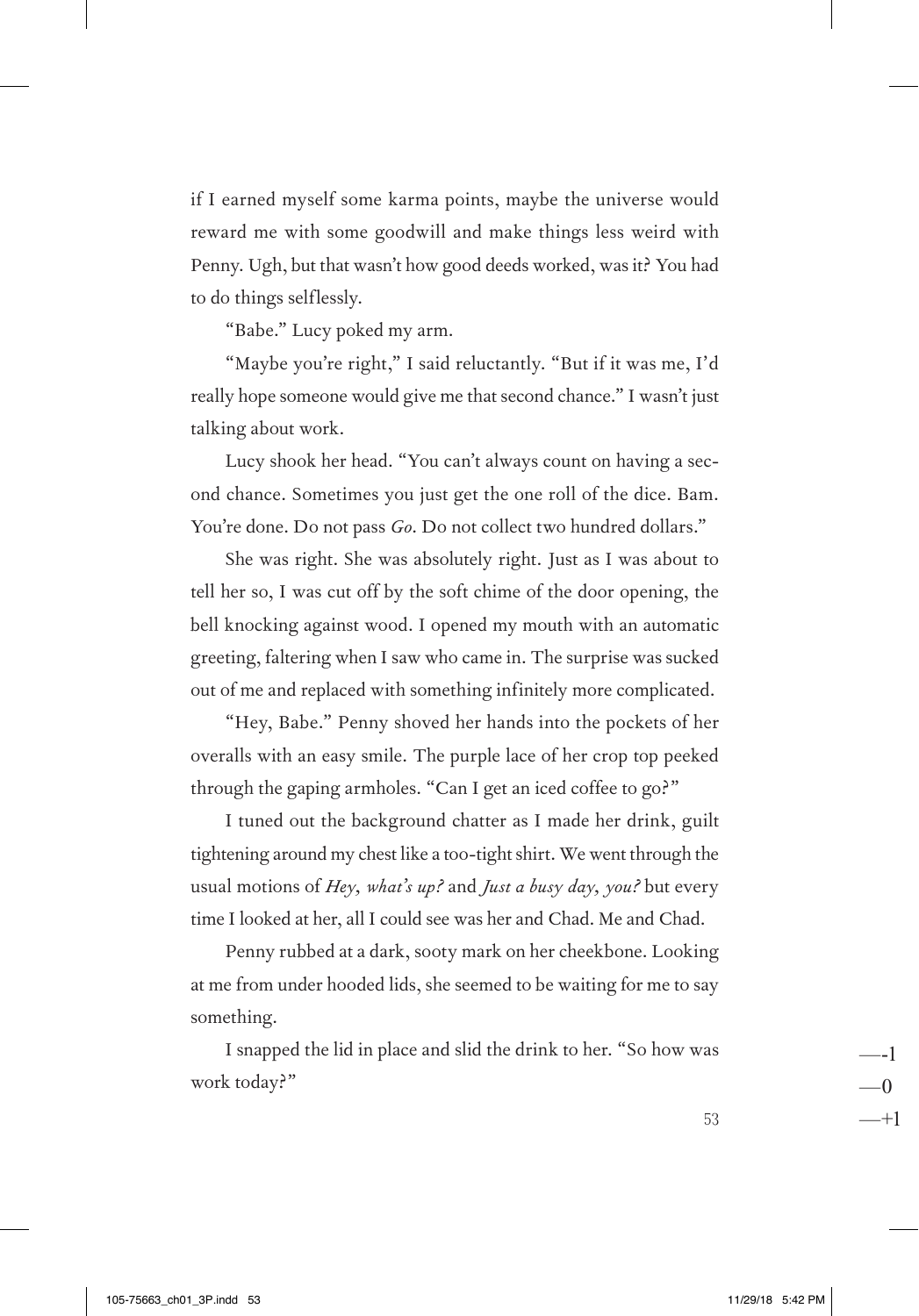Penny had enrolled in a two-year marine technology program at Oar's Rest Tech so she could be a boat mechanic. She'd managed to get herself an apprenticeship over the summer for some on-the-job training. Since we were kids, she'd loved boats, whether they were on the open water or docked at the marina. For her eighteenth birthday, her parents had given her a houseboat of her own, but she'd only started living there after graduation.

"Great!" she said, her dark eyes lighting up. "Next week Rolly's going to teach me how to scuba underwater to pressure wash the underside of a boat."

"To get the algae off?"

"Yeah." Her shrug held a hint of nonchalance. "He's making me earn my stripes by teaching me how to scrape a boat on land first."

I winced in sympathy. The scum line on the hull, not to mention the other stains from rust and deposits, was notoriously difficult to remove. "That'll take forever."

"He says I've got to use some elbow grease to learn respect for the vessel." She rolled her eyes, but she was still smiling. "Put in the time and do it right."

For a moment, things were normal again. But her words plucked at me—had I already earned my stripes with Penny, or did I still have a way to go? We'd been friends for years. Surely we were at the point where I could tell her about that moment of madness on the beach. That I didn't want to be with Chad, but that if she was okay with it and *only* if she was okay with it—I'd love to win first with him this year in the sandcastle competition.

My stomach twisted. If I told her Chad and I had kissed, everything I wanted this summer to be would go up in flames.